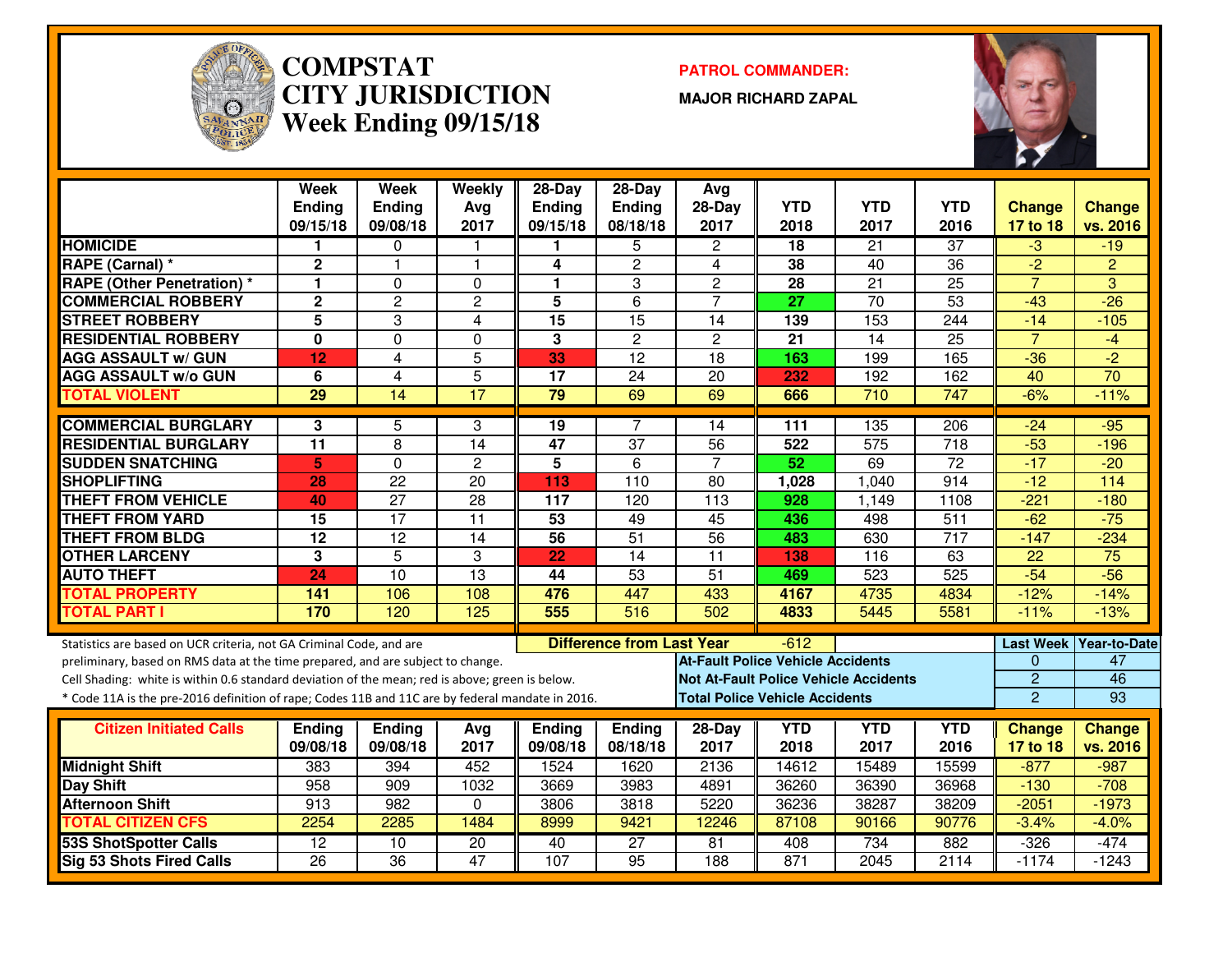

#### **COMPSTAT PRECINCT COMMANDER: NORTH PRECINCTWeek Ending 09/15/18**

**CAPT. CARY HILL**



|                                                                                                  | <b>Week</b><br><b>Ending</b><br>9/15/18 | Week<br>Ending<br>9/8/18 | Weekly<br>Avg<br>2017 | $28-Day$<br><b>Ending</b><br>9/15/18 | $28-Day$<br>Ending<br>8/18/18    | Avg<br>$28-Day$<br>2017                      | <b>YTD</b><br>2018 | <b>YTD</b><br>2017 | YTD<br>2016      | <b>Change</b><br>17 to 18 | <b>Change</b><br>vs. 2016 |
|--------------------------------------------------------------------------------------------------|-----------------------------------------|--------------------------|-----------------------|--------------------------------------|----------------------------------|----------------------------------------------|--------------------|--------------------|------------------|---------------------------|---------------------------|
| <b>HOMICIDE</b>                                                                                  | 0                                       | $\Omega$                 | $\mathbf{0}$          | 0                                    |                                  | $\Omega$                                     | 4                  | 3                  | $\overline{2}$   |                           | $\overline{2}$            |
| RAPE (Carnal) *                                                                                  | 1                                       | $\Omega$                 | 0                     | $\mathbf{1}$                         | $\Omega$                         | $\mathbf{1}$                                 | 9                  | 14                 | 12               | -5                        | -3                        |
| <b>RAPE (Other Penetration) *</b>                                                                | $\mathbf{0}$                            | $\Omega$                 | $\mathbf 0$           | $\mathbf{0}$                         | $\mathbf{1}$                     | $\Omega$                                     | 4                  | 3                  | 6                | 1                         | $\overline{-2}$           |
| <b>COMMERCIAL ROBBERY</b>                                                                        | 1                                       | 1                        | 0                     | $\boldsymbol{2}$                     | $\mathbf 0$                      | $\mathbf{1}$                                 | 6                  | $\overline{11}$    | $\overline{7}$   | $-5$                      | -1                        |
| <b>STREET ROBBERY</b>                                                                            | 1                                       | 1                        | $\mathbf{1}$          | 6                                    | 6                                | 4                                            | 43                 | 55                 | 102              | $-12$                     | $-59$                     |
| <b>RESIDENTIAL ROBBERY</b>                                                                       | 0                                       | 0                        | 0                     | $\mathbf 0$                          | $\mathbf{0}$                     | $\Omega$                                     | 4                  | $\mathbf{1}$       | 5                | 3                         | -1                        |
| <b>AGG ASSAULT w/ GUN</b>                                                                        | 3                                       | 0                        | $\mathbf{1}$          | 11                                   | $\mathbf{1}$                     | $\overline{4}$                               | 39                 | 43                 | 33               | $-4$                      | $6\phantom{1}6$           |
| <b>AGG ASSAULT w/o GUN</b>                                                                       | $\mathbf 2$                             | $\overline{c}$           | $\overline{c}$        | 5                                    | 11                               | 6                                            | 76                 | 49                 | 49               | $\overline{27}$           | $\overline{27}$           |
| <b>TOTAL VIOLENT</b>                                                                             | 8                                       | $\overline{4}$           | $\overline{4}$        | $\overline{25}$                      | 20                               | $\overline{17}$                              | 185                | 179                | 216              | 3%                        | $-14%$                    |
| <b>COMMERCIAL BURGLARY</b>                                                                       | 0                                       | 1.                       | 1                     | $\mathbf{2}$                         | 1                                | 4                                            | 23                 | $\overline{39}$    | 43               | $-16$                     | $-20$                     |
| <b>RESIDENTIAL BURGLARY</b>                                                                      | 0                                       | $\overline{c}$           | $\overline{c}$        | 8                                    | 3                                | $\overline{7}$                               | 60                 | 60                 | $\overline{76}$  | $\mathbf{0}$              | $-16$                     |
| <b>SUDDEN SNATCHING</b>                                                                          | 1                                       | $\Omega$                 | $\mathbf{1}$          | 1                                    | $\overline{c}$                   | 3                                            | 24                 | $\overline{36}$    | 41               | $-12$                     | $-17$                     |
| <b>SHOPLIFTING</b>                                                                               | 9 <sup>°</sup>                          | 3                        | 3                     | $\overline{17}$                      | $\overline{17}$                  | $\overline{12}$                              | 189                | $\overline{143}$   | $\overline{148}$ | 46                        | $\overline{41}$           |
| <b>THEFT FROM VEHICLE</b>                                                                        | 10 <sup>1</sup>                         | 5                        | 6                     | 27                                   | 33                               | 24                                           | 194                | 272                | 366              | $-78$                     | $-172$                    |
| <b>THEFT FROM YARD</b>                                                                           | 5                                       | $\overline{8}$           | 3                     | $\overline{21}$                      | 10                               | $\overline{11}$                              | 118                | 156                | 161              | $-38$                     | $-43$                     |
| <b>THEFT FROM BLDG</b>                                                                           | $\overline{2}$                          | 3                        | $\overline{4}$        | $\overline{18}$                      | 15                               | 15                                           | 132                | 180                | $\overline{211}$ | $-48$                     | $-79$                     |
| <b>OTHER LARCENY</b>                                                                             | 0                                       | 0                        | 1                     | 5                                    | $\overline{4}$                   | $\overline{2}$                               | 33                 | $\overline{31}$    | 20               | $\overline{2}$            | $\overline{13}$           |
| <b>AUTO THEFT</b>                                                                                | 8                                       | $\mathbf{1}$             | 3                     | $\overline{12}$                      | $\overline{16}$                  | $\overline{12}$                              | 98                 | $\overline{133}$   | 141              | $-35$                     | $-43$                     |
| <b>TOTAL PROPERTY</b>                                                                            | 35                                      | 23                       | $\overline{22}$       | 111                                  | 101                              | 90                                           | 871                | 1050               | 1207             | $-17%$                    | $-28%$                    |
| <b>TOTAL PART I</b>                                                                              | 43                                      | $\overline{27}$          | $\overline{27}$       | 136                                  | 121                              | 107                                          | 1056               | 1229               | 1423             | $-14%$                    | $-26%$                    |
| Statistics are based on UCR criteria, not GA Criminal Code, and are                              |                                         |                          |                       |                                      | <b>Difference from Last Year</b> |                                              | $-173$             |                    |                  |                           | Last Week Year-to-Date    |
| preliminary, based on RMS data at the time prepared, and are subject to change.                  |                                         |                          |                       |                                      |                                  | At-Fault Police Vehicle Accidents            |                    |                    |                  | $\Omega$                  | 9                         |
| Cell Shading: white is within 0.6 standard deviation of the mean; red is above; green is below.  |                                         |                          |                       |                                      |                                  | <b>Not At-Fault Police Vehicle Accidents</b> |                    |                    |                  | $\mathbf{0}$              | 10                        |
| * Code 11A is the pre-2016 definition of rape; Codes 11B and 11C are by federal mandate in 2016. |                                         |                          |                       |                                      |                                  | <b>Total Police Vehicle Accidents</b>        |                    |                    |                  | $\Omega$                  | 19                        |
|                                                                                                  | Week                                    | Week                     | Weekly                | 28-Day                               | 28-Day                           | Avg                                          |                    |                    |                  |                           |                           |
| <b>Citizen Initiated Calls</b>                                                                   | Ending                                  | <b>Ending</b>            | Avg                   | <b>Ending</b>                        | Ending                           | 28-Day                                       | <b>YTD</b>         | <b>YTD</b>         | <b>YTD</b>       | <b>Change</b>             | <b>Change</b>             |
|                                                                                                  | 09/08/18                                | 09/08/18                 | 2017                  | 09/08/18                             | 08/18/18                         | 2017                                         | 2018               | 2017               | 2016             | 17 to 18                  | vs. 2016                  |
| <b>Midnight Shift</b>                                                                            | 113                                     | 117                      | 121                   | 465                                  | 495                              | 484                                          | 4301               | 4361               | 4407             | $-60$                     | $-106$                    |
| Day Shift                                                                                        | 239                                     | 249                      | 233                   | 932                                  | 979                              | 931                                          | 9090               | 8464               | 8844             | 626                       | $\overline{246}$          |
| <b>Afternoon Shift</b>                                                                           | 204                                     | 232                      | 0                     | 909                                  | 991                              | 1010                                         | 8782               | 8920               | 9037             | $-138$                    | $-255$                    |
| <b>TOTAL CITIZEN CFS</b>                                                                         | 556                                     | 598                      | 354                   | 2306                                 | 2465                             | 2425                                         | 22173              | 21745              | 22287            | 2.0%                      | $-0.5%$                   |
| <b>53S ShotSpotter Calls</b>                                                                     | $\mathbf{1}$                            | 1                        | 3                     | 5                                    | $\overline{5}$                   | $\overline{12}$                              | 54                 | 106                | 133              | $-52$                     | $-79$                     |
| <b>Sig 53 Shots Fired Calls</b>                                                                  | $\overline{5}$                          | 10                       | $\overline{7}$        | $\overline{25}$                      | $\overline{22}$                  | $\overline{29}$                              | 235                | 252                | 334              | $-17$                     | $-99$                     |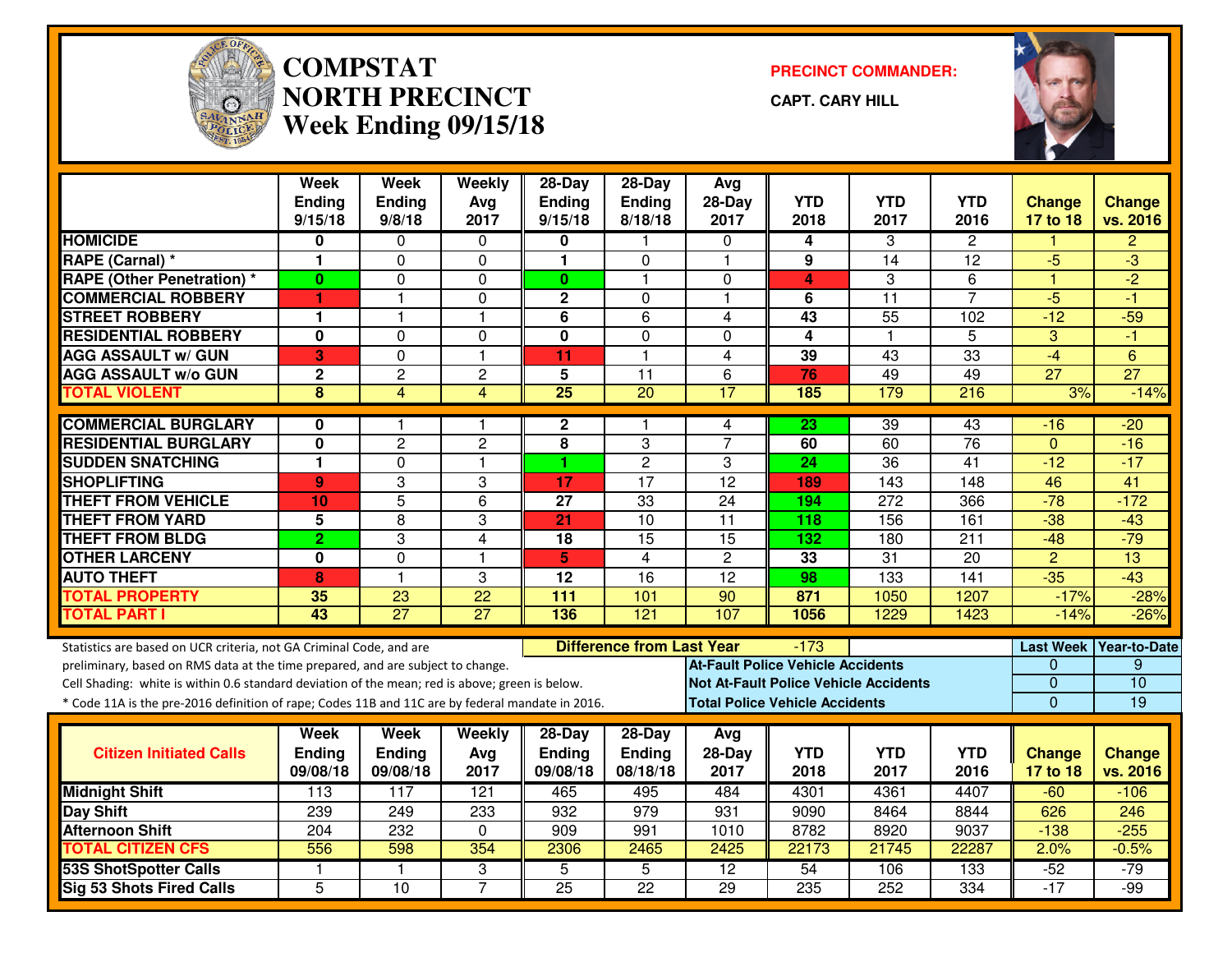# **BEAT 21 North PrecinctWeek Ending 09/15/18**

|                                  |                |                | <b>Last 4 Weeks</b> |               | 28 Days        | 28 Day  |                |                |                |                |                |
|----------------------------------|----------------|----------------|---------------------|---------------|----------------|---------|----------------|----------------|----------------|----------------|----------------|
|                                  | Ending         | <b>Ending</b>  | <b>Ending</b>       | <b>Ending</b> | <b>Ending</b>  | Average | <b>YTD</b>     | <b>YTD</b>     | <b>YTD</b>     | <b>Change</b>  | <b>Change</b>  |
|                                  | 08/25/18       | 09/01/18       | 09/08/18            | 09/15/18      | 09/15/18       | 2017    | 2018           | 2017           | 2016           | 17 to 18       | vs. 2016       |
| <b>HOMICIDE</b>                  | $\Omega$       | 0              | 0                   | 0             | $\Omega$       | 0.0     | 0              | $\Omega$       | 0              | $\Omega$       | $\Omega$       |
| RAPE (Carnal) *                  | $\Omega$       | 0              | $\Omega$            | $\Omega$      | $\Omega$       | 0.1     | $\Omega$       | $\Omega$       | $\mathbf{1}$   | $\Omega$       | -1             |
| <b>RAPE (Other Penetration)*</b> | 0              | 0              | $\mathbf 0$         | 0             | 0              | 0.0     | $\mathbf{1}$   | 0              | 0              | $\mathbf{1}$   | $\overline{1}$ |
| <b>COMMERCIAL ROBBERY</b>        | 0              | 0              | $\mathbf 0$         | 0             | 0              | 0.1     | 0              | $\mathbf{1}$   | $\mathbf{1}$   | $-1$           | $-1$           |
| <b>STREET ROBBERY</b>            | 0              | 0              | $\mathbf 0$         | 0             | 0              | 0.2     | 0              | $\overline{2}$ | 0              | $-2$           | $\mathbf{0}$   |
| <b>RESIDENTIAL ROBBERY</b>       | 0              | 0              | $\mathbf 0$         | $\mathbf{0}$  | 0              | 0.0     | $\mathbf 0$    | 0              | 0              | $\mathbf{0}$   | $\mathbf{0}$   |
| <b>AGG ASSAULT w/ GUN</b>        | 0              | 0              | $\mathbf 0$         | 0             | 0              | 0.2     | $\overline{2}$ | $\mathbf{1}$   | 0              | $\mathbf{1}$   | $\overline{2}$ |
| <b>AGG ASSAULT W/o GUN</b>       | 0              | 0              | 0                   | 0             | $\mathbf 0$    | 0.2     | 3              | $\mathbf{1}$   | 3              | $\overline{2}$ | $\overline{0}$ |
| <b>TOTAL VIOLENT</b>             | $\mathbf{0}$   | $\overline{0}$ | $\mathbf{O}$        | $\mathbf{0}$  | $\mathbf{0}$   | 0.7     | $6\phantom{1}$ | 5              | 5              | 20%            | 20%            |
| <b>COMMERCIAL BURGLARY</b>       | $\mathbf{1}$   | 0              | $\mathbf{0}$        | 0             | $\mathbf{1}$   | 0.2     | 3              | $\overline{2}$ | $\overline{2}$ | 1              | 1              |
| <b>RESIDENTIAL BURGLARY</b>      | $\mathbf{1}$   | 1              | 1                   | 0             | 3              | 1.1     | 11             | 9              | 6              | $\overline{2}$ | 5              |
| <b>SUDDEN SNATCHING</b>          | $\mathbf{0}$   | 0              | $\mathbf 0$         | 0             | 0              | 0.1     | $\mathbf{0}$   | $\mathbf{1}$   | 0              | $-1$           | $\mathbf{0}$   |
| <b>SHOPLIFTING</b>               | 0              | 0              | $\mathbf 0$         | 0             | 0              | 0.2     | $\overline{2}$ | $\overline{2}$ | $\Omega$       | $\mathbf{0}$   | $\overline{2}$ |
| <b>THEFT FROM VEHICLE</b>        | 0              | $\mathbf{1}$   | $\mathbf 0$         | $\mathbf{1}$  | $\overline{2}$ | 2.8     | 26             | 19             | 14             | $\overline{7}$ | 12             |
| <b>THEFT FROM YARD</b>           | 0              | 0              | $\mathbf 0$         | $\mathbf{1}$  | $\mathbf{1}$   | 1.2     | 14             | 13             | 16             | 1              | $-2$           |
| <b>THEFT FROM BLDG</b>           | 0              | $\mathbf{1}$   | $\mathbf 0$         | $\mathbf{0}$  | $\mathbf{1}$   | 3.0     | 11             | 34             | 22             | $-23$          | $-11$          |
| <b>OTHER LARCENY</b>             | 0              | 3              | $\mathbf 0$         | $\mathbf 0$   | 3              | 0.2     | 10             | 3              | 3              | $\overline{7}$ | $\overline{7}$ |
| <b>AUTO THEFT</b>                | 0              | 0              | $\mathbf 0$         | $\mathbf{1}$  | $\mathbf{1}$   | 1.1     | 13             | 10             | 13             | 3              | $\overline{0}$ |
| <b>TOTAL PROPERTY</b>            | $\overline{2}$ | 6              | $\mathbf{1}$        | 3             | 12             | 9.7     | 90             | 93             | 76             | $-3%$          | 18%            |
| <b>TOTAL PART I</b>              | $\overline{2}$ | 6              | $\mathbf{1}$        | 3             | 12             | 10.4    | 96             | 98             | 81             | $-2%$          | 19%            |

 **Difference from Last Year**-2

Statistics are based on UCR criteria, not GA Criminal Code.

\* Rape Code 11A is the historical definition of rape (aka Legacy Rape); Rape Codes 11B and 11C are those moved from Part II to Part I in 2017.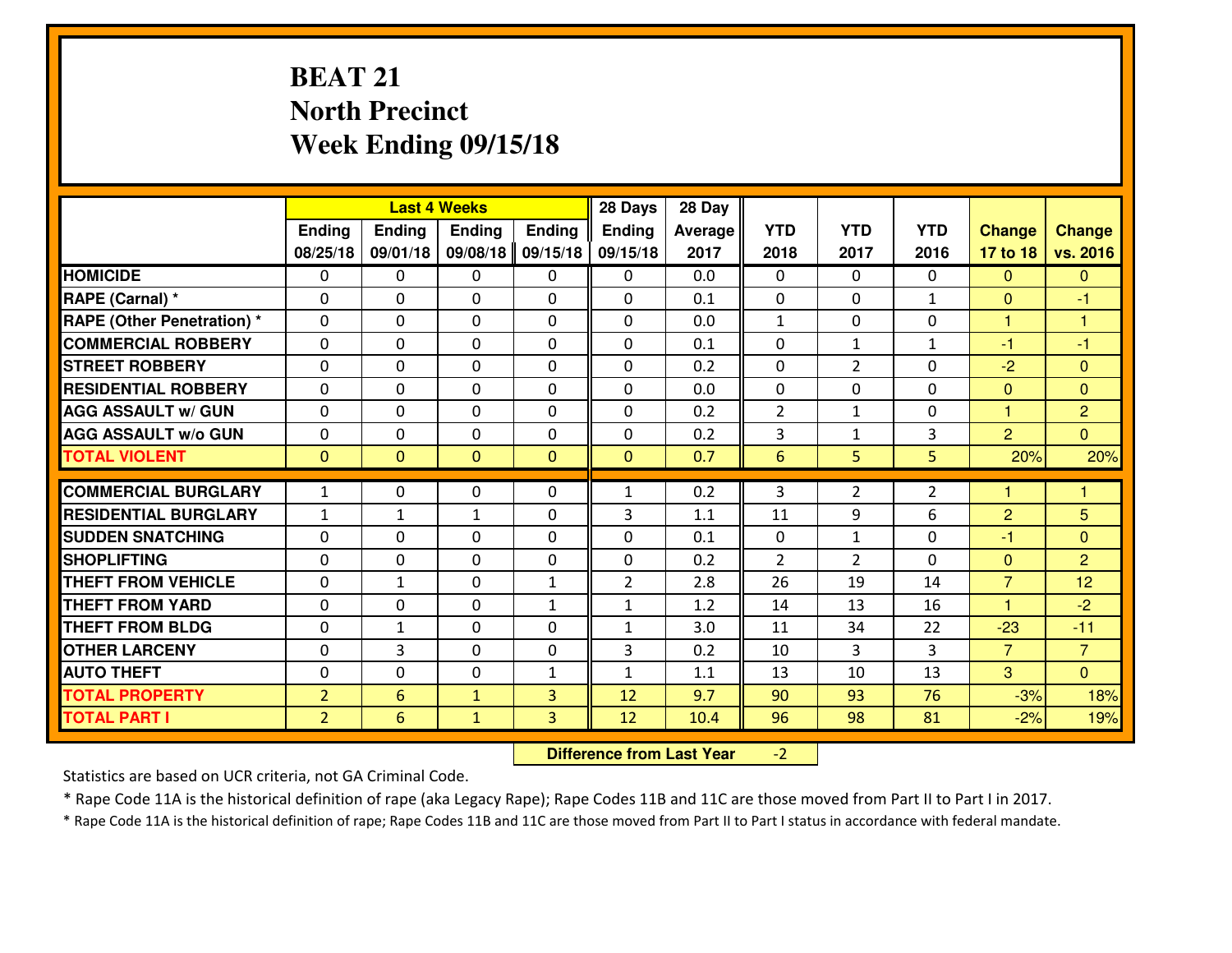# **BEAT 22 North PrecinctWeek Ending 09/15/18**

|                                   |                | <b>Last 4 Weeks</b> |                |                | 28 Days        | 28 Day  |                |                |                |                |                |
|-----------------------------------|----------------|---------------------|----------------|----------------|----------------|---------|----------------|----------------|----------------|----------------|----------------|
|                                   | Ending         | Ending              | <b>Ending</b>  | <b>Ending</b>  | <b>Ending</b>  | Average | <b>YTD</b>     | <b>YTD</b>     | <b>YTD</b>     | <b>Change</b>  | <b>Change</b>  |
|                                   | 08/25/18       | 09/01/18            | 09/08/18       | 09/15/18       | 09/15/18       | 2017    | 2018           | 2017           | 2016           | 17 to 18       | vs. 2016       |
| <b>HOMICIDE</b>                   | $\Omega$       | 0                   | $\Omega$       | 0              | $\Omega$       | 0.0     | 3              | 0              | $\overline{2}$ | 3              | 1.             |
| RAPE (Carnal) *                   | $\Omega$       | 0                   | $\Omega$       | $\mathbf{1}$   | $\mathbf{1}$   | 0.2     | 3              | $\mathbf{1}$   | $\mathbf{1}$   | $\overline{2}$ | $\overline{2}$ |
| <b>RAPE (Other Penetration) *</b> | $\Omega$       | 0                   | $\mathbf 0$    | 0              | 0              | 0.1     | $\mathbf{1}$   | $\mathbf{1}$   | 0              | $\mathbf{0}$   | 1              |
| <b>COMMERCIAL ROBBERY</b>         | $\mathbf 0$    | 0                   | $\mathbf 0$    | $\mathbf{1}$   | $\mathbf{1}$   | 0.2     | 2              | $\overline{2}$ | 4              | $\mathbf{0}$   | $-2$           |
| <b>STREET ROBBERY</b>             | $\mathbf{1}$   | 0                   | $\mathbf 0$    | 0              | $\mathbf{1}$   | 0.8     | 8              | $\overline{7}$ | $\overline{7}$ | $\mathbf{1}$   | $\mathbf{1}$   |
| <b>RESIDENTIAL ROBBERY</b>        | $\mathbf 0$    | 0                   | $\mathbf 0$    | 0              | 0              | 0.0     | $\mathbf 0$    | $\Omega$       | $\mathbf{1}$   | $\mathbf{0}$   | $-1$           |
| <b>AGG ASSAULT W/ GUN</b>         | $\mathbf 0$    | $\mathbf{1}$        | $\mathbf 0$    | $\overline{2}$ | 3              | 2.2     | 9              | 20             | 11             | $-11$          | $-2$           |
| <b>AGG ASSAULT W/o GUN</b>        | $\mathbf 0$    | 0                   | 0              | 0              | 0              | 1.8     | 16             | 11             | 13             | $5\phantom{.}$ | $\mathbf{3}$   |
| <b>TOTAL VIOLENT</b>              | $\mathbf{1}$   | $\mathbf{1}$        | $\overline{0}$ | $\overline{4}$ | 6              | 5.2     | 42             | 42             | 39             | 0%             | 8%             |
| <b>COMMERCIAL BURGLARY</b>        | $\Omega$       | 0                   | $\mathbf{0}$   | $\Omega$       | 0              | 1.0     | 3              | 6              | 3              | $-3$           | $\mathbf{0}$   |
|                                   |                |                     |                |                |                |         |                |                | 18             |                |                |
| <b>RESIDENTIAL BURGLARY</b>       | $\mathbf{1}$   | $\overline{2}$      | $\mathbf{0}$   | $\Omega$       | 3              | 2.2     | 18             | 20             |                | $-2$           | $\mathbf{0}$   |
| <b>SUDDEN SNATCHING</b>           | $\mathbf 0$    | 0                   | $\mathbf{0}$   | 0              | 0              | 0.1     | $\overline{3}$ | 0              | $\mathbf{1}$   | 3              | $\overline{2}$ |
| <b>SHOPLIFTING</b>                | $\mathbf 0$    | 0                   | $\mathbf{1}$   | 0              | $\mathbf{1}$   | 2.7     | 30             | 27             | 14             | 3              | 16             |
| <b>THEFT FROM VEHICLE</b>         | $\mathbf{1}$   | 0                   | $\mathbf{1}$   | 0              | $\overline{2}$ | 2.8     | 27             | 25             | 28             | $\overline{2}$ | $-1$           |
| <b>THEFT FROM YARD</b>            | $\mathbf 0$    | 1                   | $\overline{2}$ | $\mathbf{1}$   | 4              | 1.2     | 16             | 11             | 19             | 5              | $-3$           |
| <b>THEFT FROM BLDG</b>            | $\mathbf{1}$   | $\mathbf{1}$        | $\mathbf 0$    | 0              | $\overline{2}$ | 2.1     | 12             | 21             | 22             | $-9$           | $-10$          |
| <b>OTHER LARCENY</b>              | $\mathbf 0$    | $\mathbf{1}$        | $\mathbf 0$    | 0              | $\mathbf{1}$   | 0.4     | $\mathbf{1}$   | 3              | 3              | $-2$           | $-2$           |
| <b>AUTO THEFT</b>                 | 0              | 0                   | $\mathbf 0$    | 0              | 0              | 2.6     | 21             | 25             | 29             | $-4$           | $-8$           |
| <b>TOTAL PROPERTY</b>             | $\overline{3}$ | 5                   | 4              | $\mathbf{1}$   | 13             | 15.1    | 131            | 138            | 137            | $-5%$          | $-4%$          |
| <b>TOTAL PART I</b>               | $\overline{4}$ | $6\overline{6}$     | 4              | 5              | 19             | 20.3    | 173            | 180            | 176            | $-4%$          | $-2%$          |

 **Difference from Last Year**-7

Statistics are based on UCR criteria, not GA Criminal Code.

\* Rape Code 11A is the historical definition of rape (aka Legacy Rape); Rape Codes 11B and 11C are those moved from Part II to Part I in 2017.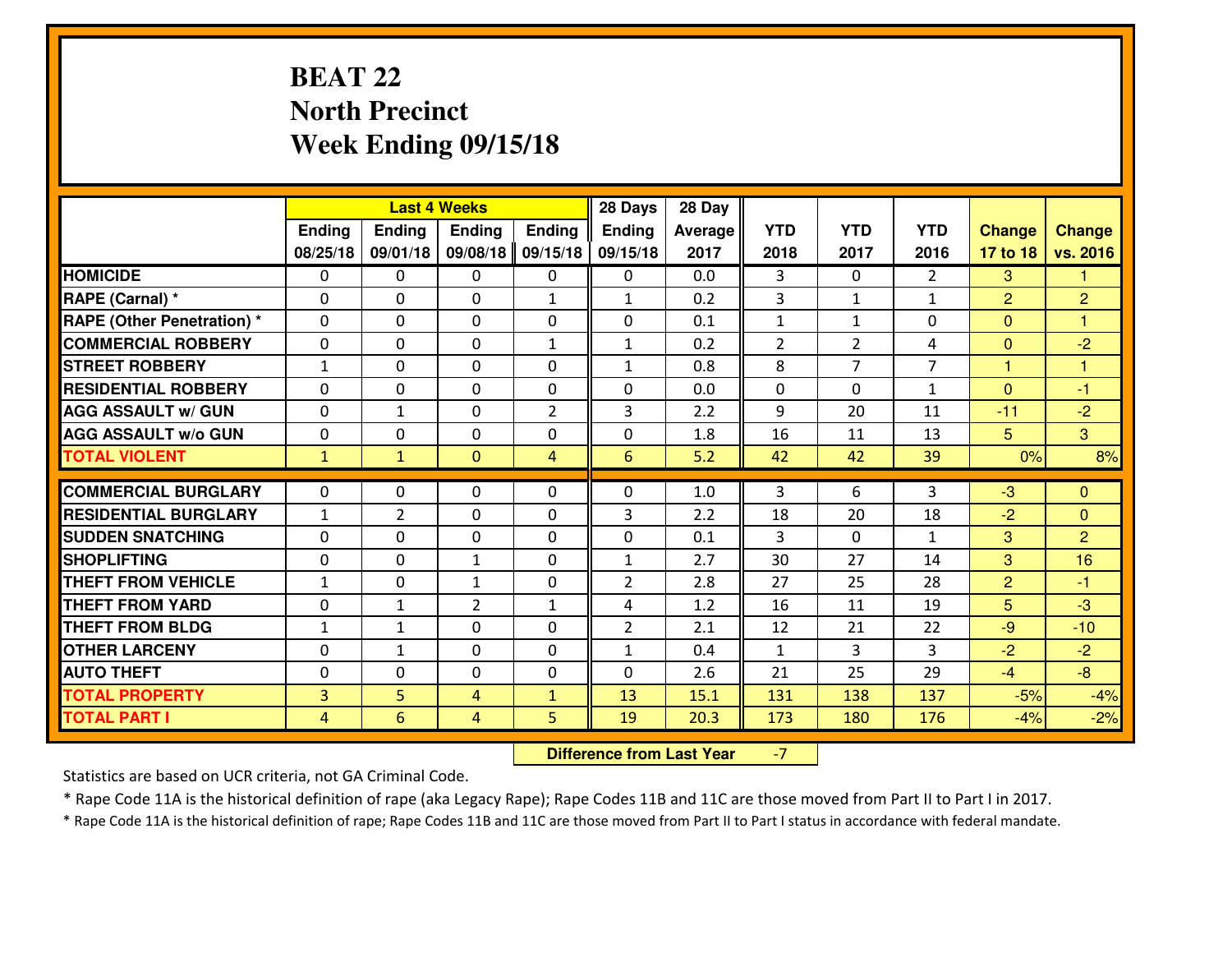# **BEAT 23 North PrecinctWeek Ending 09/15/18**

|                                              |                                  |                                | <b>Last 4 Weeks</b> |                     | 28 Days        | 28 Day       |                |                |                |                      |                |
|----------------------------------------------|----------------------------------|--------------------------------|---------------------|---------------------|----------------|--------------|----------------|----------------|----------------|----------------------|----------------|
|                                              | Ending                           | <b>Ending</b>                  | Ending              | <b>Ending</b>       | <b>Ending</b>  | Average      | <b>YTD</b>     | <b>YTD</b>     | <b>YTD</b>     | <b>Change</b>        | <b>Change</b>  |
|                                              | 08/25/18                         | 09/01/18                       | 09/08/18            | 09/15/18            | 09/15/18       | 2017         | 2018           | 2017           | 2016           | 17 to 18             | vs. 2016       |
| <b>HOMICIDE</b>                              | $\Omega$                         | 0                              | 0                   | 0                   | 0              | 0.1          | $\mathbf{1}$   | $\mathbf{1}$   | 0              | $\Omega$             | 1              |
| RAPE (Carnal) *                              | $\mathbf{0}$                     | 0                              | $\mathbf{0}$        | 0                   | 0              | 0.2          | $\overline{2}$ | $\overline{2}$ | 5              | $\Omega$             | $-3$           |
| <b>RAPE (Other Penetration) *</b>            | $\mathbf{0}$                     | 0                              | $\mathbf{0}$        | 0                   | $\Omega$       | 0.0          | $\Omega$       | 0              | $\overline{2}$ | $\mathbf{0}$         | $-2$           |
| <b>COMMERCIAL ROBBERY</b>                    | $\mathbf{0}$                     | 0                              | 0                   | $\Omega$            | $\Omega$       | 0.2          | 1              | 2              | 0              | $-1$                 | 1              |
| <b>STREET ROBBERY</b>                        | $\mathbf{0}$                     | 0                              | $\mathbf 0$         | 0                   | $\Omega$       | 0.5          | 4              | 5              | 13             | $-1$                 | $-9$           |
| <b>RESIDENTIAL ROBBERY</b>                   | 0                                | 0                              | $\mathbf 0$         | 0                   | 0              | 0.1          | $\overline{3}$ | $\mathbf{1}$   | $\mathbf{1}$   | $\overline{2}$       | $\overline{2}$ |
| <b>AGG ASSAULT W/ GUN</b>                    | $\overline{3}$                   | $\mathbf{1}$                   | $\mathbf 0$         | $\mathbf{1}$        | 5              | 0.7          | 13             | $\overline{7}$ | 14             | $6\phantom{1}$       | $-1$           |
| <b>AGG ASSAULT W/o GUN</b>                   | 0                                | 0                              | $\mathbf 0$         | 0                   | 0              | 1.2          | 16             | 12             | 10             | $\overline{4}$       | 6              |
| <b>TOTAL VIOLENT</b>                         | $\overline{3}$                   | $\mathbf{1}$                   | $\overline{0}$      | $\mathbf{1}$        | 5              | 2.8          | 40             | 30             | 45             | 33%                  | $-11%$         |
| <b>COMMERCIAL BURGLARY</b>                   | $\mathbf{0}$                     | 0                              | 1                   | 0                   | 1              | 1.9          | 9              | 14             | 8              | $-5$                 | 1              |
| <b>RESIDENTIAL BURGLARY</b>                  | $\Omega$                         | 0                              | 1                   | 0                   | 1              | 1.8          | 14             | 16             | 17             | $-2$                 | $-3$           |
| <b>SUDDEN SNATCHING</b>                      | $\mathbf{0}$                     | 0                              | $\mathbf 0$         | 0                   | $\Omega$       | 0.3          | $\mathcal{L}$  | 4              | $\mathbf{1}$   | $-2$                 | 1              |
| <b>SHOPLIFTING</b>                           | $\mathbf{1}$                     | 0                              | $\overline{2}$      | $\mathbf{1}$        | 4              | 1.0          | 29             | 10             | 11             | 19                   | 18             |
| <b>THEFT FROM VEHICLE</b>                    | $\Omega$                         | 0                              | $\overline{2}$      | $\mathbf{1}$        | 3              | 3.1          | 26             | 30             | 49             | $-4$                 | $-23$          |
| <b>THEFT FROM YARD</b>                       | 0                                | $\mathbf{1}$                   | $\overline{2}$      | $\overline{2}$      | 5              | 1.9          | 21             | 21             | 15             | $\mathbf{0}$         | 6              |
| <b>THEFT FROM BLDG</b>                       | $\mathbf{0}$                     | 0                              | $\mathbf 0$         | $\mathbf{1}$        | $\mathbf{1}$   | 1.9          | 19             | 18             | 18             | $\mathbf{1}$         | 1              |
| <b>OTHER LARCENY</b>                         | 0                                | 0                              | $\mathbf 0$         | 0                   | 0              | 0.3          | 5              | 4              | $\mathbf{1}$   | $\blacktriangleleft$ | $\overline{4}$ |
| <b>AUTO THEFT</b>                            | $\mathbf{1}$                     | 0                              | 0                   | $\mathbf{1}$        | $\overline{2}$ | 3.1          | 12             | 27             | 21             | $-15$                | $-9$           |
|                                              |                                  |                                |                     |                     |                |              | 137            |                |                |                      |                |
|                                              |                                  |                                |                     |                     |                |              |                |                |                |                      |                |
| <b>TOTAL PROPERTY</b><br><b>TOTAL PART I</b> | $\overline{2}$<br>5 <sup>1</sup> | $\mathbf{1}$<br>$\overline{2}$ | 8<br>8              | 6<br>$\overline{7}$ | 17<br>22       | 15.3<br>18.1 | 177            | 144<br>174     | 141<br>186     | $-5%$<br>2%          | $-3%$<br>$-5%$ |

 **Difference from Last Year**<sup>3</sup>

Statistics are based on UCR criteria, not GA Criminal Code.

\* Rape Code 11A is the historical definition of rape (aka Legacy Rape); Rape Codes 11B and 11C are those moved from Part II to Part I in 2017.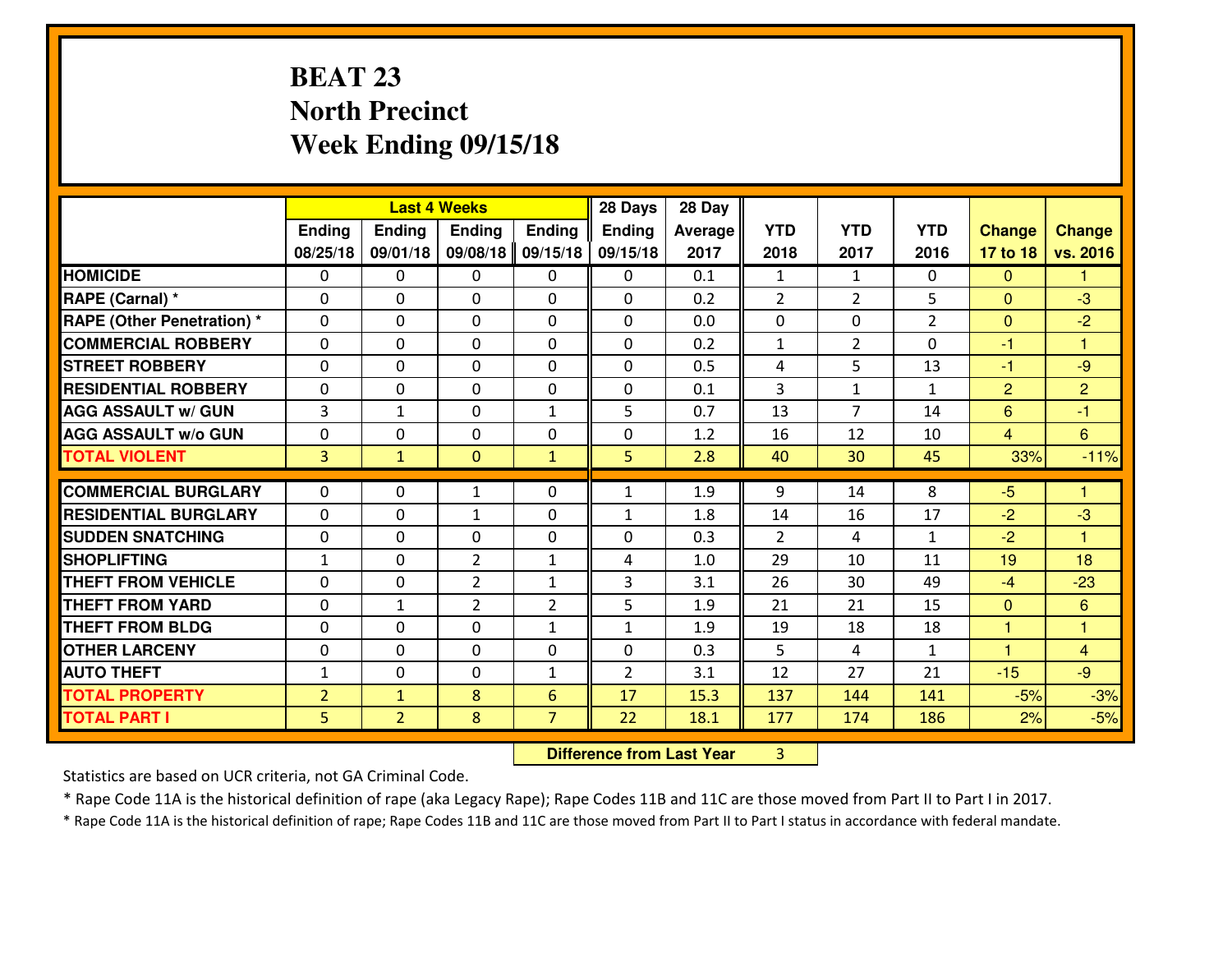# **BEAT 24 North PrecinctWeek Ending 09/15/18**

|                                  |              |                | <b>Last 4 Weeks</b> |                | 28 Days       | 28 Day  |                |                |                |                |                |
|----------------------------------|--------------|----------------|---------------------|----------------|---------------|---------|----------------|----------------|----------------|----------------|----------------|
|                                  | Ending       | <b>Ending</b>  | <b>Ending</b>       | <b>Ending</b>  | <b>Ending</b> | Average | <b>YTD</b>     | <b>YTD</b>     | <b>YTD</b>     | <b>Change</b>  | <b>Change</b>  |
|                                  | 08/25/18     | 09/01/18       | 09/08/18            | 09/15/18       | 09/15/18      | 2017    | 2018           | 2017           | 2016           | 17 to 18       | vs. 2016       |
| <b>HOMICIDE</b>                  | $\Omega$     | 0              | 0                   | 0              | 0             | 0.1     | 0              | $\Omega$       | 0              | $\Omega$       | $\Omega$       |
| RAPE (Carnal) *                  | $\Omega$     | 0              | $\Omega$            | 0              | $\Omega$      | 0.1     | $\Omega$       | $\mathbf{1}$   | 0              | $-1$           | $\Omega$       |
| <b>RAPE (Other Penetration)*</b> | 0            | 0              | $\mathbf 0$         | 0              | 0             | 0.0     | 0              | 0              | 0              | $\overline{0}$ | $\overline{0}$ |
| <b>COMMERCIAL ROBBERY</b>        | 0            | 0              | $\mathbf{1}$        | 0              | $\mathbf{1}$  | 0.4     | $\mathbf{1}$   | 3              | $\mathbf{1}$   | $-2$           | $\Omega$       |
| <b>STREET ROBBERY</b>            | $\mathbf{0}$ | 0              | $\mathbf 0$         | $\mathbf{1}$   | $\mathbf{1}$  | 1.0     | 5              | 12             | 25             | $-7$           | $-20$          |
| <b>RESIDENTIAL ROBBERY</b>       | 0            | 0              | $\mathbf 0$         | 0              | 0             | 0.0     | 0              | $\mathbf{0}$   | $\overline{2}$ | $\mathbf{0}$   | $-2$           |
| <b>AGG ASSAULT w/ GUN</b>        | 0            | 0              | $\mathbf 0$         | 0              | 0             | 0.4     | $\mathbf{1}$   | 4              | $\mathbf{1}$   | $-3$           | $\overline{0}$ |
| <b>AGG ASSAULT W/o GUN</b>       | 0            | $\mathbf{1}$   | 0                   | 0              | $\mathbf{1}$  | 0.4     | 6              | $\Omega$       | 3              | $6\phantom{1}$ | 3              |
| <b>TOTAL VIOLENT</b>             | $\mathbf{0}$ | $\mathbf{1}$   | $\mathbf{1}$        | $\mathbf{1}$   | 3             | 2.3     | 13             | 20             | 32             | $-35%$         | $-59%$         |
| <b>COMMERCIAL BURGLARY</b>       | $\Omega$     | 0              | $\mathbf{0}$        | 0              | $\Omega$      | 0.3     | $\mathbf{1}$   | $\overline{2}$ | 11             | $-1$           | $-10$          |
| <b>RESIDENTIAL BURGLARY</b>      | $\mathbf{0}$ | 0              | 0                   | 0              | 0             | 1.2     | 6              | 8              | 12             | $-2$           | $-6$           |
| <b>SUDDEN SNATCHING</b>          | $\mathbf{0}$ | 0              | $\mathbf 0$         | 0              | 0             | 0.2     | $\overline{3}$ | $\overline{2}$ | 4              | $\mathbf{1}$   | $-1$           |
| <b>SHOPLIFTING</b>               | 0            | $\overline{2}$ | $\mathbf 0$         | $\mathbf{1}$   | 3             | 4.2     | 58             | 41             | 47             | 17             | 11             |
| <b>THEFT FROM VEHICLE</b>        | 5            | 3              | $\mathbf 0$         | 3              | 11            | 7.9     | 32             | 75             | 55             | $-43$          | $-23$          |
| <b>THEFT FROM YARD</b>           | $\mathbf{1}$ | 0              | $\overline{2}$      | 0              | 3             | 2.8     | 17             | 27             | 28             | $-10$          | $-11$          |
| <b>THEFT FROM BLDG</b>           | 2            | 0              | $\mathbf 0$         | $\mathbf{1}$   | 3             | 1.2     | 19             | 9              | 25             | 10             | $-6$           |
| <b>OTHER LARCENY</b>             | 0            | 0              | $\mathbf 0$         | 0              | 0             | 0.9     | 3              | 8              | 4              | $-5$           | $-1$           |
| <b>AUTO THEFT</b>                | 0            | 0              | $\mathbf 0$         | $\mathbf{1}$   | $\mathbf{1}$  | 2.4     | 9              | 28             | 25             | $-19$          | $-16$          |
| <b>TOTAL PROPERTY</b>            | 8            | 5              | $\overline{2}$      | 6              | 21            | 21.2    | 148            | 200            | 211            | $-26%$         | $-30%$         |
| <b>TOTAL PART I</b>              | 8            | 6              | 3                   | $\overline{7}$ | 24            | 23.5    | 161            | 220            | 243            | $-27%$         | $-34%$         |
|                                  |              |                |                     |                |               |         |                |                |                |                |                |

 **Difference from Last Year**-59

Statistics are based on UCR criteria, not GA Criminal Code.

\* Rape Code 11A is the historical definition of rape (aka Legacy Rape); Rape Codes 11B and 11C are those moved from Part II to Part I in 2017.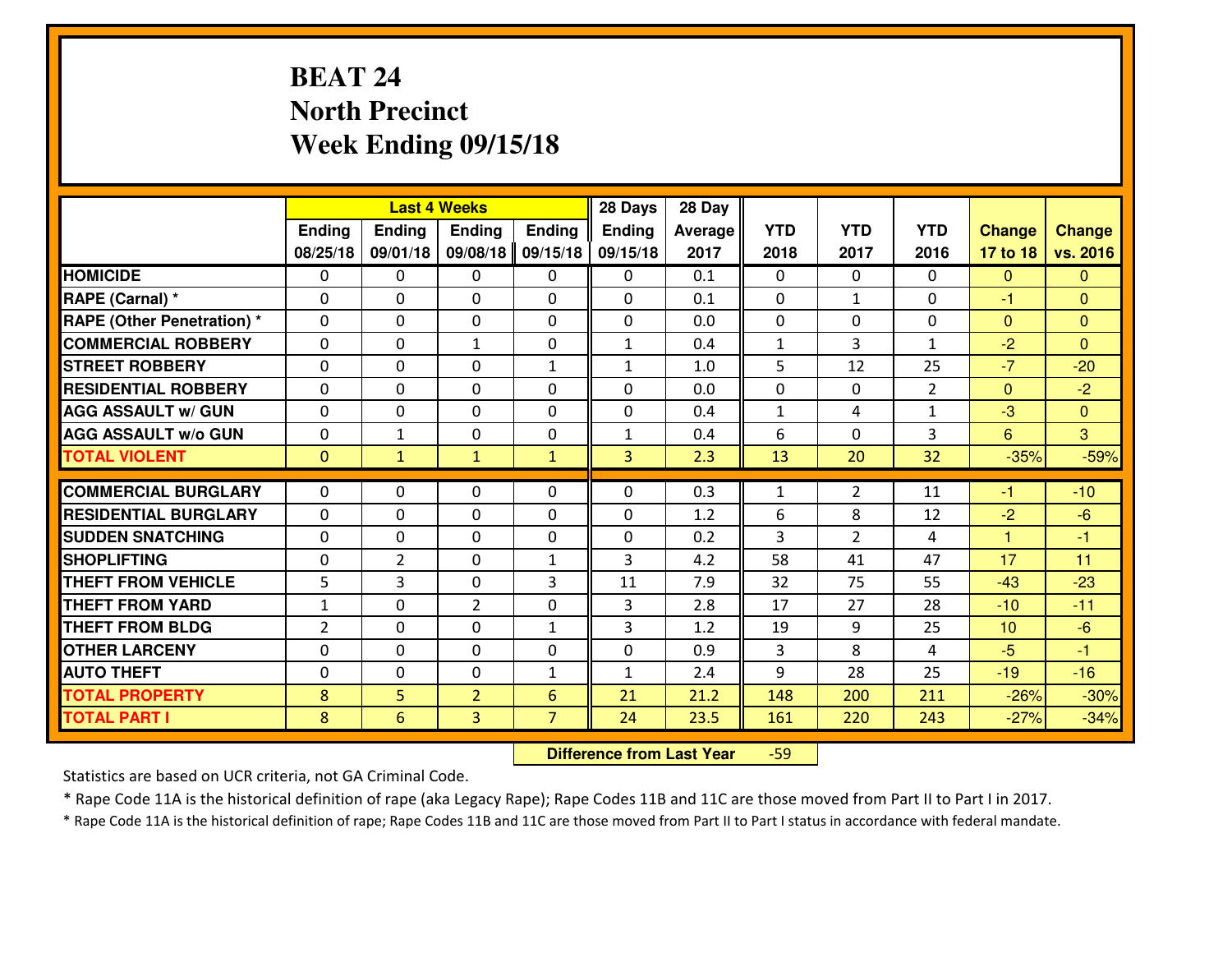# **BEAT 25 North PrecinctWeek Ending 09/15/18**

|                                              |                              |                | <b>Last 4 Weeks</b>          |               | 28 Days       | 28 Day     |                |                |                |                  |                  |
|----------------------------------------------|------------------------------|----------------|------------------------------|---------------|---------------|------------|----------------|----------------|----------------|------------------|------------------|
|                                              | Ending                       | <b>Ending</b>  | Ending                       | <b>Ending</b> | <b>Ending</b> | Average    | <b>YTD</b>     | <b>YTD</b>     | <b>YTD</b>     | <b>Change</b>    | <b>Change</b>    |
|                                              | 08/25/18                     | 09/01/18       | 09/08/18                     | 09/15/18      | 09/15/18      | 2017       | 2018           | 2017           | 2016           | 17 to 18         | vs. 2016         |
| <b>HOMICIDE</b>                              | $\Omega$                     | 0              | 0                            | $\Omega$      | 0             | 0.0        | 0              | $\Omega$       | 0              | $\Omega$         | $\Omega$         |
| RAPE (Carnal) *                              | $\mathbf{0}$                 | 0              | $\mathbf{0}$                 | 0             | $\Omega$      | 0.0        | $\overline{2}$ | 3              | 0              | -1               | $\overline{2}$   |
| <b>RAPE (Other Penetration) *</b>            | $\mathbf{0}$                 | 0              | $\mathbf{0}$                 | $\Omega$      | $\Omega$      | 0.0        | $\mathbf{0}$   | 0              | $\overline{2}$ | $\mathbf{0}$     | $-2$             |
| <b>COMMERCIAL ROBBERY</b>                    | $\mathbf{0}$                 | 0              | 0                            | $\Omega$      | $\Omega$      | 0.0        | $\mathbf{0}$   | $\mathbf{1}$   | 0              | $-1$             | $\Omega$         |
| <b>ISTREET ROBBERY</b>                       | $\mathbf{0}$                 | 0              | $\mathbf{0}$                 | 0             | $\Omega$      | 0.0        | $\overline{7}$ | 17             | 20             | $-10$            | $-13$            |
| <b>RESIDENTIAL ROBBERY</b>                   | $\Omega$                     | 0              | $\mathbf 0$                  | 0             | 0             | 0.0        | 0              | $\mathbf{0}$   | 0              | $\mathbf{0}$     | $\overline{0}$   |
| <b>AGG ASSAULT W/ GUN</b>                    | 0                            | 0              | $\mathbf 0$                  | 0             | 0             | 0.0        | 3              | $\overline{2}$ | 0              | $\mathbf{1}$     | 3                |
| <b>AGG ASSAULT W/o GUN</b>                   | 0                            | 0              | $\mathbf 0$                  | 0             | 0             | 0.0        | 4              | 3              | $\overline{2}$ | $\mathbf{1}$     | $\overline{2}$   |
| <b>TOTAL VIOLENT</b>                         | $\mathbf{0}$                 | $\overline{0}$ | $\mathbf{0}$                 | $\mathbf{0}$  | $\mathbf{0}$  | 0.0        | 16             | 26             | 24             | $-38%$           | $-33%$           |
| <b>COMMERCIAL BURGLARY</b>                   | $\mathbf{0}$                 | 0              | 0                            | 0             | $\Omega$      | 0.0        | 1              | 3              | 9              | $-2$             | $-8$             |
| <b>RESIDENTIAL BURGLARY</b>                  | $\Omega$                     | 0              | $\mathbf{0}$                 | 0             | $\Omega$      | 0.0        | 3              | 3              | 6              | $\mathbf{0}$     | $-3$             |
| <b>SUDDEN SNATCHING</b>                      | $\mathbf{0}$                 | 0              | 0                            | 0             | $\Omega$      | 0.0        | $\Omega$       | $\mathbf{1}$   | 5              | -1               | $-5$             |
| <b>SHOPLIFTING</b>                           |                              |                |                              |               |               |            |                |                |                |                  |                  |
|                                              |                              |                |                              |               |               |            |                |                |                |                  |                  |
|                                              | $\Omega$                     | $\mathbf{1}$   | $\mathbf 0$                  | 5             | 6             | 0.0        | 14             | 23             | 27             | $-9$             | $-13$            |
| <b>THEFT FROM VEHICLE</b>                    | $\Omega$                     | $\mathbf{1}$   | $\mathbf 0$                  | 3             | 4             | 0.0        | 38             | 55             | 99             | $-17$            | $-61$            |
| <b>THEFT FROM YARD</b>                       | 0                            | $\overline{2}$ | $\mathbf 0$                  | $\mathbf{1}$  | 3             | 0.0        | 20             | 45             | 37             | $-25$            | $-17$            |
| <b>THEFT FROM BLDG</b>                       | $\mathbf{0}$                 | $\mathbf{1}$   | 0                            | 0             | $\mathbf{1}$  | 0.0        | 17             | 29             | 26             | $-12$            | $-9$             |
| <b>OTHER LARCENY</b>                         | 0                            | $\mathbf{1}$   | $\mathbf 0$                  | 0             | $\mathbf{1}$  | 0.0        | $\overline{7}$ | 9              | 5              | $-2$             | $\overline{2}$   |
| <b>AUTO THEFT</b>                            | $\mathbf{0}$                 | 0              | 0                            | $\mathbf{1}$  | $\mathbf{1}$  | 0.0        | 13             | 22             | 16             | $-9$             | $-3$             |
| <b>TOTAL PROPERTY</b><br><b>TOTAL PART I</b> | $\mathbf{0}$<br>$\mathbf{0}$ | 6<br>6         | $\mathbf{0}$<br>$\mathbf{0}$ | 10<br>10      | 16<br>16      | 0.0<br>0.0 | 113<br>129     | 190<br>216     | 230<br>254     | $-41%$<br>$-40%$ | $-51%$<br>$-49%$ |

 **Difference from Last Year**-87

Statistics are based on UCR criteria, not GA Criminal Code.

\* Rape Code 11A is the historical definition of rape (aka Legacy Rape); Rape Codes 11B and 11C are those moved from Part II to Part I in 2017.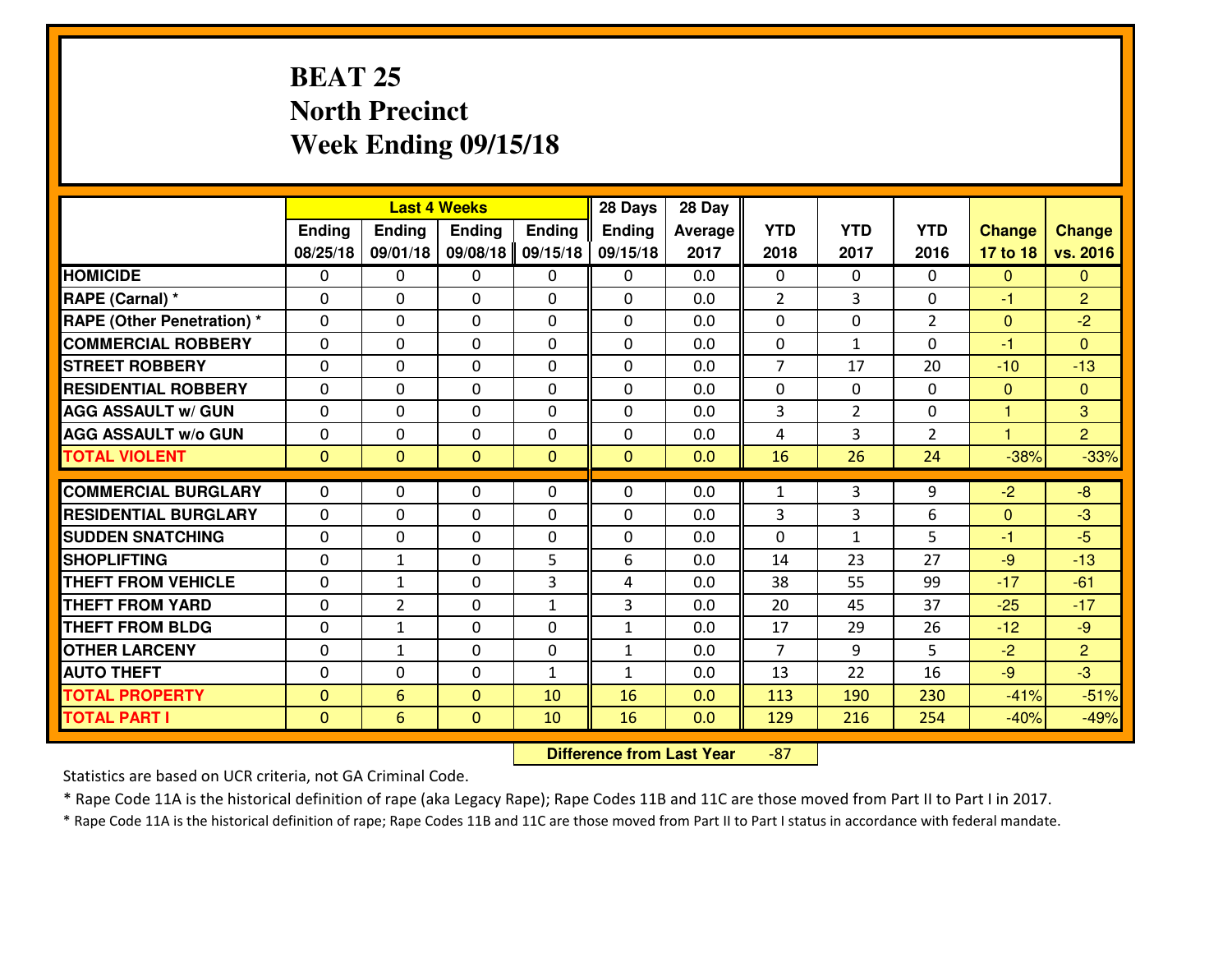# **BEAT 26 North PrecinctWeek Ending 09/15/18**

|                                  |               |                | <b>Last 4 Weeks</b> |                | 28 Days        | 28 Day         |                |                |              |                 |                |
|----------------------------------|---------------|----------------|---------------------|----------------|----------------|----------------|----------------|----------------|--------------|-----------------|----------------|
|                                  | <b>Ending</b> | <b>Ending</b>  | <b>Endina</b>       | <b>Ending</b>  | Ending         | <b>Average</b> | <b>YTD</b>     | <b>YTD</b>     | <b>YTD</b>   | <b>Change</b>   | <b>Change</b>  |
|                                  | 08/25/18      | 09/01/18       | 09/08/18            | 09/15/18       | 09/15/18       | 2017           | 2018           | 2017           | 2016         | 17 to 18        | vs. 2016       |
| <b>HOMICIDE</b>                  | $\Omega$      | 0              | $\mathbf{0}$        | $\mathbf{0}$   | 0              | 0.0            | $\Omega$       | 0              | $\Omega$     | $\mathbf{0}$    | $\Omega$       |
| RAPE (Carnal) *                  | $\Omega$      | 0              | $\mathbf{0}$        | $\Omega$       | $\Omega$       | 0.1            | $\overline{2}$ | $\mathbf{1}$   | 3            | $\mathbf{1}$    | $-1$           |
| <b>RAPE (Other Penetration)*</b> | $\Omega$      | 0              | $\mathbf{0}$        | 0              | $\Omega$       | 0.1            | 1              | $\mathbf{1}$   | $\mathbf{1}$ | $\mathbf{0}$    | $\mathbf{0}$   |
| <b>COMMERCIAL ROBBERY</b>        | $\mathbf{0}$  | 0              | $\mathbf 0$         | 0              | 0              | 0.2            | $\mathbf{0}$   | $\overline{2}$ | $\mathbf{1}$ | $-2$            | $-1$           |
| <b>STREET ROBBERY</b>            | 0             | $\overline{2}$ | $\mathbf{1}$        | 0              | 3              | 0.6            | 12             | 4              | 20           | 8               | $-8$           |
| <b>RESIDENTIAL ROBBERY</b>       | $\Omega$      | 0              | 0                   | 0              | 0              | 0.0            | $\mathbf{0}$   | $\Omega$       | 0            | $\mathbf{0}$    | $\overline{0}$ |
| <b>AGG ASSAULT w/ GUN</b>        | 0             | $\mathbf{1}$   | 0                   | 0              | $\mathbf{1}$   | 0.2            | $\mathbf{1}$   | 3              | 3            | $-2$            | $-2$           |
| <b>AGG ASSAULT W/o GUN</b>       | 0             | 0              | $\mathbf{1}$        | $\overline{2}$ | 3              | 0.5            | 21             | 8              | 9            | 13              | 12             |
| <b>TOTAL VIOLENT</b>             | $\mathbf{0}$  | $\overline{3}$ | $\overline{2}$      | $\overline{2}$ | $\overline{7}$ | 1.6            | 37             | 19             | 37           | 95%             | 0%             |
| <b>COMMERCIAL BURGLARY</b>       | $\Omega$      | 0              | $\mathbf{0}$        | $\Omega$       | $\Omega$       | 0.7            | $\mathbf{1}$   | 9              | 6            | $-8$            | $-5$           |
| <b>RESIDENTIAL BURGLARY</b>      | $\Omega$      | 0              | $\mathbf 0$         | 0              | 0              | 0.0            | $\mathbf{1}$   | $\mathbf{1}$   | 6            | $\mathbf{0}$    | $-5$           |
| <b>SUDDEN SNATCHING</b>          | $\Omega$      | $\Omega$       | 0                   | $\mathbf{1}$   | $\mathbf{1}$   | 0.5            | 10             | 15             | 11           | $-5$            | $-1$           |
| <b>SHOPLIFTING</b>               | 0             | $\mathbf{1}$   | 0                   | $\Omega$       | $\mathbf{1}$   | 2.0            | 22             | 26             | 24           | $-4$            | $-2$           |
| <b>THEFT FROM VEHICLE</b>        | 0             | $\Omega$       | $\mathbf{1}$        | 0              | $\mathbf{1}$   | 3.3            | 24             | 36             | 74           | $-12$           | $-50$          |
| <b>THEFT FROM YARD</b>           | $1\,$         | 0              | $\mathbf{1}$        | 0              | $\overline{2}$ | 2.2            | 15             | 25             | 26           | $-10$           | $-11$          |
| <b>THEFT FROM BLDG</b>           | 3             | 0              | $\mathbf{1}$        | 0              | 4              | 2.5            | 25             | 39             | 51           | $-14$           | $-26$          |
| <b>OTHER LARCENY</b>             | 0             | 0              | $\mathbf 0$         | 0              | 0              | 0.3            | 5              | $\overline{2}$ | 3            | 3               | $\overline{2}$ |
| <b>AUTO THEFT</b>                | $\mathbf{1}$  | $\mathbf{1}$   | $\mathbf{0}$        | $\overline{2}$ | 4              | 1.3            | 17             | 12             | 17           | $5\overline{)}$ | $\Omega$       |
| <b>TOTAL PROPERTY</b>            | 5             | $\overline{2}$ | 3                   | 3              | 13             | 12.7           | 120            | 165            | 218          | $-27%$          | $-45%$         |
| <b>TOTAL PART I</b>              | 5             | 5.             | 5                   | 5              | 20             | 14.3           | 157            | 184            | 255          | $-15%$          | $-38%$         |
|                                  |               |                |                     |                |                |                |                |                |              |                 |                |

 **Difference from Last Year**-27

Statistics are based on UCR criteria, not GA Criminal Code.

\* Rape Code 11A is the historical definition of rape (aka Legacy Rape); Rape Codes 11B and 11C are those moved from Part II to Part I in 2017.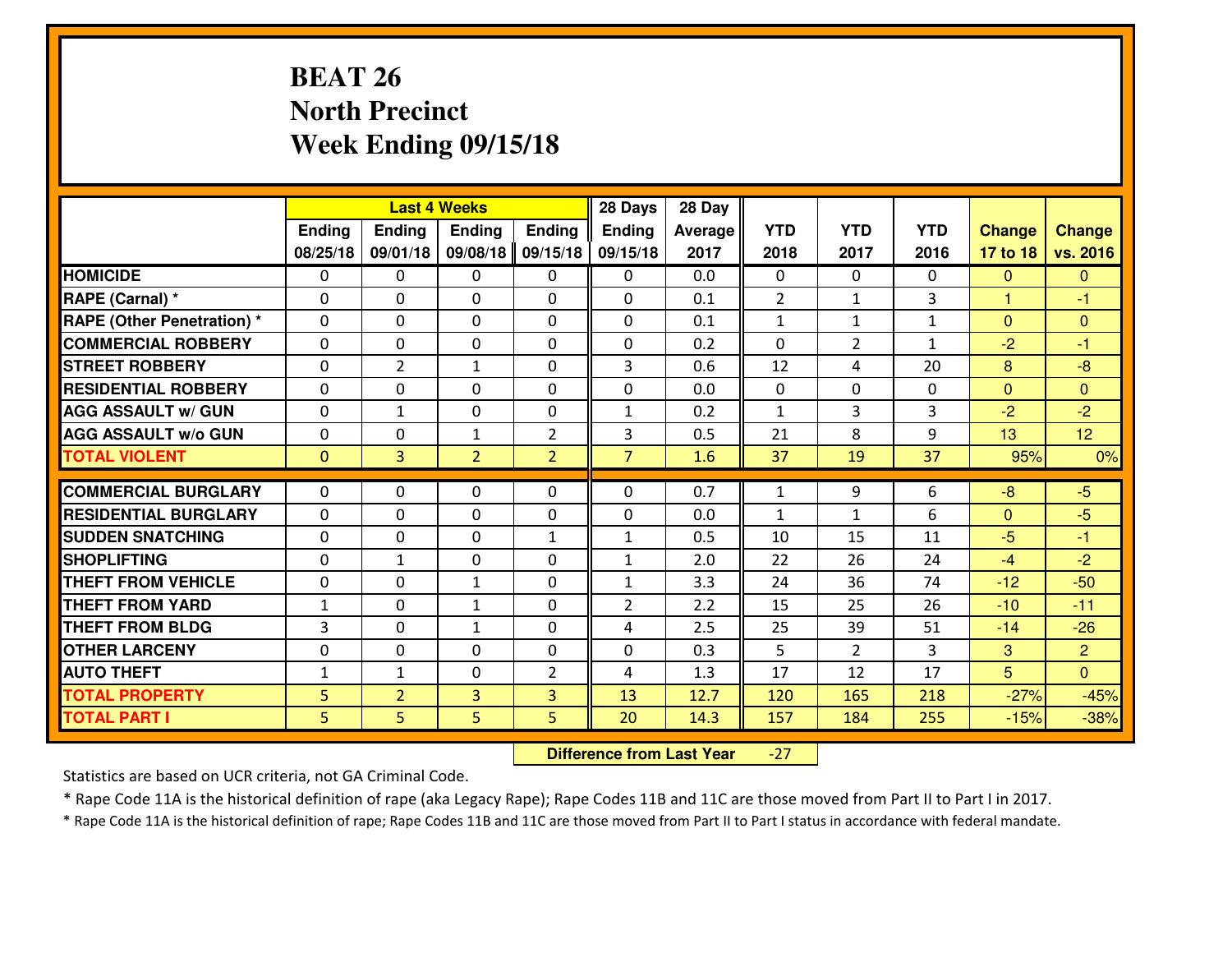# **BEAT 27 North PrecinctWeek Ending 09/15/18**

|                             |                 |                | <b>Last 4 Weeks</b> |                | 28 Days        | 28 Day  |                |                |                |                |                |
|-----------------------------|-----------------|----------------|---------------------|----------------|----------------|---------|----------------|----------------|----------------|----------------|----------------|
|                             | Ending          | <b>Ending</b>  | <b>Ending</b>       | <b>Ending</b>  | <b>Ending</b>  | Average | <b>YTD</b>     | <b>YTD</b>     | <b>YTD</b>     | <b>Change</b>  | <b>Change</b>  |
|                             | 08/25/18        | 09/01/18       | 09/08/18            | 09/15/18       | 09/15/18       | 2017    | 2018           | 2017           | 2016           | 17 to 18       | vs. 2016       |
| <b>HOMICIDE</b>             | $\Omega$        | 0              | 0                   | $\Omega$       | 0              | 0.2     | 0              | $\overline{2}$ | 0              | $-2$           | $\Omega$       |
| RAPE (Carnal) *             | $\mathbf{0}$    | 0              | $\mathbf{0}$        | 0              | $\Omega$       | 0.6     | $\mathbf{0}$   | 6              | $\overline{2}$ | $-6$           | $-2$           |
| RAPE (Other Penetration) *  | $\Omega$        | 0              | $\mathbf{0}$        | $\Omega$       | $\Omega$       | 0.2     | $\mathbf{1}$   | $\mathbf{1}$   | $\mathbf{1}$   | $\Omega$       | $\Omega$       |
| <b>COMMERCIAL ROBBERY</b>   | 0               | 0              | 0                   | 0              | 0              | 0.0     | $\overline{2}$ | 0              | 0              | $\overline{2}$ | $\overline{2}$ |
| <b>STREET ROBBERY</b>       | $\mathbf{1}$    | 0              | $\mathbf 0$         | 0              | $\mathbf{1}$   | 1.0     | $\overline{7}$ | 8              | 17             | $-1$           | $-10$          |
| <b>RESIDENTIAL ROBBERY</b>  | $\Omega$        | $\Omega$       | $\mathbf 0$         | $\Omega$       | 0              | 0.0     | $\mathbf{1}$   | $\Omega$       | $\mathbf{1}$   | $\mathbf{1}$   | $\Omega$       |
| <b>AGG ASSAULT w/ GUN</b>   | 0               | $\overline{2}$ | $\mathbf 0$         | 0              | $\overline{2}$ | 0.5     | 10             | 6              | 4              | $\overline{4}$ | 6              |
| <b>AGG ASSAULT W/o GUN</b>  | 0               | 0              | 1                   | $\mathbf 0$    | $\mathbf{1}$   | 2.1     | 10             | 14             | 9              | $-4$           | $\overline{1}$ |
| <b>TOTAL VIOLENT</b>        | $\mathbf{1}$    | $\overline{2}$ | $\mathbf{1}$        | $\mathbf{0}$   | $\overline{4}$ | 4.5     | 31             | 37             | 34             | $-16%$         | $-9%$          |
| <b>COMMERCIAL BURGLARY</b>  | $\Omega$        | 0              | $\mathbf{0}$        | $\Omega$       | $\Omega$       | 0.3     | 5              | 3              | 4              | $\overline{2}$ | 1              |
| <b>RESIDENTIAL BURGLARY</b> | $\mathbf{1}$    | 0              | $\mathbf 0$         | 0              | $\mathbf{1}$   | 0.5     | $\overline{7}$ | 3              | 11             | $\overline{4}$ | $-4$           |
| <b>SUDDEN SNATCHING</b>     | 0               | 0              | 0                   | 0              | 0              | 2.2     | 6              | 13             | 19             | $-7$           | $-13$          |
| <b>SHOPLIFTING</b>          | 0               | 0              | $\mathbf 0$         | $\overline{2}$ | $\overline{2}$ | 1.6     | 34             | 14             | 25             | 20             | 9              |
| <b>THEFT FROM VEHICLE</b>   | 0               | 1              | $\mathbf{1}$        | $\overline{2}$ | 4              | 3.9     | 21             | 32             | 47             | $-11$          | $-26$          |
| <b>THEFT FROM YARD</b>      | $\mathbf 1$     | $\mathbf{1}$   | $\mathbf{1}$        | 0              | 3              | 1.5     | 15             | 14             | 20             | $\mathbf{1}$   | $-5$           |
| <b>THEFT FROM BLDG</b>      | 4               | 0              | $\overline{2}$      | 0              | 6              | 4.3     | 29             | 30             | 47             | $-1$           | $-18$          |
| <b>OTHER LARCENY</b>        | 0               | 0              | $\mathbf 0$         | 0              | 0              | 0.2     | 2              | $\overline{2}$ | $\mathbf{1}$   | $\mathbf{0}$   | $\overline{1}$ |
| <b>AUTO THEFT</b>           | $\mathbf{0}$    | 0              | $\mathbf{1}$        | 2              | 3              | 1.1     | 13             | 9              | 20             | $\overline{4}$ | $-7$           |
| <b>TOTAL PROPERTY</b>       | $6\phantom{1}6$ | $\overline{2}$ | 5                   | 6              | 19             | 15.7    | 132            | 120            | 194            | 10%            | $-32%$         |
| <b>TOTAL PART I</b>         | $\overline{7}$  | $\overline{4}$ | 6                   | 6              | 23             | 20.3    | 163            | 157            | 228            | 4%             | $-29%$         |

 **Difference from Last Year**<sup>6</sup>

Statistics are based on UCR criteria, not GA Criminal Code.

\* Rape Code 11A is the historical definition of rape (aka Legacy Rape); Rape Codes 11B and 11C are those moved from Part II to Part I in 2017.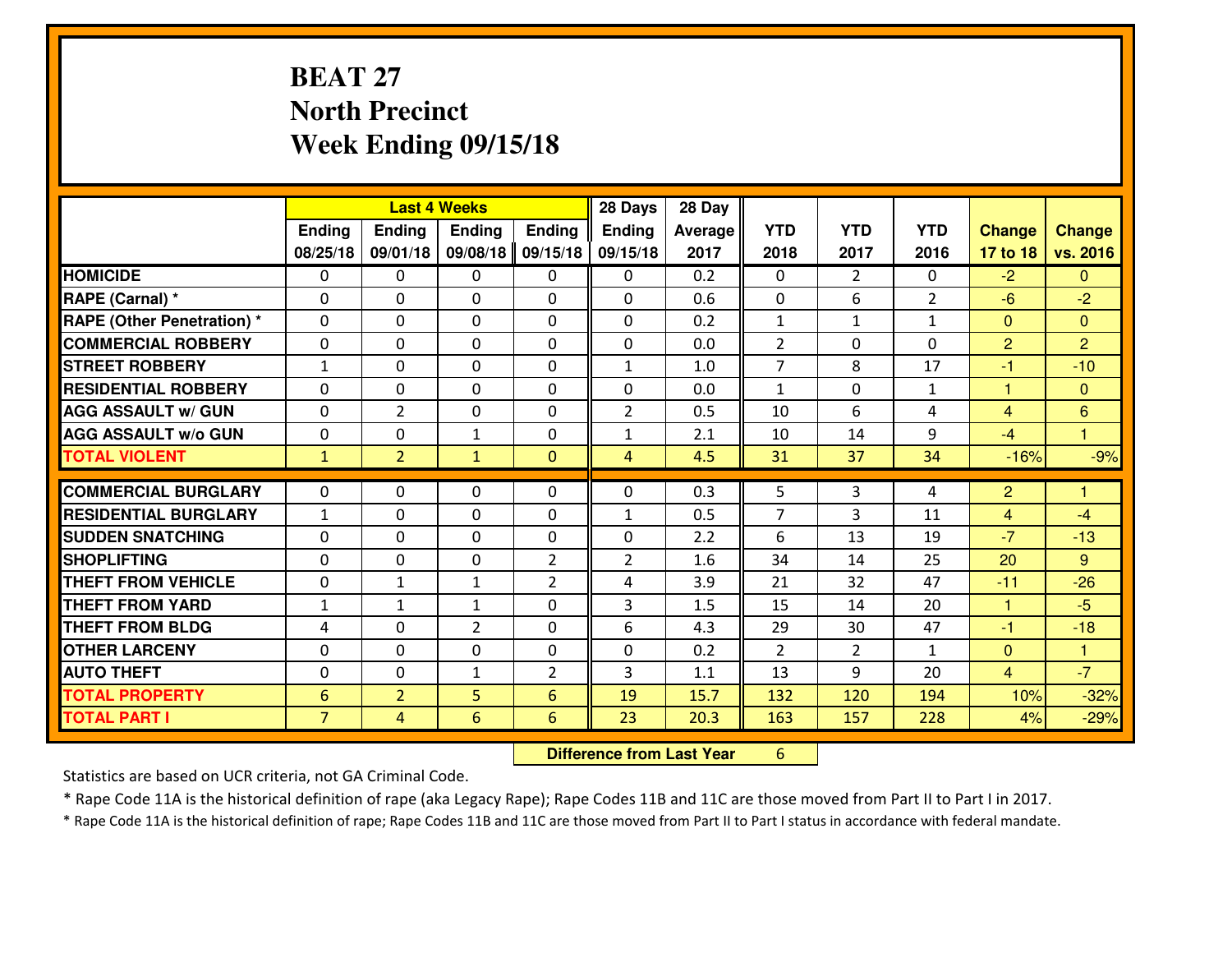

#### **COMPSTAT PRECINCT COMMANDER: CENTRAL PRECINCTWeek Ending 09/15/18**

**CAPT. BEN HERRON**



|                                                                                                                                                                                    | <b>Week</b>      | <b>Week</b>     | Weekly           | $28-Day$                | $28-Day$                         | Avg                                          |                  |                  |                 |                              |                     |
|------------------------------------------------------------------------------------------------------------------------------------------------------------------------------------|------------------|-----------------|------------------|-------------------------|----------------------------------|----------------------------------------------|------------------|------------------|-----------------|------------------------------|---------------------|
|                                                                                                                                                                                    | <b>Ending</b>    | <b>Ending</b>   | Ava              | <b>Ending</b>           | Ending                           | $28-Day$                                     | <b>YTD</b>       | <b>YTD</b>       | <b>YTD</b>      | <b>Change</b>                | <b>Change</b>       |
|                                                                                                                                                                                    | 9/15/18          | 09/08/18        | 2017             | 9/15/18                 | 09/08/18                         | 2017                                         | 2018             | 2017             | 2016            | 17 to 18                     | vs. 2016            |
| <b>HOMICIDE</b>                                                                                                                                                                    |                  | 0               | 0                | 1.                      | 2                                |                                              | $\mathbf{2}$     | 6                | 21              | -4                           | $-19$               |
| RAPE (Carnal) *                                                                                                                                                                    | 0                | 0               | $\Omega$         | 0                       | $\mathbf{1}$                     | 1                                            | 11               | 15               | 10              | $-4$                         |                     |
| <b>RAPE (Other Penetration) *</b>                                                                                                                                                  | 0                | $\overline{0}$  | $\mathbf 0$      | $\overline{\mathbf{0}}$ | $\mathbf{1}$                     | $\overline{1}$                               | $\overline{6}$   | 6                | 6               | $\mathbf{0}$                 | $\Omega$            |
| <b>COMMERCIAL ROBBERY</b>                                                                                                                                                          | 1                | 0               | $\mathbf 0$      | $\overline{2}$          | $\overline{c}$                   | $\overline{c}$                               | $\overline{7}$   | 14               | 14              | $-7$                         | $-7$                |
| <b>STREET ROBBERY</b>                                                                                                                                                              | $\mathbf 2$      | $\mathbf 0$     | $\overline{1}$   | 3                       | $\overline{7}$                   | 5                                            | 38               | 43               | 62              | $-5$                         | $-24$               |
| <b>RESIDENTIAL ROBBERY</b>                                                                                                                                                         | 0                | 0               | $\Omega$         | $\mathbf{1}$            | 0                                | $\overline{1}$                               | $\overline{7}$   | $\overline{5}$   | 8               | $\overline{2}$               | $-1$                |
| <b>AGG ASSAULT w/ GUN</b>                                                                                                                                                          | $\overline{4}$   | $\mathbf 0$     | $\overline{2}$   | 5                       | $\overline{4}$                   | $\overline{7}$                               | 54               | $\overline{75}$  | 47              | $-21$                        | $\overline{7}$      |
| <b>AGG ASSAULT w/o GUN</b>                                                                                                                                                         | 1                | 1               | $\overline{c}$   | 4                       | $\mathbf{1}$                     | 6                                            | 59               | 61               | $\overline{41}$ | $\overline{-2}$              | $\overline{18}$     |
| <b>TOTAL VIOLENT</b>                                                                                                                                                               | 9                | 1               | 6                | 16                      | $\overline{18}$                  | $\overline{23}$                              | 184              | 225              | 209             | $-18%$                       | $-12%$              |
| <b>COMMERCIAL BURGLARY</b>                                                                                                                                                         | 3                | 0               | -1               | 7                       | 2                                | 4                                            | 30               | 31               | 81              | -1                           | $-51$               |
| <b>RESIDENTIAL BURGLARY</b>                                                                                                                                                        | 6                | $\overline{c}$  | 4                | 12                      | 13                               | 17                                           | 152              | 163              | 192             | $-11$                        | $-40$               |
| <b>SUDDEN SNATCHING</b>                                                                                                                                                            | $\overline{2}$   | $\overline{0}$  | $\overline{0}$   | $\overline{2}$          | $\overline{0}$                   | $\overline{2}$                               | 9 <sup>°</sup>   | 19               | 16              | $-10$                        | $-7$                |
| <b>SHOPLIFTING</b>                                                                                                                                                                 | $\overline{2}$   | 1               | 5                | 19                      | 19                               | 18                                           | 143              | 185              | 116             | $-42$                        | $\overline{27}$     |
| <b>THEFT FROM VEHICLE</b>                                                                                                                                                          | 9                | $\overline{4}$  | $\overline{8}$   | 24                      | $\overline{21}$                  | 32                                           | $\overline{223}$ | 297              | 306             | $-74$                        | $-83$               |
| <b>THEFT FROM YARD</b>                                                                                                                                                             | 4                | 3               | 4                | $\overline{16}$         | $\overline{23}$                  | $\overline{16}$                              | 132              | 159              | 161             | $-27$                        | $-29$               |
| <b>THEFT FROM BLDG</b>                                                                                                                                                             | 6                | $\overline{2}$  | $\overline{4}$   | 14                      | 13                               | $\overline{16}$                              | 127              | 146              | 200             | $-19$                        | $-73$               |
| <b>OTHER LARCENY</b>                                                                                                                                                               | $\bf{0}$         | $\overline{5}$  | $\overline{1}$   | $\mathbf{9}$            | $\overline{7}$                   | 3                                            | 39               | $\overline{29}$  | $\overline{14}$ | 10                           | $\overline{25}$     |
| <b>AUTO THEFT</b>                                                                                                                                                                  | $\overline{7}$   | $\overline{2}$  | $\overline{4}$   | 11                      | $\overline{17}$                  | $\overline{16}$                              | 144              | 155              | 147             | $-11$                        | $-3$                |
| <b>TOTAL PROPERTY</b>                                                                                                                                                              | 39               | 19              | 31               | 114                     | 115                              | 124                                          | 999              | 1184             | 1233            | $-16%$                       | $-19%$              |
| <b>TOTAL PART I</b>                                                                                                                                                                | 48               | $\overline{20}$ | $\overline{37}$  | $\frac{130}{ }$         | 133                              | 147                                          | 1183             | 1409             | 1442            | $-16%$                       | $-18%$              |
|                                                                                                                                                                                    |                  |                 |                  |                         |                                  |                                              |                  |                  |                 |                              | <b>Year-to-Date</b> |
| Statistics are based on UCR criteria, not GA Criminal Code, and are                                                                                                                |                  |                 |                  |                         | <b>Difference from Last Year</b> | <b>At-Fault Police Vehicle Accidents</b>     | -226             |                  |                 | <b>Last Week</b><br>$\Omega$ | $\overline{19}$     |
| preliminary, based on RMS data at the time prepared, and are subject to change.<br>Cell Shading: white is within 0.6 standard deviation of the mean; red is above; green is below. |                  |                 |                  |                         |                                  | <b>Not At-Fault Police Vehicle Accidents</b> |                  |                  |                 | 0                            | $\overline{13}$     |
| * Code 11A is the pre-2016 definition of rape; Codes 11B and 11C are by federal mandate in 2016.                                                                                   |                  |                 |                  |                         |                                  | <b>Total Police Vehicle Accidents</b>        |                  |                  |                 | $\mathbf 0$                  | 32                  |
|                                                                                                                                                                                    |                  |                 |                  |                         |                                  |                                              |                  |                  |                 |                              |                     |
|                                                                                                                                                                                    | Week             | Week            | Weekly           | $28$ -Day               | $28-Day$                         | Avg                                          |                  |                  |                 |                              |                     |
| <b>Citizen Initiated Calls</b>                                                                                                                                                     | <b>Ending</b>    | Ending          | Avg              | <b>Ending</b>           | Ending                           | 28-Day                                       | <b>YTD</b>       | <b>YTD</b>       | <b>YTD</b>      | <b>Change</b>                | <b>Change</b>       |
|                                                                                                                                                                                    | 09/08/18         | 09/08/18        | 2017             | 09/08/18                | 09/08/18                         | 2017                                         | 2018             | 2017             | 2016            | 17 to 18                     | vs. 2016            |
| <b>Midnight Shift</b>                                                                                                                                                              | 97               | 105             | 126              | 419                     | 390                              | 503                                          | 3817             | 3978             | 4074            | $-161$                       | $-257$              |
| Day Shift                                                                                                                                                                          | $\overline{272}$ | 236             | $\overline{271}$ | 968                     | 988                              | 1085                                         | 8987             | 9319             | 9518            | $-332$                       | $-531$              |
| <b>Afternoon Shift</b>                                                                                                                                                             | 245              | 261             | $\Omega$         | 980                     | 883                              | 1176                                         | 8896             | 10001            | 9766            | $-1105$                      | $-870$              |
| <b>TOTAL CITIZEN CFS</b>                                                                                                                                                           | 614              | 602             | 397              | 2367                    | 2261                             | 2764                                         | 21700            | 23298            | 23357           | $-6.9%$                      | $-7.1%$             |
| 53S ShotSpotter Calls                                                                                                                                                              | $\overline{c}$   | $\Omega$        | 9                | 8                       | 9                                | $\overline{37}$                              | 139              | 345              | 348             | $-206$                       | $-209$              |
| <b>Sig 53 Shots Fired Calls</b>                                                                                                                                                    | 6                | $\overline{7}$  | $\overline{15}$  | $\overline{23}$         | $\overline{28}$                  | 62                                           | 345              | $\overline{578}$ | 616             | $-233$                       | $-271$              |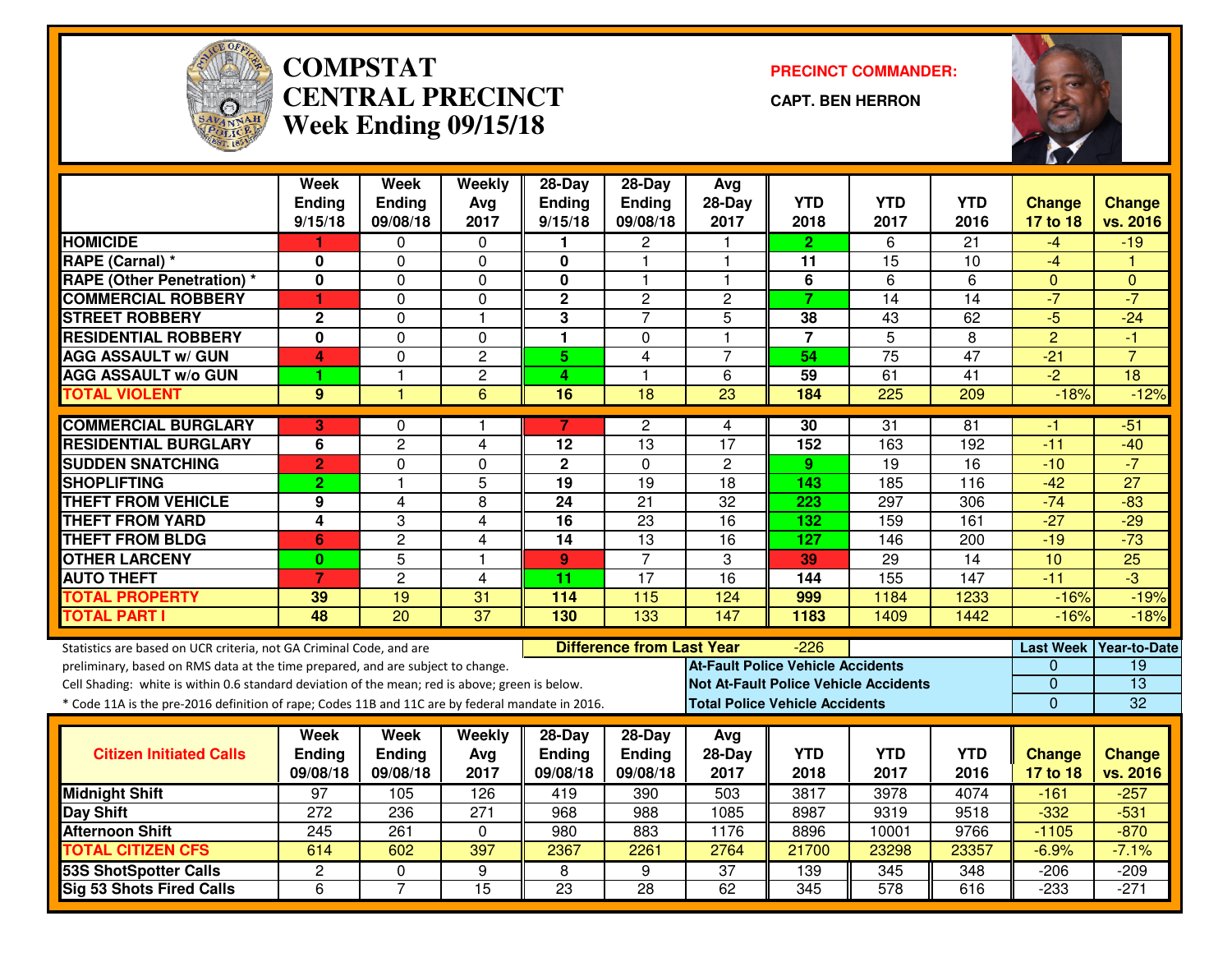# **BEAT 31 Central PrecinctWeek Ending 09/15/18**

|                                   |                |                | <b>Last 4 Weeks</b> |                | 28 Days        | 28 Day  |                |                |                |               |                         |
|-----------------------------------|----------------|----------------|---------------------|----------------|----------------|---------|----------------|----------------|----------------|---------------|-------------------------|
|                                   | <b>Ending</b>  | <b>Ending</b>  | <b>Endina</b>       | <b>Ending</b>  | <b>Ending</b>  | Average | <b>YTD</b>     | <b>YTD</b>     | <b>YTD</b>     | <b>Change</b> | <b>Change</b>           |
|                                   | 08/25/18       | 09/01/18       | 09/08/18            | 09/15/18       | 09/15/18       | 2017    | 2018           | 2017           | 2016           | 17 to 18      | vs. 2016                |
| <b>HOMICIDE</b>                   | $\Omega$       | 0              | 0                   | $\mathbf{1}$   | $\mathbf{1}$   | 0.1     | $\mathbf{1}$   | $\Omega$       | $\overline{7}$ | 1             | $-6$                    |
| RAPE (Carnal) *                   | $\Omega$       | $\Omega$       | $\mathbf 0$         | $\Omega$       | $\Omega$       | 0.2     | $\Omega$       | $\mathbf{1}$   | $\overline{2}$ | $-1$          | $-2$                    |
| <b>RAPE (Other Penetration) *</b> | 0              | 0              | $\mathbf 0$         | 0              | 0              | 0.3     | $\mathbf{1}$   | 3              | 0              | $-2$          | $\overline{\mathbf{1}}$ |
| <b>COMMERCIAL ROBBERY</b>         | 0              | 0              | $\mathbf 0$         | 0              | 0              | 0.0     | $\mathbf{1}$   | 0              | $\mathbf{1}$   | $\mathbf{1}$  | $\overline{0}$          |
| <b>STREET ROBBERY</b>             | 0              | 0              | $\mathbf 0$         | 0              | 0              | 1.1     | 6              | 12             | 12             | $-6$          | $-6$                    |
| <b>RESIDENTIAL ROBBERY</b>        | 0              | 0              | $\mathbf 0$         | $\Omega$       | 0              | 0.2     | $\mathbf{1}$   | $\overline{2}$ | $\overline{2}$ | $-1$          | $-1$                    |
| <b>AGG ASSAULT w/ GUN</b>         | 0              | 0              | $\mathbf 0$         | 0              | 0              | 1.0     | 6              | 12             | $\overline{7}$ | $-6$          | $-1$                    |
| <b>AGG ASSAULT W/o GUN</b>        | 0              | 0              | $\mathbf 0$         | 0              | 0              | 1.1     | $\overline{7}$ | 10             | 10             | $-3$          | $-3$                    |
| <b>TOTAL VIOLENT</b>              | $\mathbf{0}$   | $\overline{0}$ | $\mathbf{0}$        | $\mathbf{1}$   | $\mathbf{1}$   | 3.8     | 23             | 40             | 41             | $-43%$        | $-44%$                  |
| <b>COMMERCIAL BURGLARY</b>        | $\Omega$       | 0              |                     | $\mathbf{1}$   | $\mathbf{1}$   | 0.5     | 8              | $\overline{2}$ | 16             |               | $-8$                    |
|                                   |                |                | 0                   |                |                |         |                |                |                | 6             |                         |
| <b>RESIDENTIAL BURGLARY</b>       | 0              | 0              | $\mathbf 0$         | $\mathbf{1}$   | $\mathbf{1}$   | 2.3     | 22             | 21             | 34             | $\mathbf{1}$  | $-12$                   |
| <b>SUDDEN SNATCHING</b>           | 0              | $\Omega$       | $\mathbf 0$         | $\Omega$       | 0              | 0.4     | $\mathbf{1}$   | 3              | 5              | $-2$          | $-4$                    |
| <b>SHOPLIFTING</b>                | $\mathbf{0}$   | 0              | $\mathbf 0$         | 0              | 0              | 1.5     | $\overline{2}$ | 13             | 11             | $-11$         | $-9$                    |
| <b>THEFT FROM VEHICLE</b>         | $\overline{2}$ | $\mathbf{1}$   | $\overline{2}$      | $\overline{2}$ | $\overline{7}$ | 7.0     | 44             | 65             | 58             | $-21$         | $-14$                   |
| <b>THEFT FROM YARD</b>            | 0              | 1              | 1                   | 0              | $\overline{2}$ | 4.9     | 30             | 44             | 39             | $-14$         | $-9$                    |
| <b>THEFT FROM BLDG</b>            | 0              | 0              | $\mathbf 0$         | $\mathcal{P}$  | $\overline{2}$ | 2.8     | 20             | 25             | 47             | $-5$          | $-27$                   |
| <b>OTHER LARCENY</b>              | $1\,$          | $\mathbf 0$    | $\mathbf{1}$        | 0              | $\overline{2}$ | 0.7     | 4              | 5              | 3              | $-1$          | $\overline{1}$          |
| <b>AUTO THEFT</b>                 | $\mathbf 0$    | $\Omega$       | $\mathbf{1}$        | $\overline{2}$ | 3              | 3.0     | 19             | 32             | 37             | $-13$         | $-18$                   |
| <b>TOTAL PROPERTY</b>             | $\overline{3}$ | $\overline{2}$ | 5                   | 8              | 18             | 22.9    | 150            | 210            | 250            | $-29%$        | $-40%$                  |
| <b>TOTAL PART I</b>               | $\overline{3}$ | $\overline{2}$ | 5                   | 9              | 19             | 26.8    | 173            | 250            | 291            | $-31%$        | $-41%$                  |

 **Difference from Last Year**-77

Statistics are based on UCR criteria, not GA Criminal Code.

\* Rape Code 11A is the historical definition of rape (aka Legacy Rape); Rape Codes 11B and 11C are those moved from Part II to Part I in 2017.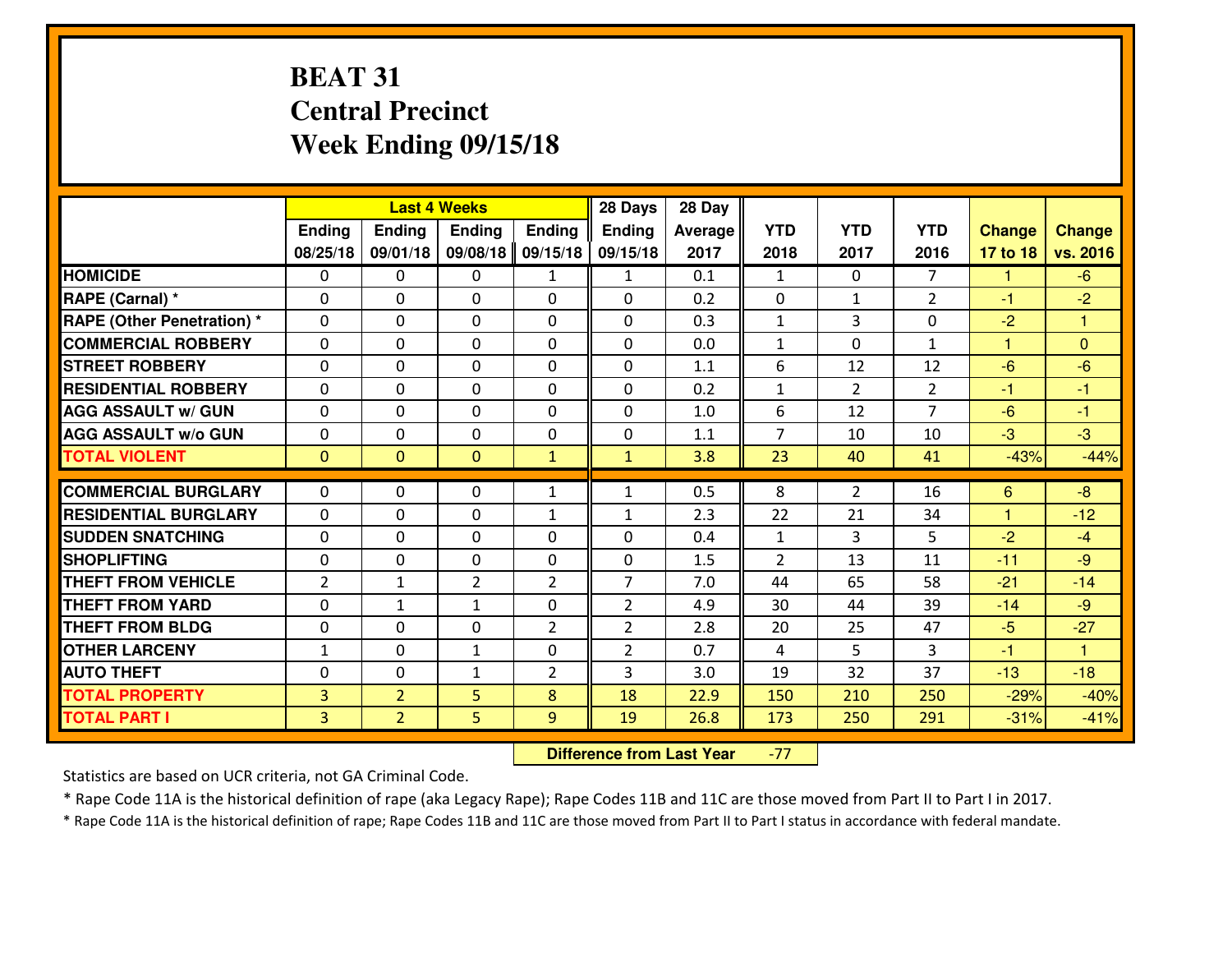# **BEAT 32 Central PrecinctWeek Ending 09/15/18**

|                                   |                 |                | <b>Last 4 Weeks</b> |                | 28 Days        | 28 Day         |                |                |              |                |                |
|-----------------------------------|-----------------|----------------|---------------------|----------------|----------------|----------------|----------------|----------------|--------------|----------------|----------------|
|                                   | <b>Ending</b>   | <b>Ending</b>  | <b>Ending</b>       | <b>Ending</b>  | Ending         | <b>Average</b> | <b>YTD</b>     | <b>YTD</b>     | <b>YTD</b>   | <b>Change</b>  | <b>Change</b>  |
|                                   | 08/25/18        | 09/01/18       | 09/08/18            | 09/15/18       | 09/15/18       | 2017           | 2018           | 2017           | 2016         | 17 to 18       | vs. 2016       |
| <b>HOMICIDE</b>                   | $\Omega$        | 0              | $\mathbf{0}$        | $\mathbf{0}$   | 0              | 0.0            | $\Omega$       | $\Omega$       | $\Omega$     | $\Omega$       | $\mathbf{0}$   |
| RAPE (Carnal) *                   | $\Omega$        | 0              | $\mathbf{0}$        | 0              | $\Omega$       | 0.4            | $\mathbf{1}$   | 4              | $\mathbf{1}$ | $-3$           | $\Omega$       |
| <b>RAPE (Other Penetration)</b> * | $\Omega$        | 0              | $\mathbf{0}$        | 0              | 0              | 0.2            | $\mathbf{1}$   | $\overline{2}$ | $\mathbf{1}$ | $-1$           | $\mathbf{0}$   |
| <b>COMMERCIAL ROBBERY</b>         | $\Omega$        | $\Omega$       | $\mathbf 0$         | $\mathbf{1}$   | $\mathbf{1}$   | 0.5            | 4              | 4              | 3            | $\mathbf{0}$   | $\mathbf{1}$   |
| <b>STREET ROBBERY</b>             | $\mathbf{0}$    | 0              | $\mathbf 0$         | 0              | 0              | 0.5            | 4              | $\overline{2}$ | 6            | 2              | $-2$           |
| <b>RESIDENTIAL ROBBERY</b>        | 0               | 0              | 0                   | 0              | 0              | 0.0            | $\mathbf 0$    | 0              | 0            | $\mathbf{0}$   | $\overline{0}$ |
| <b>AGG ASSAULT w/ GUN</b>         | 0               | 0              | 0                   | 0              | 0              | 0.4            | 3              | 5              | $\mathbf{1}$ | $-2$           | $\overline{2}$ |
| <b>AGG ASSAULT w/o GUN</b>        | $1\,$           | 0              | $\mathbf 0$         | 0              | $\mathbf{1}$   | 0.5            | 6              | 4              | 3            | $\overline{2}$ | 3              |
| <b>TOTAL VIOLENT</b>              | $\mathbf{1}$    | $\overline{0}$ | $\mathbf{0}$        | $\mathbf{1}$   | $\overline{2}$ | 2.5            | 19             | 21             | 15           | $-10%$         | 27%            |
| <b>COMMERCIAL BURGLARY</b>        |                 |                |                     |                |                | 0.3            |                |                |              |                |                |
|                                   | $\mathbf{1}$    | 0              | $\mathbf{0}$        | 0              | $\mathbf{1}$   |                | $\overline{2}$ | 3              | 10           | $-1$           | $-8$           |
| <b>RESIDENTIAL BURGLARY</b>       | 0               | 0              | 0                   | 0              | 0              | 2.1            | 20             | 17             | 42           | 3              | $-22$          |
| <b>SUDDEN SNATCHING</b>           | 0               | 0              | 0                   | 0              | 0              | 0.2            | $\mathbf 0$    | $\overline{2}$ | $\mathbf{1}$ | $-2$           | $-1$           |
| <b>SHOPLIFTING</b>                | 3               | $\overline{2}$ | $\mathbf{1}$        | $\mathbf{1}$   | $\overline{7}$ | 3.8            | 55             | 37             | 29           | 18             | 26             |
| <b>THEFT FROM VEHICLE</b>         | $\overline{2}$  | $\mathbf{1}$   | 0                   | $\overline{2}$ | 5              | 8.7            | 52             | 85             | 80           | $-33$          | $-28$          |
| <b>THEFT FROM YARD</b>            | 0               | $\overline{2}$ | $\mathbf{1}$        | $\Omega$       | 3              | 2.8            | 35             | 30             | 29           | 5              | 6              |
| <b>THEFT FROM BLDG</b>            | 0               | $\mathbf{1}$   | $\overline{2}$      | $\mathbf{1}$   | 4              | 4.1            | 28             | 34             | 49           | $-6$           | $-21$          |
| <b>OTHER LARCENY</b>              | 0               | 0              | $\overline{2}$      | $\Omega$       | $\overline{2}$ | 1.0            | 17             | $\overline{7}$ | $\Omega$     | 10             | 17             |
| <b>AUTO THEFT</b>                 | 0               | 0              | $\mathbf{1}$        | $\mathbf{1}$   | $\overline{2}$ | 2.3            | 18             | 26             | 19           | $-8$           | $-1$           |
| <b>TOTAL PROPERTY</b>             | $6\phantom{1}6$ | 6              | $\overline{7}$      | 5              | 24             | 25.4           | 227            | 241            | 259          | $-6%$          | $-12%$         |
| <b>TOTAL PART I</b>               | $\overline{7}$  | 6              | $\overline{7}$      | 6              | 26             | 27.8           | 246            | 262            | 274          | $-6%$          | $-10%$         |

 **Difference from Last Year**-16

Statistics are based on UCR criteria, not GA Criminal Code.

\* Rape Code 11A is the historical definition of rape (aka Legacy Rape); Rape Codes 11B and 11C are those moved from Part II to Part I in 2017.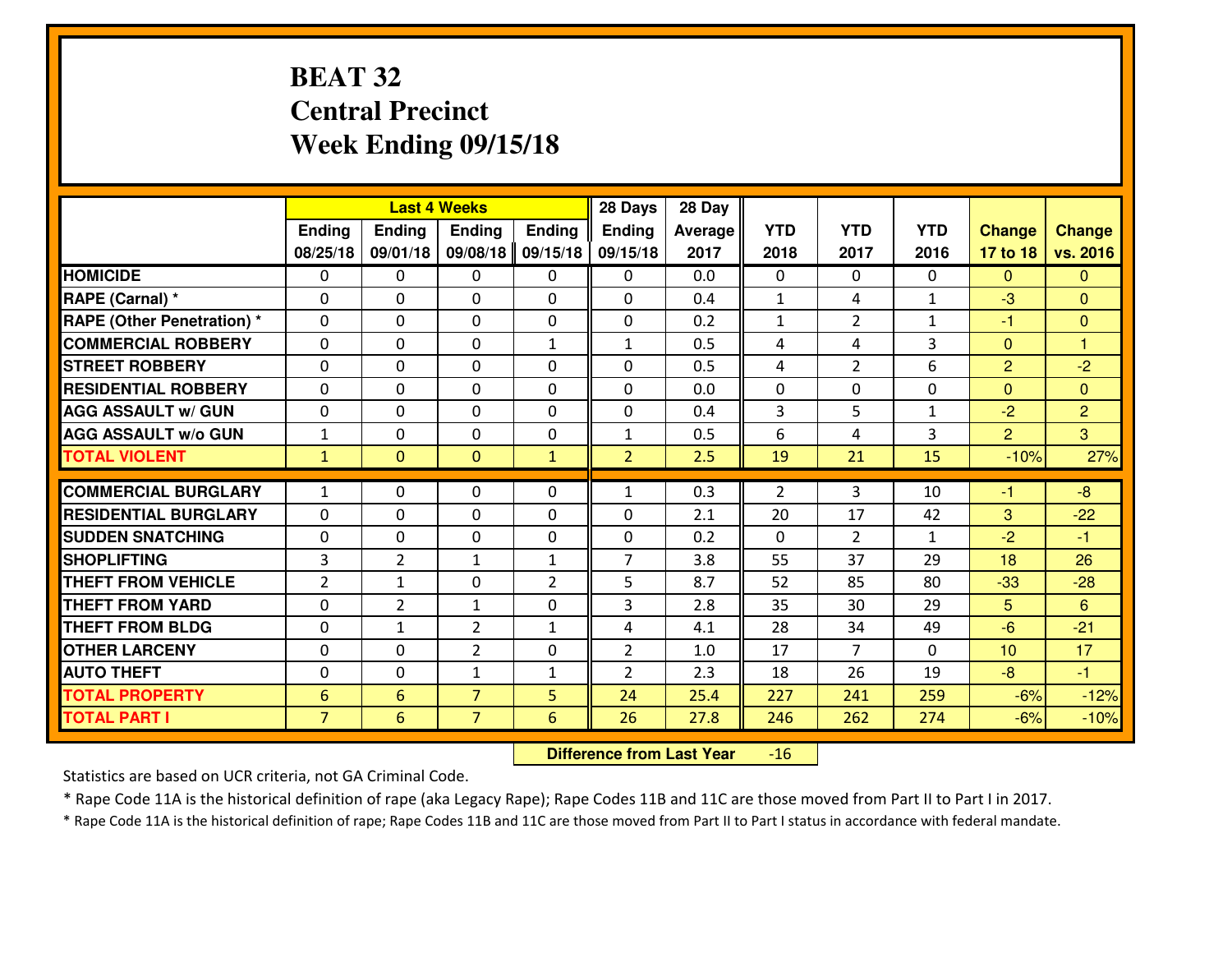# **BEAT 33 Central PrecinctWeek Ending 09/15/18**

|                                   |                | 28 Days<br><b>Last 4 Weeks</b> |                |                |                | 28 Day  |              |                |                |                      |                         |
|-----------------------------------|----------------|--------------------------------|----------------|----------------|----------------|---------|--------------|----------------|----------------|----------------------|-------------------------|
|                                   | <b>Ending</b>  | Ending                         | <b>Endina</b>  | <b>Ending</b>  | <b>Ending</b>  | Average | <b>YTD</b>   | <b>YTD</b>     | <b>YTD</b>     | <b>Change</b>        | <b>Change</b>           |
|                                   | 08/25/18       | 09/01/18                       | 09/08/18       | 09/15/18       | 09/15/18       | 2017    | 2018         | 2017           | 2016           | 17 to 18             | vs. 2016                |
| <b>HOMICIDE</b>                   | $\Omega$       | 0                              | $\mathbf{0}$   | 0              | 0              | 0.2     | $\Omega$     | $\mathbf{1}$   | 8              | $-1$                 | $-8$                    |
| RAPE (Carnal) *                   | $\Omega$       | 0                              | $\mathbf{0}$   | 0              | $\Omega$       | 0.2     | 3            | $\overline{2}$ | 4              | 1                    | -1                      |
| <b>RAPE (Other Penetration) *</b> | $\Omega$       | 0                              | $\mathbf 0$    | $\Omega$       | $\Omega$       | 0.1     | $\mathbf{1}$ | $\mathbf{1}$   | $\mathbf{1}$   | $\Omega$             | $\Omega$                |
| <b>COMMERCIAL ROBBERY</b>         | 0              | 0                              | $\mathbf 0$    | 0              | 0              | 0.5     | $\mathbf{1}$ | 6              | 3              | $-5$                 | $-2$                    |
| <b>STREET ROBBERY</b>             | 0              | $\mathbf{1}$                   | $\mathbf 0$    | $\mathbf{1}$   | $\overline{2}$ | 1.5     | 17           | 14             | 18             | 3                    | $-1$                    |
| <b>RESIDENTIAL ROBBERY</b>        | 0              | 0                              | $\mathbf 0$    | 0              | 0              | 0.1     | $\mathbf{0}$ | $\Omega$       | 0              | $\Omega$             | $\mathbf{0}$            |
| <b>AGG ASSAULT w/ GUN</b>         | 0              | 0                              | $\mathbf 0$    | $\overline{2}$ | $\overline{2}$ | 1.4     | 9            | 17             | $\overline{7}$ | $-8$                 | $\overline{2}$          |
| <b>AGG ASSAULT W/o GUN</b>        | 0              | 0                              | $\mathbf 0$    | 1              | 1              | 1.1     | 5            | 12             | 9              | $-7$                 | $-4$                    |
| <b>TOTAL VIOLENT</b>              | $\mathbf{0}$   | $\mathbf{1}$                   | $\overline{0}$ | $\overline{4}$ | 5              | 4.9     | 36           | 53             | 50             | $-32%$               | $-28%$                  |
| <b>COMMERCIAL BURGLARY</b>        | $\mathbf{1}$   | $\mathbf{1}$                   | 0              | $\mathbf{1}$   | 3              | 0.6     | 9            | 5              | 22             | $\overline{4}$       | $-13$                   |
| <b>RESIDENTIAL BURGLARY</b>       | $\mathbf{1}$   | 0                              | $\mathbf 0$    | $\mathbf{1}$   | $\overline{2}$ | 1.7     | 15           | 12             | 20             | 3                    | $-5$                    |
| <b>SUDDEN SNATCHING</b>           | 0              | 0                              | $\mathbf 0$    | $\mathbf{1}$   | $\mathbf{1}$   | 0.3     | 4            | 3              | 3              | $\blacktriangleleft$ | $\overline{\mathbf{1}}$ |
| <b>SHOPLIFTING</b>                | $\overline{2}$ | 3                              | $\mathbf 0$    | $\mathbf{1}$   | 6              | 5.4     | 36           | 66             | 33             | $-30$                | 3                       |
| <b>THEFT FROM VEHICLE</b>         | 0              | 0                              | $\mathbf 0$    | 3              | 3              | 5.6     | 33           | 61             | 56             | $-28$                | $-23$                   |
| <b>THEFT FROM YARD</b>            | $\overline{2}$ | 0                              | $\mathbf{1}$   | 3              | 6              | 3.2     | 32           | 30             | 55             | $\overline{2}$       | $-23$                   |
| <b>THEFT FROM BLDG</b>            | $\mathbf{1}$   | $\overline{2}$                 | $\mathbf 0$    | $\mathbf{1}$   | 4              | 2.5     | 23           | 24             | 42             | $-1$                 | $-19$                   |
| <b>OTHER LARCENY</b>              | 0              | 1                              | $\overline{2}$ | 0              | 3              | 0.8     | 9            | 7              | 6              | $\overline{2}$       | 3                       |
| <b>AUTO THEFT</b>                 | $\mathbf{0}$   | 0                              | $\mathbf{0}$   | $\Omega$       | $\Omega$       | 3.0     | 30           | 30             | 35             | $\Omega$             | $-5$                    |
| <b>TOTAL PROPERTY</b>             | $\overline{7}$ | $\overline{7}$                 | 3              | 11             | 28             | 23.1    | 191          | 238            | 272            | $-20%$               | $-30%$                  |
| <b>TOTAL PART I</b>               | $\overline{7}$ | 8                              | $\overline{3}$ | 15             | 33             | 28.0    | 227          | 291            | 322            | $-22%$               | $-30%$                  |
|                                   |                |                                |                |                |                |         |              |                |                |                      |                         |

 **Difference from Last Year**-64

Statistics are based on UCR criteria, not GA Criminal Code.

\* Rape Code 11A is the historical definition of rape (aka Legacy Rape); Rape Codes 11B and 11C are those moved from Part II to Part I in 2017.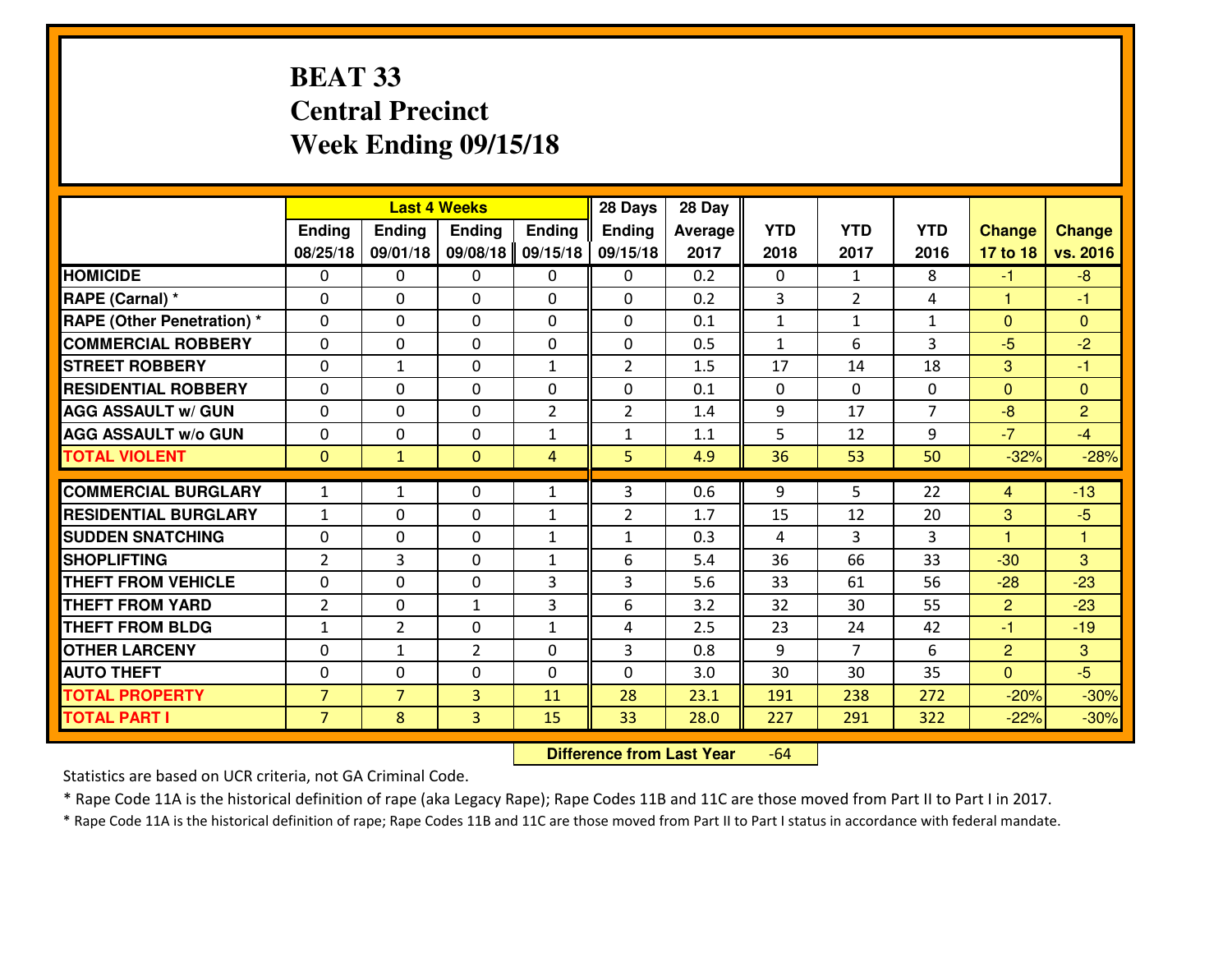# **BEAT 34 Central PrecinctWeek Ending 09/15/18**

|                                              |              |                | <b>Last 4 Weeks</b> |                | 28 Days        | 28 Day  |              |                |                |                |                      |
|----------------------------------------------|--------------|----------------|---------------------|----------------|----------------|---------|--------------|----------------|----------------|----------------|----------------------|
|                                              | Ending       | <b>Ending</b>  | <b>Ending</b>       | <b>Ending</b>  | <b>Ending</b>  | Average | <b>YTD</b>   | <b>YTD</b>     | <b>YTD</b>     | <b>Change</b>  | <b>Change</b>        |
|                                              | 08/25/18     | 09/01/18       | 09/08/18            | 09/15/18       | 09/15/18       | 2017    | 2018         | 2017           | 2016           | 17 to 18       | vs. 2016             |
| <b>HOMICIDE</b>                              | $\Omega$     | 0              | 0                   | $\Omega$       | $\Omega$       | 0.3     | 1            | 4              | $\mathfrak{D}$ | $-3$           | $-1$                 |
| RAPE (Carnal) *                              | $\mathbf{0}$ | 0              | $\mathbf{0}$        | 0              | $\Omega$       | 0.5     | $\mathbf{1}$ | 6              | 0              | $-5$           | $\blacktriangleleft$ |
| RAPE (Other Penetration) *                   | $\Omega$     | 0              | $\mathbf{0}$        | $\Omega$       | $\Omega$       | 0.0     | $\Omega$     | 0              | $\overline{2}$ | $\mathbf{0}$   | $-2$                 |
| <b>COMMERCIAL ROBBERY</b>                    | $\mathbf{0}$ | 0              | 0                   | 0              | $\Omega$       | 0.1     | $\mathbf{0}$ | 0              | $\overline{2}$ | $\mathbf{0}$   | $-2$                 |
| <b>STREET ROBBERY</b>                        | 0            | 0              | $\mathbf 0$         | $\Omega$       | 0              | 0.7     | 5            | $\overline{7}$ | 8              | $-2$           | $-3$                 |
| <b>RESIDENTIAL ROBBERY</b>                   | $\Omega$     | $\Omega$       | $\mathbf 0$         | $\Omega$       | 0              | 0.3     | $\mathbf{1}$ | $\overline{2}$ | $\overline{2}$ | $-1$           | $-1$                 |
| <b>AGG ASSAULT w/ GUN</b>                    | $\Omega$     | 0              | $\mathbf 0$         | $\mathbf{1}$   | $\mathbf{1}$   | 2.4     | 16           | 25             | 15             | $-9$           | $\blacktriangleleft$ |
| <b>AGG ASSAULT W/o GUN</b>                   | 0            | 0              | 1                   | 0              | $\mathbf{1}$   | 1.8     | 22           | 18             | 9              | $\overline{4}$ | 13                   |
| <b>TOTAL VIOLENT</b>                         | $\mathbf{0}$ | $\mathbf{0}$   | $\mathbf{1}$        | $\mathbf{1}$   | $\overline{2}$ | 6.1     | 46           | 62             | 40             | $-26%$         | 15%                  |
| <b>COMMERCIAL BURGLARY</b>                   | $\Omega$     | 0              | $\mathbf{0}$        | $\Omega$       | $\Omega$       | 0.4     | $\mathbf{1}$ | 5              | 4              | $-4$           | $-3$                 |
| <b>RESIDENTIAL BURGLARY</b>                  | $\mathbf{1}$ | 0              | $\mathbf{1}$        | $\overline{2}$ | 4              | 5.4     | 45           | 57             | 39             | $-12$          | 6                    |
| <b>SUDDEN SNATCHING</b>                      | 0            | 0              | 0                   | 0              | 0              | 0.5     | 2            | 6              | 3              | $-4$           | $-1$                 |
| <b>SHOPLIFTING</b>                           | 0            | $\mathbf{1}$   | $\mathbf 0$         | 0              | $\mathbf{1}$   | 2.8     | 6            | 25             | 4              | $-19$          | $\overline{2}$       |
| <b>THEFT FROM VEHICLE</b>                    | 3            | 0              | 1                   | 0              | 4              | 3.3     | 29           | 30             | 31             | $-1$           | $-2$                 |
| <b>THEFT FROM YARD</b>                       | $1\,$        | $\overline{2}$ | $\mathbf 0$         | 0              | 3              | 1.6     | 12           | 19             | 14             | $-7$           | $-2$                 |
| <b>THEFT FROM BLDG</b>                       | 0            | $\mathbf{1}$   | $\mathbf 0$         | 0              | $\mathbf{1}$   | 2.3     | 21           | 21             | 19             | $\mathbf{0}$   | $\overline{2}$       |
| <b>OTHER LARCENY</b>                         | 0            | 0              | $\mathbf 0$         | 0              | 0              | 0.2     | $\mathbf{1}$ | $\overline{2}$ | $\overline{2}$ | $-1$           | $-1$                 |
| <b>AUTO THEFT</b>                            | $\mathbf{0}$ | $\mathbf{1}$   | $\mathbf{0}$        | 2              | 3              | 3.2     | 26           | 29             | 27             | $-3$           | $-1$                 |
|                                              |              | 5              | $\overline{2}$      | 4              | 16             | 19.7    | 143          | 194            | 143            | $-26%$         | 0%                   |
|                                              |              |                |                     |                |                |         |              |                |                |                |                      |
| <b>TOTAL PROPERTY</b><br><b>TOTAL PART I</b> | 5<br>5       | 5              | 3                   | 5              | 18             | 25.8    | 189          | 256            | 183            | $-26%$         | 3%                   |

 **Difference from Last Year**-67

Statistics are based on UCR criteria, not GA Criminal Code.

\* Rape Code 11A is the historical definition of rape (aka Legacy Rape); Rape Codes 11B and 11C are those moved from Part II to Part I in 2017.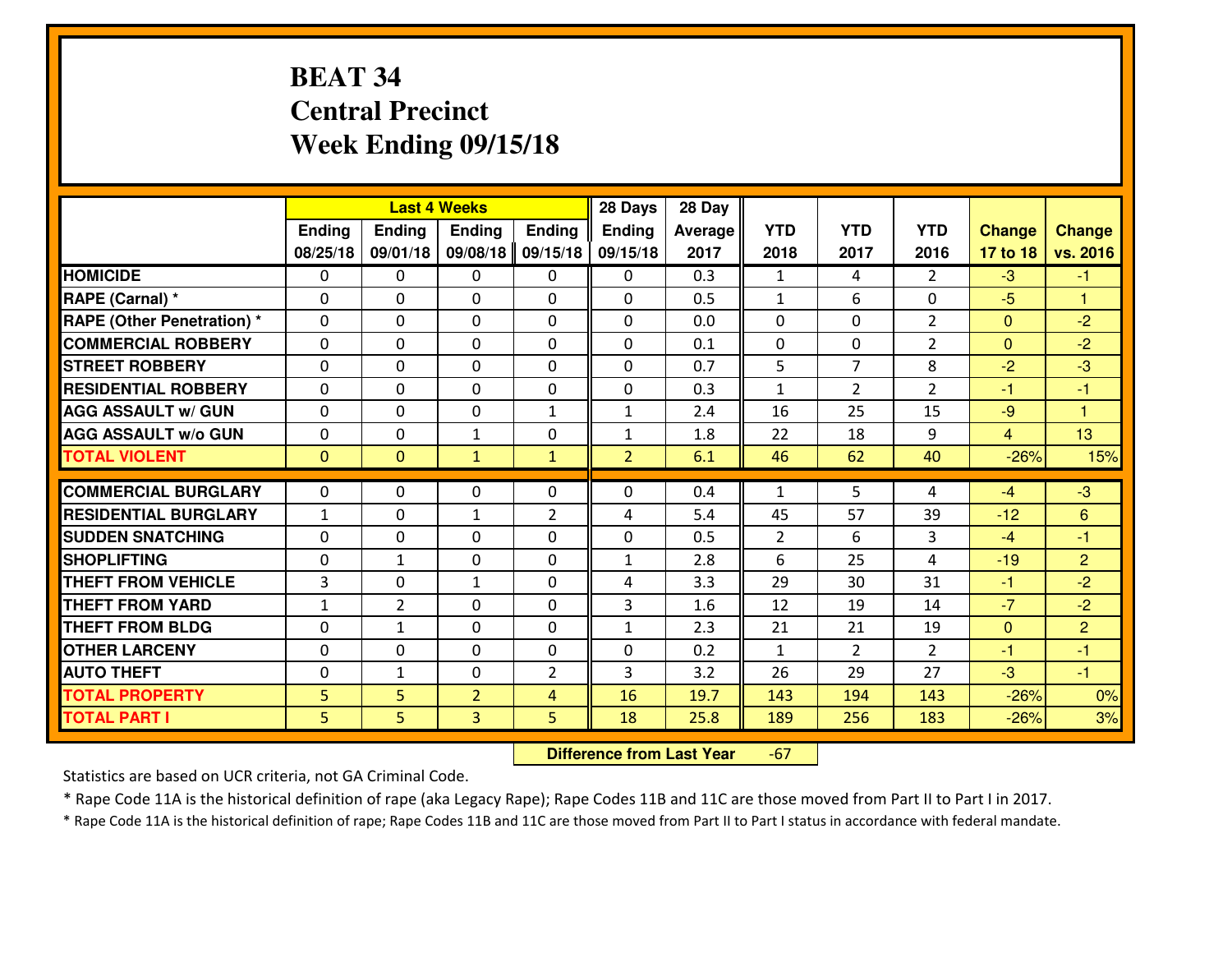# **BEAT 35 Central PrecinctWeek Ending 09/15/18**

|                                  |                | 28 Days<br><b>Last 4 Weeks</b> |                |                |                | 28 Day         |              |                |                |                |                |
|----------------------------------|----------------|--------------------------------|----------------|----------------|----------------|----------------|--------------|----------------|----------------|----------------|----------------|
|                                  | Ending         | Ending                         | <b>Ending</b>  | <b>Ending</b>  | <b>Ending</b>  | <b>Average</b> | <b>YTD</b>   | <b>YTD</b>     | <b>YTD</b>     | <b>Change</b>  | <b>Change</b>  |
|                                  | 08/25/18       | 09/01/18                       | 09/08/18       | 09/15/18       | 09/15/18       | 2017           | 2018         | 2017           | 2016           | 17 to 18       | vs. 2016       |
| <b>HOMICIDE</b>                  | 0              | 0                              | 0              | $\mathbf{0}$   | 0              | 0.1            | 0            | $\mathbf{1}$   | 4              | $-1$           | $-4$           |
| RAPE (Carnal) *                  | $\Omega$       | 0                              | $\mathbf{0}$   | $\Omega$       | $\Omega$       | 0.0            | 3            | $\Omega$       | $\overline{2}$ | 3              | $\mathbf{1}$   |
| <b>RAPE (Other Penetration)*</b> | $\Omega$       | 0                              | $\Omega$       | $\Omega$       | $\Omega$       | 0.0            | 3            | $\Omega$       | $\mathbf{1}$   | 3              | $\overline{2}$ |
| <b>COMMERCIAL ROBBERY</b>        | $\Omega$       | 1                              | $\mathbf 0$    | $\Omega$       | $\mathbf{1}$   | 0.4            | $\mathbf{1}$ | 3              | 3              | $-2$           | $-2$           |
| <b>ISTREET ROBBERY</b>           | $\mathbf{0}$   | 0                              | $\mathbf{0}$   | $\mathbf{1}$   | $\mathbf{1}$   | 0.6            | 3            | 5              | 16             | $-2$           | $-13$          |
| <b>RESIDENTIAL ROBBERY</b>       | 0              | 0                              | $\mathbf 0$    | 0              | 0              | 0.1            | $\mathbf 0$  | $\mathbf{1}$   | 3              | $-1$           | $-3$           |
| <b>AGG ASSAULT W/ GUN</b>        | 0              | 1                              | $\mathbf 0$    | $\mathbf{1}$   | $\overline{2}$ | 1.3            | 16           | 12             | 13             | $\overline{4}$ | 3              |
| <b>AGG ASSAULT W/o GUN</b>       | 0              | 1                              | $\mathbf{0}$   | 0              | $\mathbf{1}$   | 1.2            | 13           | 11             | 6              | 2              | $\overline{7}$ |
| <b>TOTAL VIOLENT</b>             | $\mathbf{0}$   | $\overline{3}$                 | $\mathbf{0}$   | $\overline{2}$ | 5              | 3.6            | 39           | 33             | 48             | 18%            | $-19%$         |
| <b>COMMERCIAL BURGLARY</b>       | $\mathbf{1}$   | 0                              | $\mathbf{0}$   | $\mathbf{1}$   | $\overline{2}$ | 1.0            | 5            | $\overline{7}$ | 23             | $-2$           | $-18$          |
| <b>RESIDENTIAL BURGLARY</b>      | $\overline{2}$ | 0                              | $\mathbf{1}$   | $\overline{2}$ | 5              | 3.7            | 35           | 39             | 40             | $-4$           | $-5$           |
| <b>SUDDEN SNATCHING</b>          | $\Omega$       | 0                              | $\mathbf 0$    | 0              | 0              | 0.2            | $\mathbf{1}$ | 3              | 3              | $-2$           | $-2$           |
| <b>SHOPLIFTING</b>               | 0              | $\mathbf{1}$                   | $\mathbf 0$    | 0              | $\mathbf{1}$   | 2.2            | 20           | 20             | 23             | $\mathbf{0}$   | $-3$           |
| <b>THEFT FROM VEHICLE</b>        | 0              | $\overline{2}$                 | $\mathbf{1}$   | $\mathbf{1}$   | 4              | 3.6            | 34           | 30             | 40             | $\overline{4}$ | $-6$           |
| <b>THEFT FROM YARD</b>           | $1\,$          | 0                              | 0              | 0              | $\mathbf{1}$   | 2.2            | 16           | 22             | 19             | $-6$           | $-3$           |
| <b>THEFT FROM BLDG</b>           | $\mathbf{0}$   | 1                              | $\mathbf{0}$   | $\mathbf{1}$   | $\overline{2}$ | 2.6            | 16           | 28             | 32             | $-12$          | $-16$          |
| <b>OTHER LARCENY</b>             | 0              | $\mathbf{1}$                   | 0              | 0              | $\mathbf{1}$   | 0.5            | 6            | 6              | $\overline{2}$ | $\mathbf{0}$   | $\overline{4}$ |
| <b>AUTO THEFT</b>                | $\mathbf{0}$   | 0                              | 0              | $\overline{2}$ | $\overline{2}$ | 2.5            | 38           | 24             | 23             | 14             | 15             |
| <b>TOTAL PROPERTY</b>            | $\overline{4}$ | 5                              | $\overline{2}$ | $\overline{7}$ | 18             | 18.6           | 171          | 179            | 205            | $-4%$          | $-17%$         |
| <b>TOTAL PART I</b>              | $\overline{4}$ | 8                              | $\overline{2}$ | 9              | 23             | 22.2           | 210          | 212            | 253            | $-1%$          | $-17%$         |
|                                  |                |                                |                |                |                |                |              |                |                |                |                |

 **Difference from Last Year**-2

Statistics are based on UCR criteria, not GA Criminal Code.

\* Rape Code 11A is the historical definition of rape (aka Legacy Rape); Rape Codes 11B and 11C are those moved from Part II to Part I in 2017.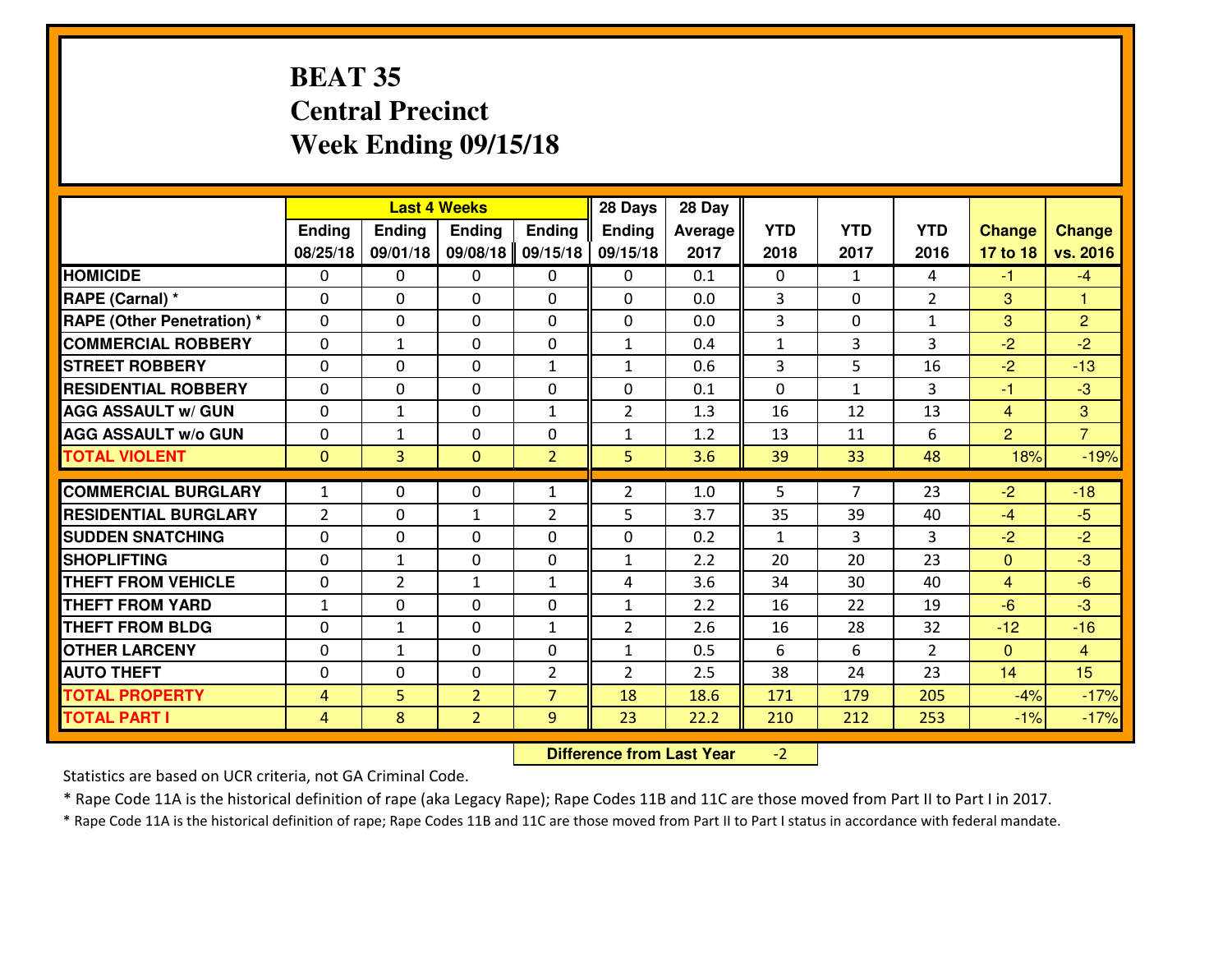# **BEAT 36 Central PrecinctWeek Ending 09/15/18**

|                                               |                   | 28 Days<br><b>Last 4 Weeks</b><br>Ending<br><b>Ending</b><br><b>Ending</b><br><b>Ending</b> |                              |                   |                   | 28 Day         |                    |                      |                    |                |                  |
|-----------------------------------------------|-------------------|---------------------------------------------------------------------------------------------|------------------------------|-------------------|-------------------|----------------|--------------------|----------------------|--------------------|----------------|------------------|
|                                               |                   |                                                                                             |                              |                   | <b>Ending</b>     | <b>Average</b> | <b>YTD</b>         | <b>YTD</b>           | <b>YTD</b>         | <b>Change</b>  | <b>Change</b>    |
|                                               | 08/25/18          | 09/01/18                                                                                    | 09/08/18                     | 09/15/18          | 09/15/18          | 2017           | 2018               | 2017                 | 2016               | 17 to 18       | vs. 2016         |
| <b>HOMICIDE</b>                               | $\mathbf{0}$      | 0                                                                                           | $\mathbf{0}$                 | $\mathbf{0}$      | 0                 | 0.0            | $\Omega$           | $\Omega$             | 0                  | $\mathbf{0}$   | $\Omega$         |
| RAPE (Carnal) *                               | $\Omega$          | 0                                                                                           | $\mathbf{0}$                 | 0                 | $\Omega$          | 0.2            | 3                  | $\overline{2}$       | $\mathbf{1}$       | $\mathbf{1}$   | $\overline{2}$   |
| <b>RAPE (Other Penetration)*</b>              | $\Omega$          | 0                                                                                           | $\Omega$                     | $\Omega$          | $\Omega$          | 0.0            | $\Omega$           | $\Omega$             | $\mathbf{1}$       | $\Omega$       | $-1$             |
| <b>COMMERCIAL ROBBERY</b>                     | 0                 | 0                                                                                           | $\mathbf 0$                  | 0                 | 0                 | 0.2            | $\mathbf 0$        | $\mathbf{1}$         | $\overline{2}$     | -1             | $-2$             |
| <b>ISTREET ROBBERY</b>                        | $\Omega$          | 0                                                                                           | $\mathbf{0}$                 | $\Omega$          | $\Omega$          | 0.4            | 3                  | 3                    | $\overline{2}$     | $\mathbf{0}$   | $\mathbf{1}$     |
| <b>RESIDENTIAL ROBBERY</b>                    | $\Omega$          | 1                                                                                           | $\mathbf 0$                  | $\Omega$          | $\mathbf{1}$      | 0.1            | 5                  | $\Omega$             | $\mathbf{1}$       | 5              | $\overline{4}$   |
| <b>AGG ASSAULT W/ GUN</b>                     | $\Omega$          | $\Omega$                                                                                    | $\mathbf 0$                  | $\Omega$          | $\Omega$          | 0.6            | 4                  | 4                    | 4                  | $\Omega$       | $\overline{0}$   |
| <b>AGG ASSAULT W/o GUN</b>                    | 0                 | 0                                                                                           | $\mathbf 0$                  | 0                 | 0                 | 0.7            | 6                  | 6                    | 4                  | $\overline{0}$ | $\overline{2}$   |
| <b>TOTAL VIOLENT</b>                          | $\mathbf{0}$      | $\mathbf{1}$                                                                                | $\mathbf{0}$                 | $\overline{0}$    | $\mathbf{1}$      | 2.1            | 21                 | 16                   | 15                 | 31%            | 40%              |
|                                               |                   |                                                                                             |                              |                   |                   |                |                    |                      |                    |                |                  |
|                                               |                   |                                                                                             |                              |                   |                   |                |                    |                      |                    |                |                  |
| <b>COMMERCIAL BURGLARY</b>                    | $\Omega$          | 0                                                                                           | 0                            | $\mathbf{0}$      | $\Omega$          | 0.8            | 5                  | 9                    | 6                  | $-4$           | $-1$             |
| <b>RESIDENTIAL BURGLARY</b>                   | $\mathbf{0}$      | 0<br>0                                                                                      | $\mathbf{0}$                 | 0                 | $\Omega$          | 1.7            | 15<br>$\mathbf{1}$ | 17                   | 17<br>$\mathbf{1}$ | $-2$<br>-1     | $-2$<br>$\Omega$ |
| <b>SUDDEN SNATCHING</b><br><b>SHOPLIFTING</b> | $\mathbf{0}$<br>3 | $\mathbf{1}$                                                                                | $\mathbf{0}$<br>$\mathbf{0}$ | $\mathbf{1}$<br>0 | $\mathbf{1}$<br>4 | 0.2<br>2.6     | 24                 | $\overline{2}$<br>24 | 16                 | $\mathbf{0}$   | 8                |
| <b>THEFT FROM VEHICLE</b>                     | $\Omega$          | 0                                                                                           | $\mathbf{0}$                 | $\mathbf{1}$      | $\mathbf{1}$      | 3.3            | 31                 | 26                   | 41                 | 5              | $-10$            |
| <b>THEFT FROM YARD</b>                        | $\mathbf{0}$      | 0                                                                                           | $\mathbf 0$                  | $\mathbf{1}$      | $\mathbf{1}$      | 1.5            | $\overline{7}$     | 14                   | 5                  | $-7$           | $\overline{2}$   |
| <b>THEFT FROM BLDG</b>                        | 0                 | 0                                                                                           | $\mathbf 0$                  | $\mathbf{1}$      | $\mathbf{1}$      | 1.5            | 19                 | 14                   | 11                 | 5              | 8                |
| <b>OTHER LARCENY</b>                          | 0                 | 1                                                                                           | 0                            | 0                 | $\mathbf{1}$      | 0.3            | $\overline{2}$     | $\overline{2}$       | $\mathbf{1}$       | $\mathbf{0}$   | $\mathbf{1}$     |
| <b>AUTO THEFT</b>                             | $\mathbf{1}$      | 0                                                                                           | $\mathbf 0$                  | 0                 | $\mathbf{1}$      | 2.0            | 13                 | 14                   | 6                  | $-1$           | $\overline{7}$   |
| <b>TOTAL PROPERTY</b>                         | 4                 | $\overline{2}$                                                                              | $\mathbf{0}$                 | $\overline{4}$    | 10                | 13.8           | 117                | 122                  | 104                | $-4%$          | 13%              |
| <b>TOTAL PART I</b>                           | $\overline{4}$    | $\overline{3}$                                                                              | $\mathbf{0}$                 | $\overline{4}$    | 11                | 16.0           | 138                | 138                  | 119                | $0\%$          | 16%              |

 **Difference from Last Year** $\mathbf{0}$ 

Statistics are based on UCR criteria, not GA Criminal Code.

\* Rape Code 11A is the historical definition of rape (aka Legacy Rape); Rape Codes 11B and 11C are those moved from Part II to Part I in 2017.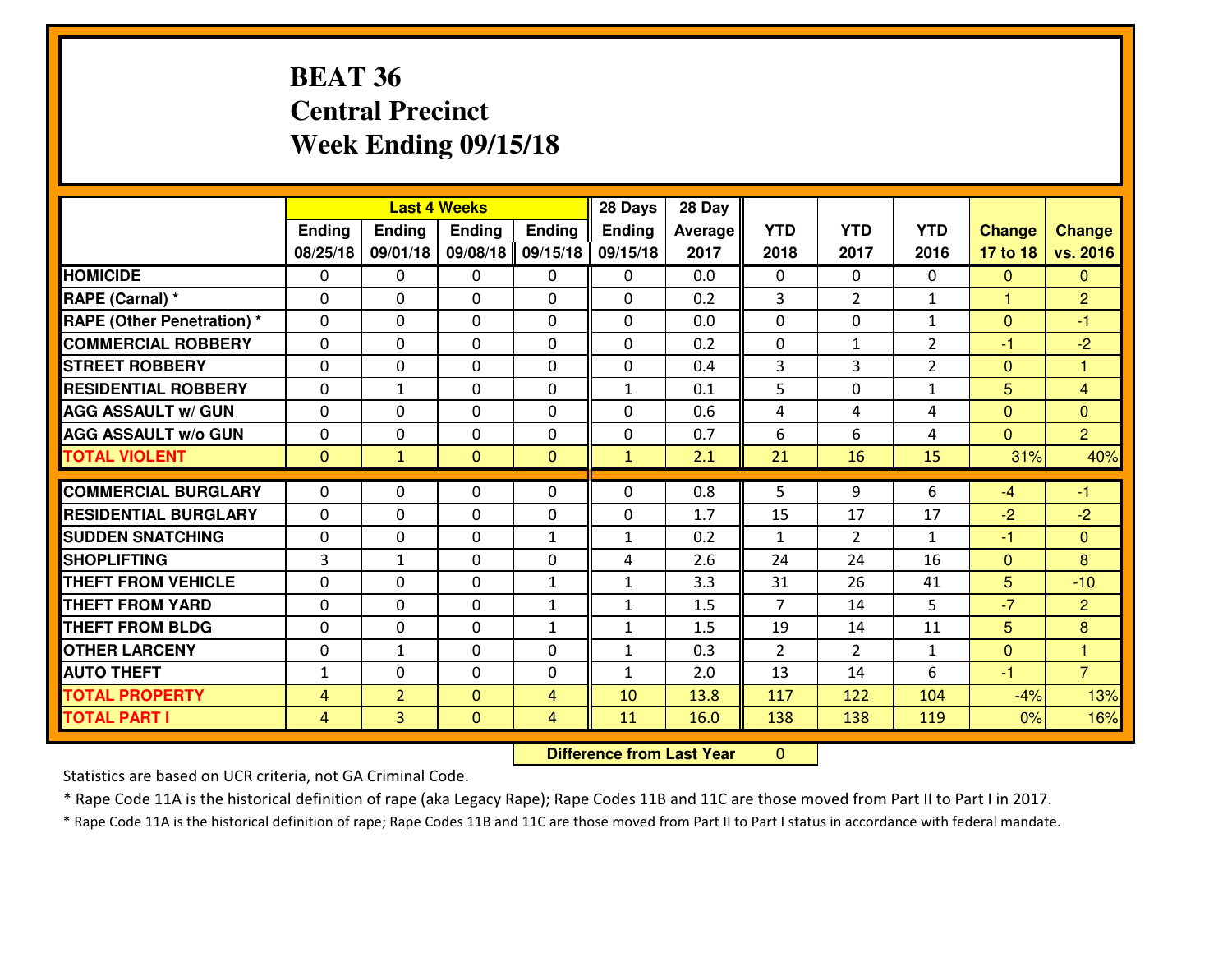

#### **COMPSTAT PRECINCT COMMANDER: SOUTH PRECINCT CAPT. JOY GELLATLYWeek Ending 09/15/18**



|                                                                                                  | <b>Week</b>       | <b>Week</b>               | Weekly         | 28-Day                  | 28-Day                           | Avg                                      |                    |                                              |                    |                           |                           |
|--------------------------------------------------------------------------------------------------|-------------------|---------------------------|----------------|-------------------------|----------------------------------|------------------------------------------|--------------------|----------------------------------------------|--------------------|---------------------------|---------------------------|
|                                                                                                  | Ending<br>9/15/18 | <b>Ending</b><br>09/08/18 | Avg<br>2017    | Ending<br>9/15/18       | Ending<br>09/08/18               | $28-Day$<br>2017                         | <b>YTD</b><br>2018 | <b>YTD</b><br>2017                           | <b>YTD</b><br>2016 | <b>Change</b><br>17 to 18 | <b>Change</b><br>vs. 2016 |
| <b>HOMICIDE</b>                                                                                  | 0                 | 0                         | $\Omega$       | 0                       | 1                                | $\Omega$                                 | 3                  | 2                                            | 5                  |                           | $-2$                      |
| RAPE (Carnal) *                                                                                  | 1                 | $\overline{1}$            | 0              | 3                       | 1                                | $\overline{1}$                           | 10                 | 6                                            | 9                  | $\overline{4}$            | н                         |
| <b>RAPE (Other Penetration) *</b>                                                                | $\bf{0}$          | 0                         | 0              | $\mathbf{0}$            | 1                                | $\mathbf{0}$                             | 12                 | 3                                            | $\overline{6}$     | 9                         | 6                         |
| <b>COMMERCIAL ROBBERY</b>                                                                        | 0                 | $\overline{1}$            | $\mathbf{1}$   | 1.                      | 1                                | $\mathbf{2}$                             | 9                  | $\overline{23}$                              | $\overline{25}$    | $-14$                     | $-16$                     |
| <b>STREET ROBBERY</b>                                                                            | 0                 | $\overline{c}$            | $\mathbf{1}$   | 4                       | 1                                | $\overline{2}$                           | 28                 | 20                                           | 22                 | 8                         | 6                         |
| <b>RESIDENTIAL ROBBERY</b>                                                                       | 0                 | $\Omega$                  | 0              | $\overline{2}$          | 1                                | $\mathbf{0}$                             | 8                  | $\mathbf{1}$                                 | 4                  | $\overline{7}$            | 4                         |
| <b>AGG ASSAULT w/ GUN</b>                                                                        | 1                 | $\mathbf 0$               | $\mathbf{1}$   | 5                       | 3                                | 3                                        | 17                 | $\overline{29}$                              | 18                 | $-12$                     | $-1$                      |
| <b>AGG ASSAULT w/o GUN</b>                                                                       | $\overline{2}$    | $\mathbf{1}$              | $\mathbf{1}$   | 4                       | $\overline{7}$                   | 3                                        | 33                 | 26                                           | 31                 | $\overline{7}$            | $\overline{2}$            |
| <b>TOTAL VIOLENT</b>                                                                             | 4                 | 5                         | 3              | 19                      | 16                               | $\overline{12}$                          | 120                | 110                                          | 120                | 9%                        | 0%                        |
| <b>COMMERCIAL BURGLARY</b>                                                                       | 0                 | 4                         | -1             | 10                      | 4                                | 4                                        | 42                 | 49                                           | $\overline{34}$    | $-7$                      | 8                         |
| <b>RESIDENTIAL BURGLARY</b>                                                                      | 1                 | $\overline{c}$            | $\overline{4}$ | 12                      | 5                                | 14                                       | 141                | 152                                          | 152                | $-11$                     | $-11$                     |
| <b>SUDDEN SNATCHING</b>                                                                          | 1                 | 0                         | 0              | 1                       | 3                                | $\overline{\mathbf{1}}$                  | 9                  | 3                                            | 9                  | $6\phantom{1}$            | $\mathbf{0}$              |
| <b>SHOPLIFTING</b>                                                                               | 13                | $\overline{12}$           | $\overline{7}$ | 57                      | $\overline{55}$                  | 28                                       | 468                | 503                                          | 457                | $-35$                     | $\overline{11}$           |
| <b>THEFT FROM VEHICLE</b>                                                                        | 11                | 9                         | $\overline{7}$ | 26                      | 38                               | 30                                       | 264                | 303                                          | 200                | $-39$                     | 64                        |
| <b>THEFT FROM YARD</b>                                                                           | $\mathbf 2$       | $\overline{2}$            | $\overline{2}$ | $\overline{\mathbf{7}}$ | $\overline{10}$                  | $\overline{8}$                           | $\overline{77}$    | $\overline{70}$                              | $\overline{96}$    | $\overline{7}$            | $-19$                     |
| <b>THEFT FROM BLDG</b>                                                                           | 3                 | 4                         | 3              | $\overline{17}$         | 16                               | $\overline{13}$                          | 107                | 167                                          | 123                | $-60$                     | $-16$                     |
| <b>OTHER LARCENY</b>                                                                             | 1                 | $\mathbf 0$               | $\mathbf{1}$   | 3                       | $\mathbf{1}$                     | 3                                        | $\overline{21}$    | $\overline{29}$                              | $\overline{15}$    | $-\frac{1}{\sqrt{2}}$     | 6                         |
| <b>AUTO THEFT</b>                                                                                | 3                 | 5                         | 3              | 8                       | 12                               | $\overline{13}$                          | 109                | 116                                          | $\overline{92}$    | $-7$                      | $\overline{17}$           |
| <b>TOTAL PROPERTY</b>                                                                            | 35                | $\overline{38}$           | 28             | 141                     | 144                              | 113                                      | 1238               | 1392                                         | 1178               | $-11%$                    | 5%                        |
| <b>TOTAL PART I</b>                                                                              | 39                | 43                        | 31             | 160                     | 160                              | 125                                      | 1358               | 1502                                         | 1298               | $-10%$                    | 5%                        |
| Statistics are based on UCR criteria, not GA Criminal Code, and are                              |                   |                           |                |                         | <b>Difference from Last Year</b> |                                          | $-144$             |                                              |                    |                           | Last Week   Year-to-Date  |
| preliminary, based on RMS data at the time prepared, and are subject to change.                  |                   |                           |                |                         |                                  | <b>At-Fault Police Vehicle Accidents</b> |                    |                                              |                    | $\Omega$                  | 5                         |
| Cell Shading: white is within 0.6 standard deviation of the mean; red is above; green is below.  |                   |                           |                |                         |                                  |                                          |                    | <b>Not At-Fault Police Vehicle Accidents</b> |                    | 0                         | $\overline{12}$           |
| * Code 11A is the pre-2016 definition of rape; Codes 11B and 11C are by federal mandate in 2016. |                   |                           |                |                         |                                  | <b>Total Police Vehicle Accidents</b>    |                    |                                              |                    | $\overline{0}$            | $\overline{17}$           |
|                                                                                                  | Week              | Week                      | Weekly         | 28-Day                  | $28$ -Day                        | Avg                                      |                    |                                              |                    |                           |                           |
| <b>Citizen Initiated Calls</b>                                                                   | <b>Ending</b>     | Ending                    | Avg            | <b>Ending</b>           | Ending                           | $28-Day$                                 | <b>YTD</b>         | <b>YTD</b>                                   | <b>YTD</b>         | <b>Change</b>             | <b>Change</b>             |
|                                                                                                  | 09/08/18          | 09/08/18                  | 2017           | 09/08/18                | 09/08/18                         | 2017                                     | 2018               | 2017                                         | 2016               | 17 to 18                  | vs. 2016                  |
| <b>Midnight Shift</b>                                                                            | $\overline{82}$   | 83                        | 91             | 324                     | 361                              | 364                                      | 3184               | 3472                                         | 3415               | $-288$                    | $-231$                    |
| <b>Day Shift</b>                                                                                 | 232               | 208                       | 247            | 913                     | 1010                             | 986                                      | 9095               | 9564                                         | 9518               | $-469$                    | $-423$                    |
| <b>Afternoon Shift</b>                                                                           | 215               | 239                       | 0              | 930                     | 955                              | 982                                      | 8897               | 9433                                         | 9329               | $-536$                    | $-432$                    |
| <b>TOTAL CITIZEN CFS</b>                                                                         | 529               | 530                       | 338            | 2167                    | 2326                             | 2332                                     | 21176              | 22469                                        | 22261              | $-5.8%$                   | $-4.9%$                   |
| <b>53S ShotSpotter Calls</b>                                                                     | 0                 | 0                         | 0              | $\Omega$                | 0                                | $\Omega$                                 | 0                  | $\Omega$                                     | $\Omega$           | 0                         | $\mathbf{0}$              |
| <b>Sig 53 Shots Fired Calls</b>                                                                  | $\overline{4}$    | 6                         | 8              | $\overline{26}$         | $\overline{13}$                  | $\overline{33}$                          | 291                | 304                                          | 355                | $-13$                     | $-64$                     |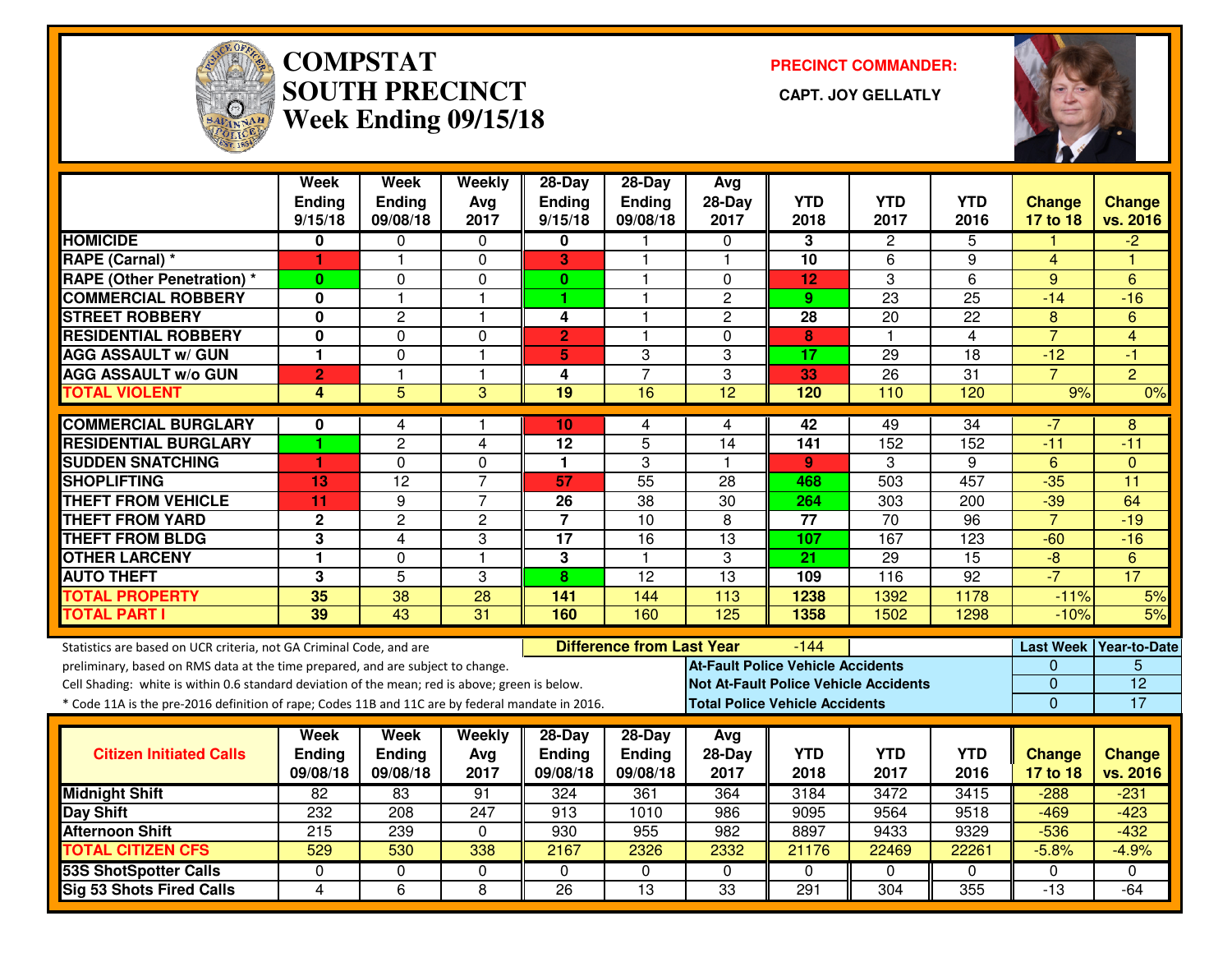# **BEAT 41 South PrecinctWeek Ending 09/15/18**

|                                   | <b>Last 4 Weeks</b> |                |               |                | 28 Days        | 28 Day  |                |                |                |                |                         |
|-----------------------------------|---------------------|----------------|---------------|----------------|----------------|---------|----------------|----------------|----------------|----------------|-------------------------|
|                                   | <b>Ending</b>       | <b>Ending</b>  | <b>Endina</b> | <b>Ending</b>  | <b>Ending</b>  | Average | <b>YTD</b>     | <b>YTD</b>     | <b>YTD</b>     | <b>Change</b>  | <b>Change</b>           |
|                                   | 08/25/18            | 09/01/18       | 09/08/18      | 09/15/18       | 09/15/18       | 2017    | 2018           | 2017           | 2016           | 17 to 18       | vs. 2016                |
| <b>HOMICIDE</b>                   | $\Omega$            | 0              | 0             | 0              | 0              | 0.0     | 0              | $\Omega$       | 0              | $\Omega$       | $\Omega$                |
| RAPE (Carnal) *                   | $\Omega$            | $\Omega$       | $\mathbf 0$   | $\Omega$       | $\Omega$       | 0.1     | $\Omega$       | $\Omega$       | $\mathcal{P}$  | $\mathbf{0}$   | $-2$                    |
| <b>RAPE (Other Penetration) *</b> | 0                   | 0              | $\mathbf 0$   | 0              | 0              | 0.0     | $\mathbf{1}$   | 0              | 0              | $\mathbf{1}$   | $\overline{\mathbf{1}}$ |
| <b>COMMERCIAL ROBBERY</b>         | 0                   | 0              | $\mathbf{1}$  | 0              | $\mathbf{1}$   | 1.2     | $\mathbf{1}$   | 9              | 5              | $-8$           | $-4$                    |
| <b>STREET ROBBERY</b>             | 0                   | 0              | $\mathbf 0$   | 0              | 0              | 0.3     | 4              | $\overline{2}$ | 4              | $\overline{2}$ | $\mathbf{0}$            |
| <b>RESIDENTIAL ROBBERY</b>        | $\mathbf{1}$        | 0              | $\mathbf 0$   | 0              | $\mathbf{1}$   | 0.1     | $\mathbf{1}$   | $\Omega$       | 0              | $\mathbf{1}$   | 1                       |
| <b>AGG ASSAULT w/ GUN</b>         | 0                   | 0              | $\mathbf 0$   | 0              | 0              | 0.2     | 0              | $\overline{2}$ | $\overline{2}$ | $-2$           | $-2$                    |
| <b>AGG ASSAULT W/o GUN</b>        | 0                   | 0              | $\mathbf 0$   | $\Omega$       | 0              | 0.3     | $\overline{2}$ | 3              | 5              | $-1$           | $-3$                    |
| <b>TOTAL VIOLENT</b>              | $\mathbf{1}$        | $\overline{0}$ | $\mathbf{1}$  | $\mathbf{0}$   | $\overline{2}$ | 2.1     | 9              | 16             | 18             | $-44%$         | $-50%$                  |
| <b>COMMERCIAL BURGLARY</b>        | $\Omega$            | 0              | 1             | $\Omega$       | $\mathbf{1}$   | 1.4     | $\overline{7}$ | 14             | 12             | $-7$           | $-5$                    |
| <b>RESIDENTIAL BURGLARY</b>       | $\mathbf{1}$        | 0              | $\mathbf 0$   | 0              | $\mathbf{1}$   | 2.1     | 11             | 22             | 25             | $-11$          | $-14$                   |
| <b>SUDDEN SNATCHING</b>           | 0                   | $\Omega$       | $\mathbf 0$   | $\Omega$       | 0              | 0.2     | $\overline{3}$ | $\mathbf{1}$   | $\mathbf{1}$   | 2              | $\overline{2}$          |
| <b>SHOPLIFTING</b>                | $\mathbf{1}$        | $\mathbf{1}$   | $\mathbf 0$   | 0              | $\overline{2}$ | 4.4     | 17             | 44             | 32             | $-27$          | $-15$                   |
| <b>THEFT FROM VEHICLE</b>         | $\mathbf{1}$        | $\mathbf{1}$   | 1             | 0              | 3              | 3.5     | 28             | 33             | 43             | $-5$           | $-15$                   |
| <b>THEFT FROM YARD</b>            | 0                   | 1              | 0             | 0              | $\mathbf{1}$   | 1.8     | 11             | 15             | 18             | $-4$           | $-7$                    |
| <b>THEFT FROM BLDG</b>            | 0                   | $\mathbf{1}$   | $\mathbf{0}$  | $\Omega$       | $\mathbf{1}$   | 3.1     | 17             | 31             | 21             | $-14$          | $-4$                    |
| <b>OTHER LARCENY</b>              | $\mathbf 0$         | $\mathbf 0$    | $\mathbf 0$   | $\mathbf 0$    | 0              | 0.4     | $\overline{2}$ | 3              | 0              | $-1$           | $\overline{2}$          |
| <b>AUTO THEFT</b>                 | $\mathbf 0$         | 0              | $\mathbf{1}$  | $\overline{2}$ | 3              | 1.7     | 10             | 16             | 21             | $-6$           | $-11$                   |
| <b>TOTAL PROPERTY</b>             | $\overline{3}$      | $\overline{4}$ | 3             | $\overline{2}$ | 12             | 18.6    | 106            | 179            | 173            | $-41%$         | $-39%$                  |
| <b>TOTAL PART I</b>               | $\overline{4}$      | $\overline{4}$ | 4             | $\overline{2}$ | 14             | 20.8    | 115            | 195            | 191            | $-41%$         | $-40%$                  |

 **Difference from Last Year**-80

Statistics are based on UCR criteria, not GA Criminal Code.

\* Rape Code 11A is the historical definition of rape (aka Legacy Rape); Rape Codes 11B and 11C are those moved from Part II to Part I in 2017.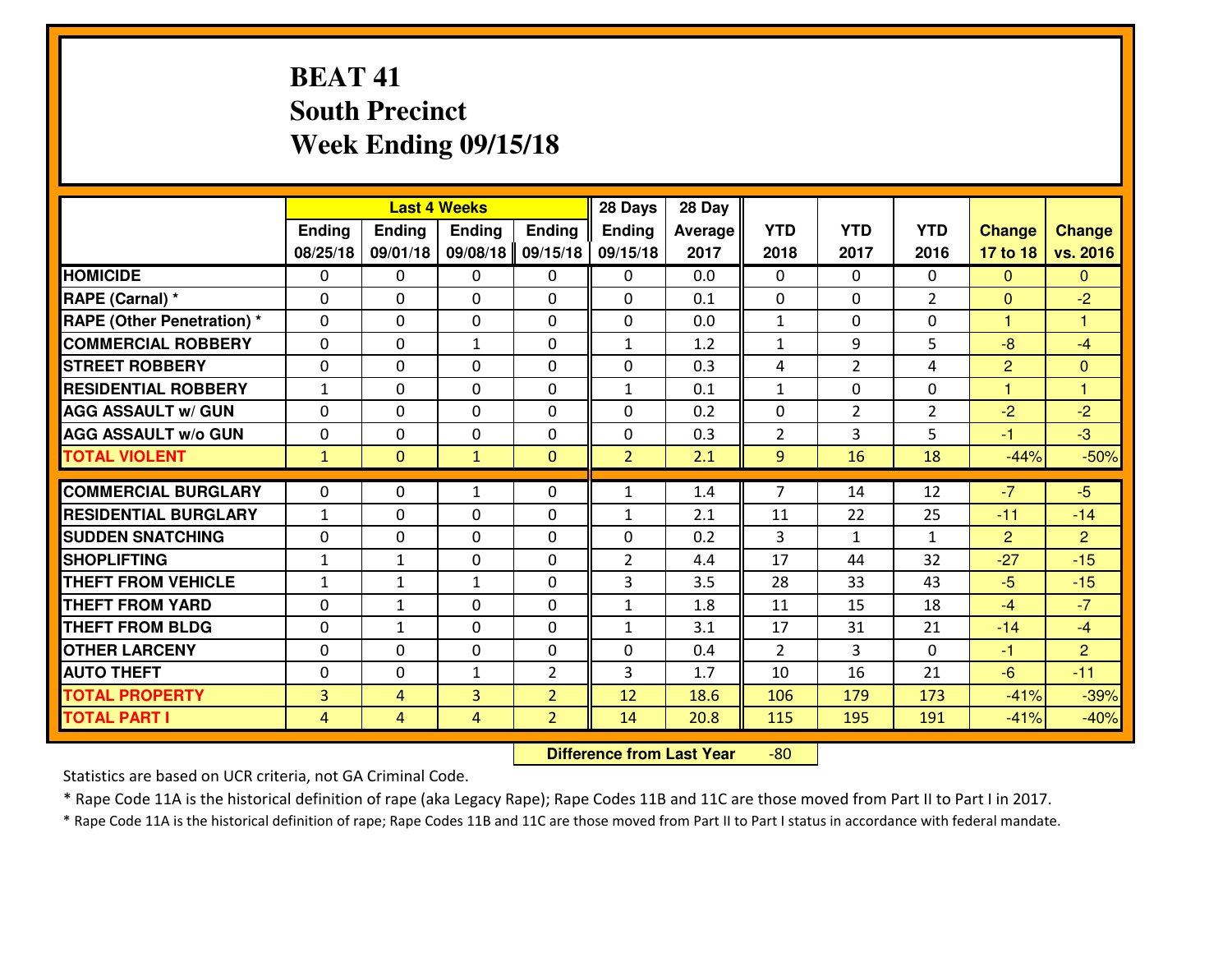# **BEAT 42 South PrecinctWeek Ending 09/15/18**

|                             | <b>Last 4 Weeks</b><br>Ending<br><b>Ending</b><br><b>Ending</b><br><b>Ending</b> |                |                | 28 Days      | 28 Day         |                |                |              |                |                |                |
|-----------------------------|----------------------------------------------------------------------------------|----------------|----------------|--------------|----------------|----------------|----------------|--------------|----------------|----------------|----------------|
|                             |                                                                                  |                |                |              | <b>Ending</b>  | <b>Average</b> | <b>YTD</b>     | <b>YTD</b>   | <b>YTD</b>     | <b>Change</b>  | <b>Change</b>  |
|                             | 08/25/18                                                                         | 09/01/18       | 09/08/18       | 09/15/18     | 09/15/18       | 2017           | 2018           | 2017         | 2016           | 17 to 18       | vs. 2016       |
| <b>HOMICIDE</b>             | $\Omega$                                                                         | 0              | 0              | 0            | $\Omega$       | 0.0            | 0              | $\Omega$     | 0              | $\Omega$       | $\Omega$       |
| RAPE (Carnal) *             | $\mathbf{0}$                                                                     | 0              | $\mathbf{0}$   | 0            | $\Omega$       | 0.0            | $\mathbf{1}$   | $\mathbf{1}$ | $\mathbf{1}$   | $\Omega$       | $\mathbf{0}$   |
| RAPE (Other Penetration) *  | $\Omega$                                                                         | 0              | $\mathbf{0}$   | $\Omega$     | $\Omega$       | 0.0            | 3              | 0            | 0              | 3              | 3              |
| <b>COMMERCIAL ROBBERY</b>   | $\mathbf{0}$                                                                     | 0              | 0              | 0            | $\Omega$       | 0.0            | $\mathbf{1}$   | 4            | 5              | $-3$           | $-4$           |
| <b>STREET ROBBERY</b>       | 0                                                                                | 0              | $\mathbf 0$    | 0            | 0              | 0.0            | 4              | 3            | $\overline{2}$ | 1              | $\overline{2}$ |
| <b>RESIDENTIAL ROBBERY</b>  | $\Omega$                                                                         | $\Omega$       | $\mathbf 0$    | $\Omega$     | 0              | 0.0            | 0              | $\Omega$     | $\mathbf{1}$   | $\mathbf{0}$   | $-1$           |
| <b>AGG ASSAULT w/ GUN</b>   | 0                                                                                | 0              | $\mathbf 0$    | 0            | 0              | 0.0            | $\overline{2}$ | 3            | 4              | $-1$           | $-2$           |
| <b>AGG ASSAULT W/o GUN</b>  | 0                                                                                | 0              | 1              | $\mathbf{1}$ | $\overline{2}$ | 0.0            | 6              | $\mathbf{1}$ | 5              | 5              | $\mathbf{1}$   |
| <b>TOTAL VIOLENT</b>        | $\mathbf{0}$                                                                     | $\mathbf{0}$   | $\mathbf{1}$   | $\mathbf{1}$ | $\overline{2}$ | 0.0            | 17             | 12           | 18             | 42%            | $-6%$          |
| <b>COMMERCIAL BURGLARY</b>  | $\Omega$                                                                         | 0              | 3              | $\Omega$     | 3              | 0.0            | 10             | 9            | 10             | н              | $\mathbf{0}$   |
| <b>RESIDENTIAL BURGLARY</b> | $\mathbf{1}$                                                                     | $\mathbf{1}$   | 0              | 0            | $\overline{2}$ | 0.0            | 4              | 6            | 5              | $-2$           | $-1$           |
| <b>SUDDEN SNATCHING</b>     | 0                                                                                | 0              | $\mathbf 0$    | 0            | 0              | 0.0            | $\mathbf{1}$   | 0            | $\mathbf{1}$   | $\mathbf{1}$   | $\overline{0}$ |
| <b>SHOPLIFTING</b>          | 8                                                                                | $\overline{7}$ | $\overline{7}$ | 8            | 30             | 0.0            | 235            | 237          | 227            | $-2$           | 8              |
| <b>THEFT FROM VEHICLE</b>   | $\mathbf{1}$                                                                     | 0              | 1              | 3            | 5              | 0.0            | 35             | 39           | 26             | $-4$           | 9              |
| <b>THEFT FROM YARD</b>      | 0                                                                                | 0              | $\mathbf 0$    | 0            | 0              | 0.0            | 10             | 10           | 15             | $\overline{0}$ | $-5$           |
| <b>THEFT FROM BLDG</b>      | $\overline{2}$                                                                   | $\mathbf{1}$   | 1              | 0            | 4              | 0.0            | 14             | 34           | 24             | $-20$          | $-10$          |
| <b>OTHER LARCENY</b>        | 0                                                                                | 0              | $\mathbf 0$    | 0            | 0              | 0.0            | $\mathbf{1}$   | 4            | $\overline{2}$ | $-3$           | $-1$           |
| <b>AUTO THEFT</b>           | $\mathbf{0}$                                                                     | 0              | $\mathbf{0}$   | 0            | 0              | 0.0            | 15             | 13           | 14             | $\overline{2}$ | $\overline{1}$ |
| <b>TOTAL PROPERTY</b>       | 12                                                                               | 9              | 12             | 11           | 44             | 0.0            | 325            | 352          | 324            | $-8%$          | 0%             |
| <b>TOTAL PART I</b>         | 12                                                                               | 9              | 13             | 12           | 46             | 0.0            | 342            | 364          | 342            | $-6%$          | 0%             |

 **Difference from Last Year**-22

Statistics are based on UCR criteria, not GA Criminal Code.

\* Rape Code 11A is the historical definition of rape (aka Legacy Rape); Rape Codes 11B and 11C are those moved from Part II to Part I in 2017.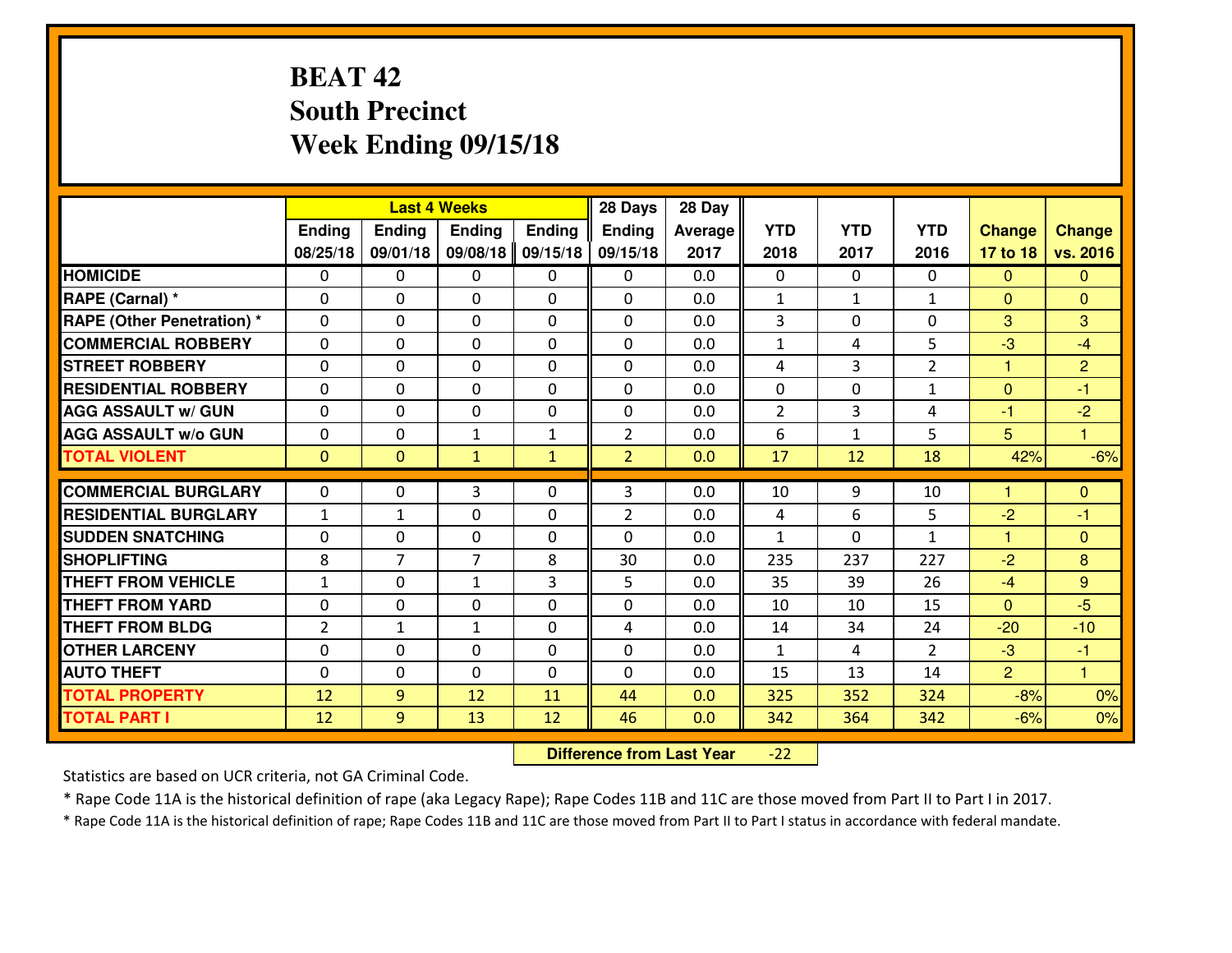# **BEAT 43 South PrecinctWeek Ending 09/15/18**

|                                  | <b>Last 4 Weeks</b> |                |                | 28 Days        | 28 Day         |         |                |                |                |                      |                      |
|----------------------------------|---------------------|----------------|----------------|----------------|----------------|---------|----------------|----------------|----------------|----------------------|----------------------|
|                                  | Ending              | <b>Ending</b>  | <b>Ending</b>  | <b>Ending</b>  | <b>Ending</b>  | Average | <b>YTD</b>     | <b>YTD</b>     | <b>YTD</b>     | <b>Change</b>        | <b>Change</b>        |
|                                  | 08/25/18            | 09/01/18       | 09/08/18       | 09/15/18       | 09/15/18       | 2017    | 2018           | 2017           | 2016           | 17 to 18             | vs. 2016             |
| <b>HOMICIDE</b>                  | $\Omega$            | 0              | 0              | $\Omega$       | 0              | 0.0     | 1              | $\Omega$       | 3              | 1                    | $-2$                 |
| RAPE (Carnal) *                  | $\Omega$            | 0              | $\Omega$       | $\Omega$       | $\Omega$       | 0.0     | $\overline{2}$ | $\Omega$       | $\mathbf{1}$   | $\overline{2}$       | 1                    |
| <b>RAPE (Other Penetration)*</b> | 0                   | 0              | $\mathbf 0$    | 0              | 0              | 0.1     | 0              | $\mathbf{1}$   | 0              | $-1$                 | $\overline{0}$       |
| <b>COMMERCIAL ROBBERY</b>        | 0                   | 0              | $\mathbf 0$    | 0              | 0              | 0.4     | $\mathbf{1}$   | $\overline{2}$ | $\overline{7}$ | $-1$                 | $-6$                 |
| <b>STREET ROBBERY</b>            | $\mathbf{0}$        | $\overline{2}$ | $\mathbf 0$    | 0              | $\overline{2}$ | 0.5     | 6              | 3              | 6              | 3                    | $\mathbf{0}$         |
| <b>RESIDENTIAL ROBBERY</b>       | 0                   | 1              | $\mathbf 0$    | 0              | $\mathbf{1}$   | 0.1     | 3              | 0              | 0              | 3                    | 3                    |
| <b>AGG ASSAULT w/ GUN</b>        | 0                   | 0              | $\mathbf 0$    | 0              | 0              | 0.5     | 3              | $\overline{3}$ | 0              | $\mathbf{0}$         | 3                    |
| <b>AGG ASSAULT W/o GUN</b>       | 0                   | $\mathbf{1}$   | 0              | 1              | $\overline{2}$ | 0.6     | 6              | 5              | 8              | $\blacktriangleleft$ | $-2$                 |
| <b>TOTAL VIOLENT</b>             | $\mathbf{0}$        | 4              | $\mathbf{0}$   | $\mathbf{1}$   | 5              | 2.1     | 22             | 14             | 25             | 57%                  | $-12%$               |
| <b>COMMERCIAL BURGLARY</b>       |                     |                |                |                |                |         |                |                |                |                      |                      |
|                                  | $\overline{2}$      | $\overline{2}$ | $\mathbf{0}$   | 0              | 4              | 1.2     | 13             | 10             | 8              | 3                    | 5                    |
| <b>RESIDENTIAL BURGLARY</b>      | $\mathbf{1}$        | 0              | 0              | 0              | $\mathbf{1}$   | 2.6     | 28             | 29             | 26             | $-1$                 | $\overline{2}$       |
| <b>SUDDEN SNATCHING</b>          | $\mathbf{0}$        | 0              | $\mathbf 0$    | 0              | 0              | 0.2     | 3              | $\mathbf{1}$   | 3              | $\overline{2}$       | $\Omega$             |
| <b>SHOPLIFTING</b>               | $\overline{2}$      | 3              | $\mathbf 0$    | $\overline{2}$ | $\overline{7}$ | 3.5     | 37             | 44             | 81             | $-7$                 | $-44$                |
| <b>THEFT FROM VEHICLE</b>        | 0                   | 0              | $\overline{2}$ | $\overline{2}$ | 4              | 4.6     | 32             | 55             | 24             | $-23$                | 8                    |
| <b>THEFT FROM YARD</b>           | $\mathbf{1}$        | 1              | 1              | 0              | 3              | 1.2     | 16             | 10             | 16             | 6                    | $\overline{0}$       |
| <b>THEFT FROM BLDG</b>           | $\mathbf{1}$        | $\mathbf{1}$   | $\mathbf 0$    | $\mathbf{1}$   | 3              | 2.8     | 24             | 29             | 23             | $-5$                 | $\blacktriangleleft$ |
| <b>OTHER LARCENY</b>             | 0                   | 0              | $\mathbf 0$    | 0              | 0              | 0.2     | $\overline{2}$ | 3              | $\overline{2}$ | $-1$                 | $\overline{0}$       |
| <b>AUTO THEFT</b>                | 0                   | 0              | $\mathbf{1}$   | 0              | $\mathbf{1}$   | 2.1     | 17             | 18             | 14             | $-1$                 | 3                    |
| <b>TOTAL PROPERTY</b>            | $\overline{7}$      | $\overline{7}$ | 4              | 5              | 23             | 18.3    | 172            | 199            | 197            | $-14%$               | $-13%$               |
| <b>TOTAL PART I</b>              | $\overline{7}$      | 11             | $\overline{4}$ | 6              | 28             | 20.5    | 194            | 213            | 222            | $-9%$                | $-13%$               |

 **Difference from Last Year**-19

Statistics are based on UCR criteria, not GA Criminal Code.

\* Rape Code 11A is the historical definition of rape (aka Legacy Rape); Rape Codes 11B and 11C are those moved from Part II to Part I in 2017.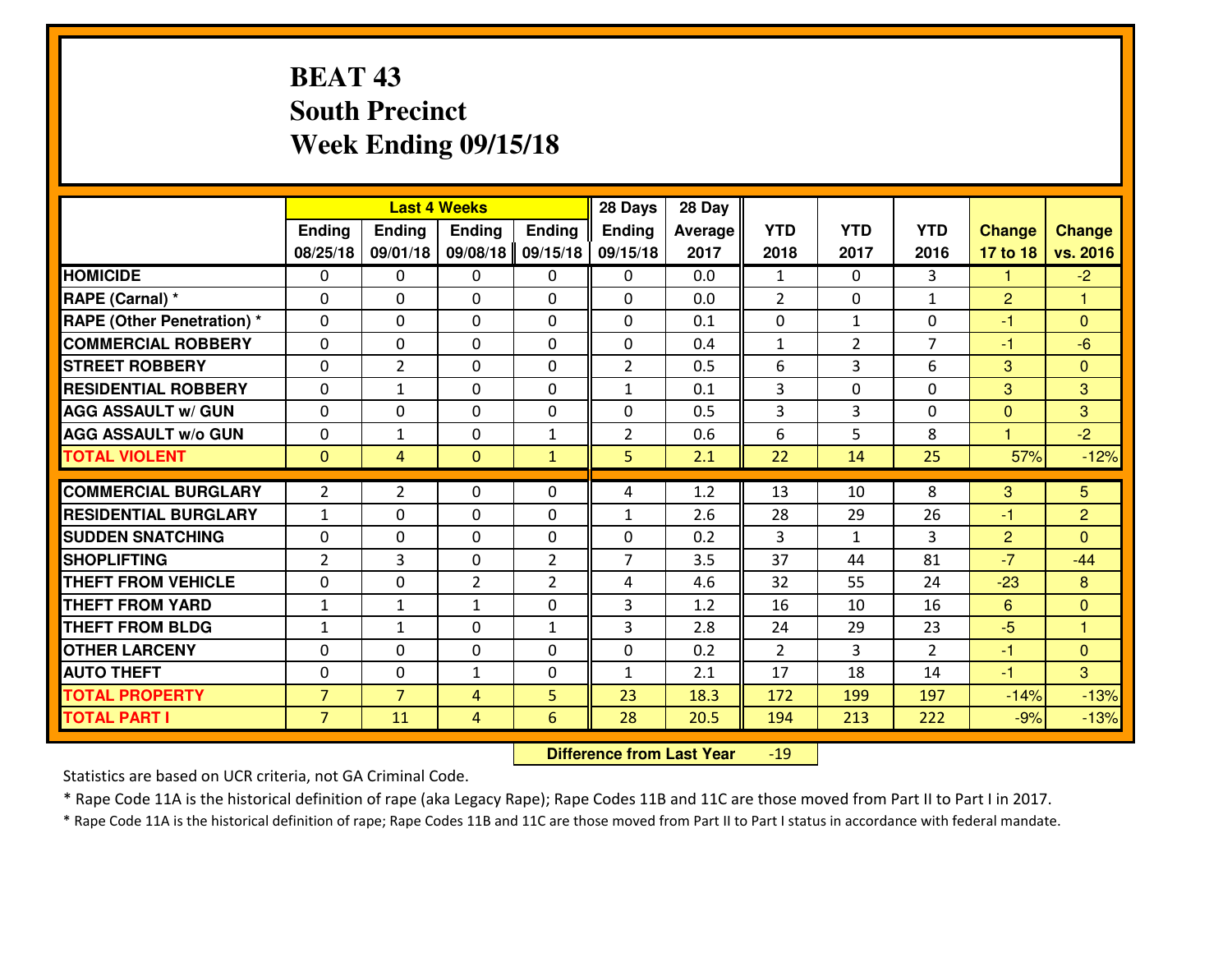# **BEAT 44 South PrecinctWeek Ending 09/15/18**

|                                   | <b>Last 4 Weeks</b> |                |                | 28 Days        | 28 Day         |         |                |                |                |                      |                |
|-----------------------------------|---------------------|----------------|----------------|----------------|----------------|---------|----------------|----------------|----------------|----------------------|----------------|
|                                   | Ending              | <b>Ending</b>  | <b>Ending</b>  | <b>Ending</b>  | Ending         | Average | <b>YTD</b>     | <b>YTD</b>     | <b>YTD</b>     | <b>Change</b>        | <b>Change</b>  |
|                                   | 08/25/18            | 09/01/18       | 09/08/18       | 09/15/18       | 09/15/18       | 2017    | 2018           | 2017           | 2016           | 17 to 18             | vs. 2016       |
| <b>HOMICIDE</b>                   | $\Omega$            | $\Omega$       | $\mathbf{0}$   | 0              | $\Omega$       | 0.1     | $\mathbf{1}$   | 1              | $\mathbf{1}$   | $\mathbf{0}$         | $\mathbf{0}$   |
| RAPE (Carnal) *                   | $\Omega$            | $\Omega$       | $\mathbf{1}$   | 0              | $\mathbf{1}$   | 0.1     | 2              | $\mathbf{1}$   | 3              | 1                    | $-1$           |
| <b>RAPE (Other Penetration) *</b> | 0                   | 0              | $\mathbf{0}$   | $\Omega$       | $\Omega$       | 0.0     | $\overline{2}$ | 0              | $\mathbf{1}$   | $\overline{2}$       | 1              |
| <b>COMMERCIAL ROBBERY</b>         | 0                   | $\Omega$       | 0              | $\Omega$       | 0              | 0.2     | $\mathbf{1}$   | $\overline{2}$ | 0              | $-1$                 | $\overline{1}$ |
| <b>STREET ROBBERY</b>             | 0                   | $\mathbf 0$    | $\mathbf 0$    | 0              | $\Omega$       | 0.6     | 4              | $\overline{3}$ | 4              | 1                    | $\overline{0}$ |
| <b>RESIDENTIAL ROBBERY</b>        | 0                   | 0              | $\mathbf 0$    | 0              | 0              | 0.0     | 4              | $\mathbf 0$    | $\mathbf{1}$   | $\overline{4}$       | 3              |
| <b>AGG ASSAULT w/ GUN</b>         | $\mathbf{1}$        | $\mathbf{1}$   | $\mathbf 0$    | $\mathbf{1}$   | 3              | 0.7     | $\overline{7}$ | 8              | $\overline{2}$ | $-1$                 | 5              |
| <b>AGG ASSAULT W/o GUN</b>        | 0                   | 0              | $\mathbf{0}$   | $\Omega$       | 0              | 0.5     | 5              | 3              | $\overline{7}$ | $\overline{2}$       | $-2$           |
| <b>TOTAL VIOLENT</b>              | $\mathbf{1}$        | $\mathbf{1}$   | $\mathbf{1}$   | $\mathbf{1}$   | 4              | 2.1     | 26             | 18             | 19             | 44%                  | 37%            |
| <b>COMMERCIAL BURGLARY</b>        | $\Omega$            | 0              | $\mathbf{0}$   | $\Omega$       | 0              | 0.5     | $\mathbf{1}$   | $\mathbf{1}$   | $\mathbf{1}$   | $\mathbf 0$          | $\Omega$       |
|                                   |                     |                |                |                |                |         |                |                |                | $-7$                 |                |
| <b>RESIDENTIAL BURGLARY</b>       | $\Omega$            | 0              | $\mathbf{0}$   | 0              | 0              | 3.9     | 23             | 30             | 41             |                      | $-18$          |
| <b>SUDDEN SNATCHING</b>           | 0                   | $\Omega$       | $\mathbf 0$    | $\Omega$       | 0              | 0.0     | $\Omega$       | $\Omega$       | $\mathbf{1}$   | $\mathbf{0}$         | $-1$           |
| <b>SHOPLIFTING</b>                | 0                   | 0              | $\mathbf{1}$   | 0              | $\mathbf{1}$   | 3.4     | 48             | 14             | 8              | 34                   | 40             |
| <b>THEFT FROM VEHICLE</b>         | 0                   | $\mathbf{1}$   | 4              | $\mathbf{1}$   | 6              | 8.6     | 59             | 51             | 39             | 8                    | 20             |
| <b>THEFT FROM YARD</b>            | 0                   | 0              | 1              | $\mathbf{1}$   | $\overline{2}$ | 1.7     | 11             | 10             | 14             | 1                    | $-3$           |
| <b>THEFT FROM BLDG</b>            | 0                   | $\Omega$       | 1              | $\Omega$       | $\mathbf{1}$   | 2.7     | 9              | 21             | 23             | $-12$                | $-14$          |
| <b>OTHER LARCENY</b>              | $\mathbf 1$         | $\mathbf{1}$   | $\mathbf 0$    | $\Omega$       | $\overline{2}$ | 0.5     | 6              | 4              | 4              | $\overline{2}$       | $\overline{2}$ |
| <b>AUTO THEFT</b>                 | 0                   | 0              | $\mathbf 0$    | 0              | 0              | 3.0     | 18             | 17             | 18             | $\blacktriangleleft$ | $\overline{0}$ |
| <b>TOTAL PROPERTY</b>             | $\mathbf{1}$        | $\overline{2}$ | $\overline{7}$ | $\overline{2}$ | 12             | 24.2    | 175            | 148            | 149            | 18%                  | 17%            |
| <b>TOTAL PART I</b>               | $\overline{2}$      | 3              | 8              | 3              | 16             | 26.4    | 201            | 166            | 168            | 21%                  | 20%            |

 **Difference from Last Year**<sup>35</sup>

Statistics are based on UCR criteria, not GA Criminal Code.

\* Rape Code 11A is the historical definition of rape (aka Legacy Rape); Rape Codes 11B and 11C are those moved from Part II to Part I in 2017.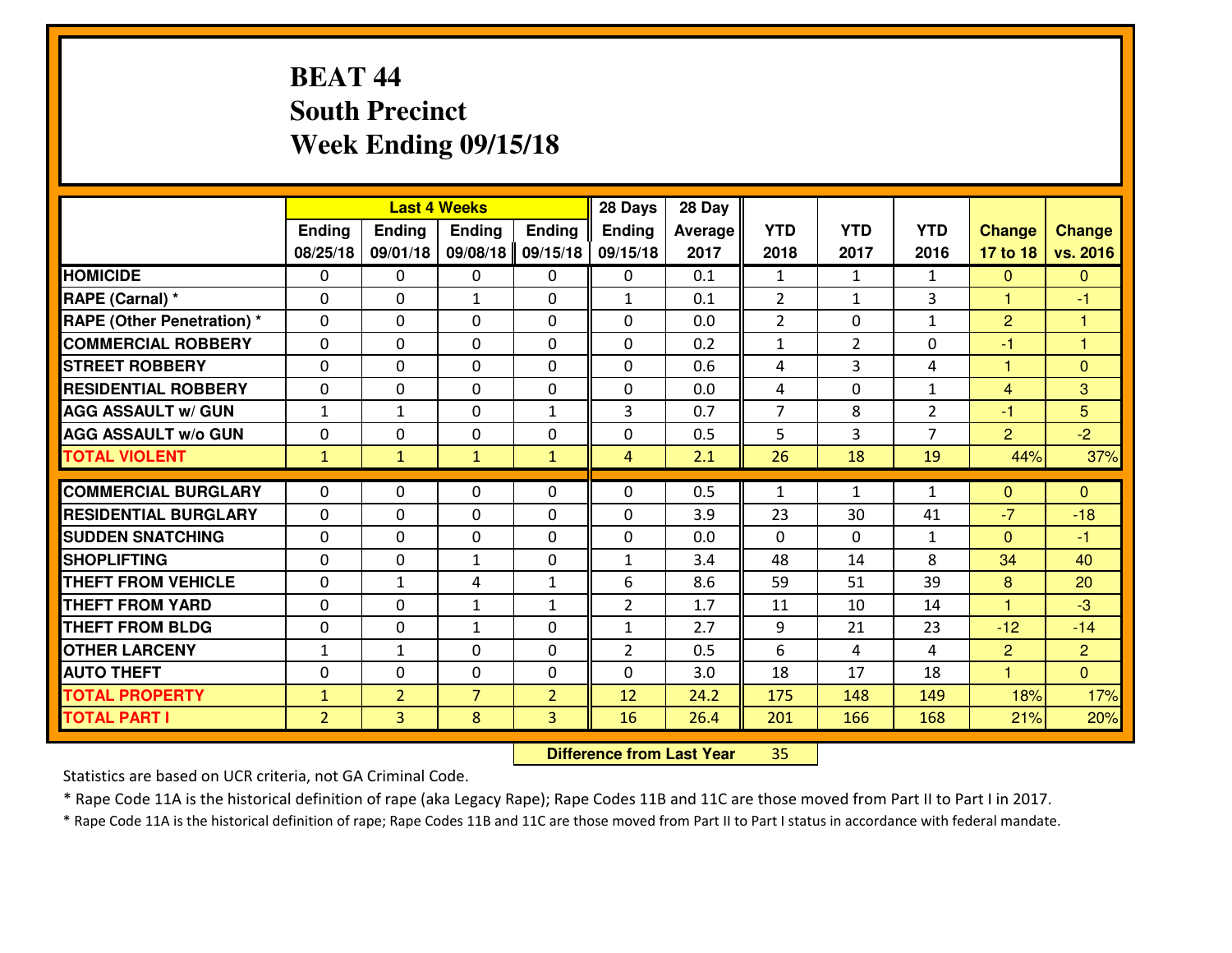# **BEAT 45 South PrecinctWeek Ending 09/15/18**

|                                  | <b>Last 4 Weeks</b> |                |                |                | 28 Days        | 28 Day  |                |                |                |                      |                      |
|----------------------------------|---------------------|----------------|----------------|----------------|----------------|---------|----------------|----------------|----------------|----------------------|----------------------|
|                                  | Ending              | <b>Ending</b>  | <b>Ending</b>  | <b>Ending</b>  | <b>Ending</b>  | Average | <b>YTD</b>     | <b>YTD</b>     | <b>YTD</b>     | <b>Change</b>        | <b>Change</b>        |
|                                  | 08/25/18            | 09/01/18       | 09/08/18       | 09/15/18       | 09/15/18       | 2017    | 2018           | 2017           | 2016           | 17 to 18             | vs. 2016             |
| <b>HOMICIDE</b>                  | $\Omega$            | 0              | 0              | 0              | 0              | 0.1     | 1              | $\mathbf{1}$   | $\mathbf{1}$   | $\Omega$             | $\mathbf{0}$         |
| RAPE (Carnal) *                  | $\mathbf{1}$        | 0              | $\Omega$       | $\Omega$       | $\mathbf{1}$   | 0.1     | 3              | $\Omega$       | $\mathbf{1}$   | 3                    | $\overline{2}$       |
| <b>RAPE (Other Penetration)*</b> | 0                   | 0              | $\mathbf 0$    | 0              | 0              | 0.1     | 3              | $\mathbf{1}$   | $\mathbf{1}$   | 2                    | $\overline{2}$       |
| <b>COMMERCIAL ROBBERY</b>        | 0                   | 0              | $\mathbf 0$    | 0              | 0              | 0.2     | $\overline{2}$ | $\overline{2}$ | $\overline{2}$ | $\mathbf{0}$         | $\overline{0}$       |
| <b>STREET ROBBERY</b>            | 0                   | 0              | $\mathbf 0$    | 0              | 0              | 0.5     | 3              | 4              | 0              | $-1$                 | 3                    |
| <b>RESIDENTIAL ROBBERY</b>       | 0                   | 0              | $\mathbf 0$    | 0              | 0              | 0.1     | 0              | 0              | 0              | $\mathbf{0}$         | $\mathbf{0}$         |
| <b>AGG ASSAULT w/ GUN</b>        | 0                   | $\mathbf{1}$   | $\mathbf 0$    | 0              | $\mathbf{1}$   | 0.6     | 3              | 8              | $\overline{2}$ | $-5$                 | $\mathbf{1}$         |
| <b>AGG ASSAULT W/o GUN</b>       | 0                   | 0              | 0              | 0              | 0              | 0.2     | $\overline{7}$ | $\overline{2}$ | 3              | 5                    | $\overline{4}$       |
| <b>TOTAL VIOLENT</b>             | $\mathbf{1}$        | $\mathbf{1}$   | $\mathbf{O}$   | $\mathbf{0}$   | $\overline{2}$ | 1.8     | 22             | 18             | 10             | 22%                  | 120%                 |
| <b>COMMERCIAL BURGLARY</b>       | $\mathbf{0}$        | $\mathbf{1}$   | $\mathbf{0}$   | 0              | $\mathbf{1}$   | 0.3     | 3              | 5.             | $\overline{2}$ | $-2$                 | $\blacktriangleleft$ |
| <b>RESIDENTIAL BURGLARY</b>      | $\mathbf{1}$        | 1              | 0              | 0              | $\overline{2}$ | 2.8     | 24             | 35             | 27             | $-11$                | $-3$                 |
| <b>SUDDEN SNATCHING</b>          | $\mathbf{0}$        | 0              | $\mathbf 0$    | $\mathbf{1}$   | $\mathbf{1}$   | 0.0     | $\mathbf{1}$   | $\mathbf{0}$   | $\mathbf{1}$   | $\blacktriangleleft$ | $\mathbf{0}$         |
| <b>SHOPLIFTING</b>               | $\overline{2}$      | 4              | 1              | 0              | $\overline{7}$ | 5.8     | 37             | 57             | 61             | $-20$                | $-24$                |
| <b>THEFT FROM VEHICLE</b>        | 0                   | $\Omega$       | $\mathbf 0$    | $\overline{2}$ | $\overline{2}$ | 4.4     | 37             | 62             | 26             | $-25$                | 11                   |
| <b>THEFT FROM YARD</b>           | 0                   | 0              | $\mathbf 0$    | $\mathbf{1}$   | $\mathbf{1}$   | 1.1     | 18             | 10             | 14             | 8                    | $\overline{4}$       |
| <b>THEFT FROM BLDG</b>           | 0                   | 0              | $\overline{2}$ | $\mathbf{0}$   | $\overline{2}$ | 1.2     | 12             | 18             | 10             | $-6$                 | 2                    |
| <b>OTHER LARCENY</b>             | 0                   | 0              | $\mathbf 0$    | 0              | 0              | 0.6     | $\overline{4}$ | 6              | 3              | $-2$                 | $\overline{1}$       |
| <b>AUTO THEFT</b>                | 0                   | 0              | $\mathbf 0$    | 0              | 0              | 1.8     | 13             | 20             | 10             | $-7$                 | 3                    |
| <b>TOTAL PROPERTY</b>            | $\overline{3}$      | 6              | 3              | $\overline{4}$ | 16             | 18.0    | 149            | 213            | 154            | $-30%$               | $-3%$                |
| <b>TOTAL PART I</b>              | $\overline{4}$      | $\overline{7}$ | $\overline{3}$ | 4              | 18             | 19.8    | 171            | 231            | 164            | $-26%$               | 4%                   |

 **Difference from Last Year**-60

Statistics are based on UCR criteria, not GA Criminal Code.

\* Rape Code 11A is the historical definition of rape (aka Legacy Rape); Rape Codes 11B and 11C are those moved from Part II to Part I in 2017.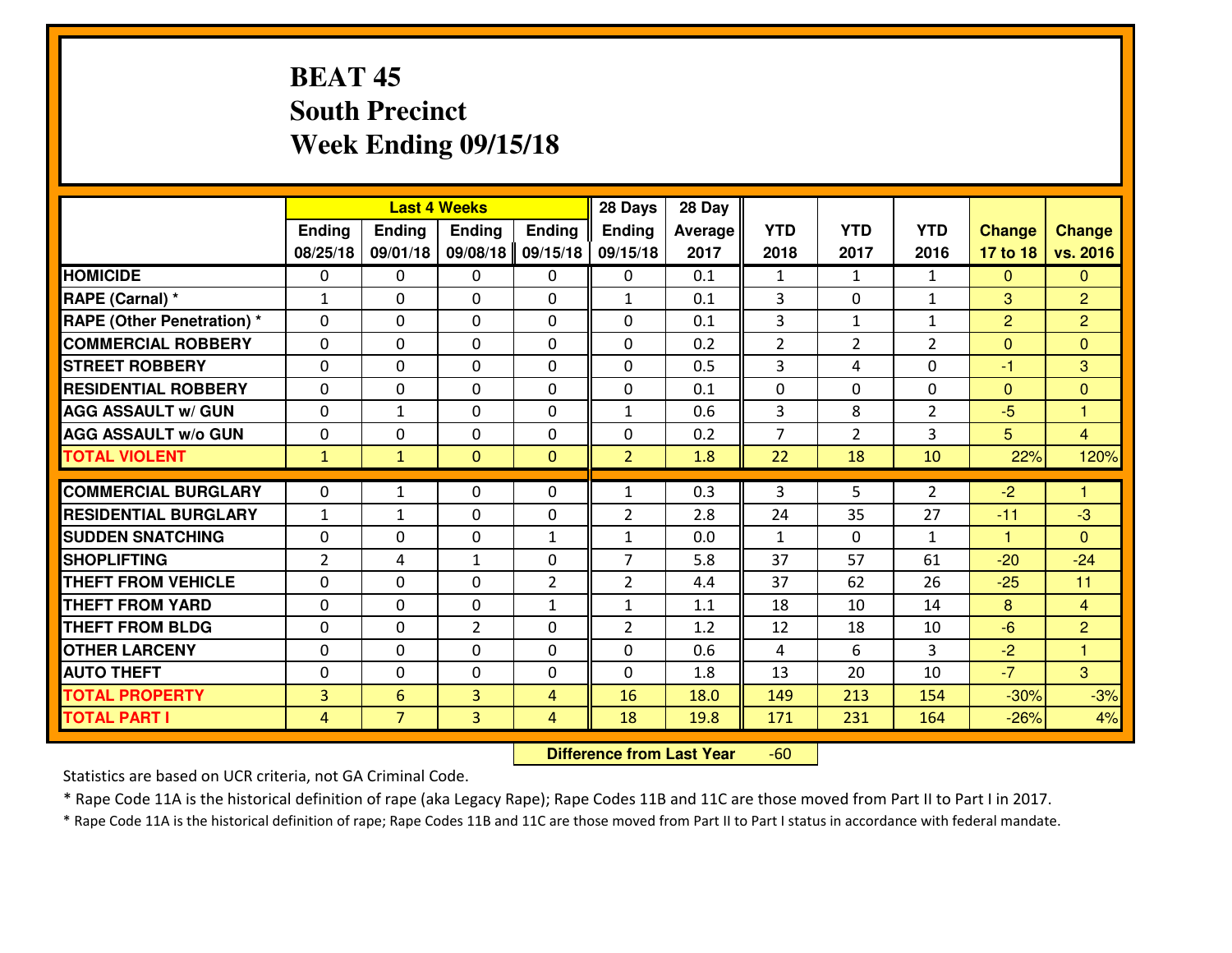# **BEAT 46 South PrecinctWeek Ending 09/15/18**

|                                   | <b>Last 4 Weeks</b><br>Ending<br><b>Ending</b><br><b>Ending</b><br><b>Ending</b> |                |                | 28 Days      | 28 Day         |         |                |                |                |                      |                |
|-----------------------------------|----------------------------------------------------------------------------------|----------------|----------------|--------------|----------------|---------|----------------|----------------|----------------|----------------------|----------------|
|                                   |                                                                                  |                |                |              | <b>Ending</b>  | Average | <b>YTD</b>     | <b>YTD</b>     | <b>YTD</b>     | <b>Change</b>        | <b>Change</b>  |
|                                   | 08/25/18                                                                         | 09/01/18       | 09/08/18       | 09/15/18     | 09/15/18       | 2017    | 2018           | 2017           | 2016           | 17 to 18             | vs. 2016       |
| <b>HOMICIDE</b>                   | $\Omega$                                                                         | 0              | 0              | $\Omega$     | 0              | 0.2     | 0              | $\Omega$       | 0              | $\Omega$             | $\Omega$       |
| RAPE (Carnal) *                   | $\mathbf{0}$                                                                     | 0              | $\mathbf{0}$   | 0            | $\Omega$       | 0.2     | $\mathbf{1}$   | 3              | $\mathbf{1}$   | $-2$                 | $\mathbf{0}$   |
| <b>RAPE (Other Penetration) *</b> | $\Omega$                                                                         | 0              | $\mathbf{0}$   | $\Omega$     | $\Omega$       | 0.2     | 2              | $\mathbf{1}$   | 3              | $\mathbf{1}$         | $-1$           |
| <b>COMMERCIAL ROBBERY</b>         | $\mathbf{0}$                                                                     | 0              | 0              | 0            | 0              | 0.4     | 3              | 4              | 6              | $-1$                 | $-3$           |
| <b>STREET ROBBERY</b>             | 0                                                                                | 0              | $\overline{2}$ | 0            | $\overline{2}$ | 0.5     | $\overline{7}$ | 5              | 6              | $\overline{2}$       | 1              |
| <b>RESIDENTIAL ROBBERY</b>        | $\Omega$                                                                         | $\Omega$       | $\mathbf 0$    | $\Omega$     | 0              | 0.1     | $\mathbf 0$    | $\mathbf{1}$   | $\overline{2}$ | $-1$                 | $-2$           |
| <b>AGG ASSAULT w/ GUN</b>         | 0                                                                                | $\mathbf{1}$   | $\mathbf 0$    | 0            | $\mathbf{1}$   | 0.5     | $\overline{2}$ | 3              | $\overline{7}$ | $-1$                 | $-5$           |
| <b>AGG ASSAULT W/o GUN</b>        | 0                                                                                | 0              | $\mathbf 0$    | $\mathbf 0$  | 0              | 1.2     | $\overline{7}$ | 10             | 3              | $-3$                 | $\overline{4}$ |
| <b>TOTAL VIOLENT</b>              | $\mathbf{0}$                                                                     | $\mathbf{1}$   | $\overline{2}$ | $\mathbf{0}$ | 3              | 3.2     | 22             | 27             | 28             | $-19%$               | $-21%$         |
| <b>COMMERCIAL BURGLARY</b>        | $\mathbf{1}$                                                                     | 0              | $\mathbf{0}$   | $\Omega$     | $\mathbf{1}$   | 0.5     | 8              | $\overline{7}$ | $\mathbf{1}$   | н                    | $\overline{7}$ |
| <b>RESIDENTIAL BURGLARY</b>       | 2                                                                                | $\mathbf{1}$   | $\mathbf{1}$   | $\mathbf{1}$ | 5              | 2.4     | 40             | 22             | 20             | 18                   | 20             |
| <b>SUDDEN SNATCHING</b>           | 0                                                                                | 0              | 0              | 0            | 0              | 0.2     | $\mathbf{1}$   | $\mathbf{1}$   | $\overline{2}$ | $\mathbf{0}$         | $-1$           |
| <b>SHOPLIFTING</b>                | $\overline{3}$                                                                   | $\mathbf{1}$   | 3              | 3            | 10             | 10.0    | 93             | 102            | 48             | $-9$                 | 45             |
| <b>THEFT FROM VEHICLE</b>         | 0                                                                                | $\overline{2}$ | 1              | 3            | 6              | 6.2     | 56             | 54             | 33             | $\overline{2}$       | 23             |
| <b>THEFT FROM YARD</b>            | 0                                                                                | 0              | $\mathbf 0$    | 0            | 0              | 1.1     | 8              | 9              | 16             | $-1$                 | $-8$           |
| <b>THEFT FROM BLDG</b>            | $\overline{2}$                                                                   | 0              | $\mathbf 0$    | $\mathbf{1}$ | 3              | 2.5     | 25             | 26             | 21             | $-1$                 | $\overline{4}$ |
| <b>OTHER LARCENY</b>              | 0                                                                                | 0              | $\mathbf 0$    | 0            | 0              | 0.5     | 4              | 6              | 3              | $-2$                 | $\overline{1}$ |
| <b>AUTO THEFT</b>                 | $\mathbf{0}$                                                                     | 0              | 3              | $\mathbf{1}$ | 4              | 3.0     | 31             | 30             | 9              | $\blacktriangleleft$ | 22             |
| <b>TOTAL PROPERTY</b>             | 8                                                                                | 4              | 8              | 9            | 29             | 26.3    | 266            | 257            | 153            | 4%                   | 74%            |
| <b>TOTAL PART I</b>               | 8                                                                                | 5              | 10             | 9            | 32             | 29.5    | 288            | 284            | 181            | 1%                   | 59%            |

 **Difference from Last Year**<sup>4</sup>

Statistics are based on UCR criteria, not GA Criminal Code.

\* Rape Code 11A is the historical definition of rape (aka Legacy Rape); Rape Codes 11B and 11C are those moved from Part II to Part I in 2017.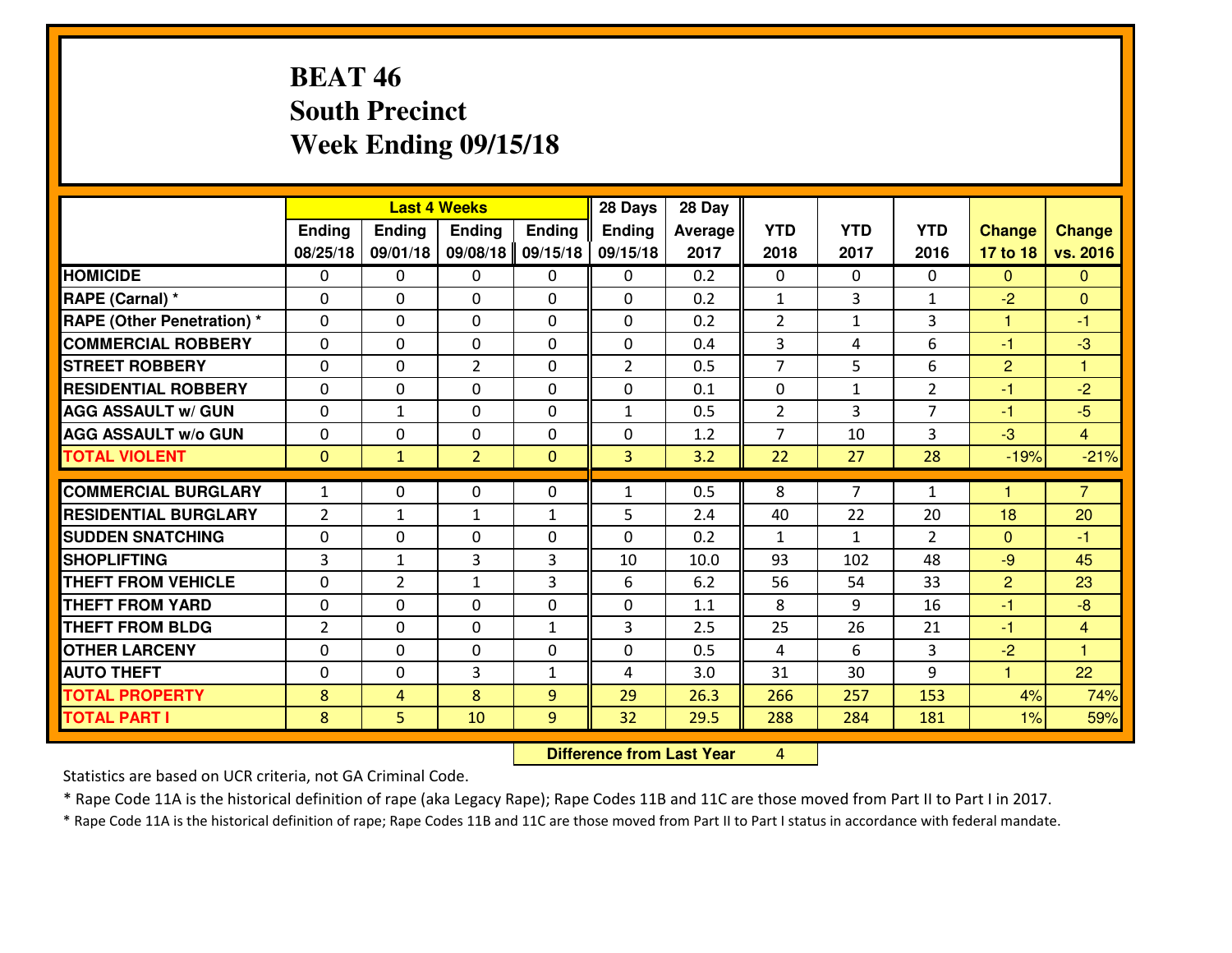# **BEAT 47 South PrecinctWeek Ending 09/15/18**

|                                               | <b>Last 4 Weeks</b><br><b>Ending</b> |                |                            | 28 Days        | 28 Day         |            |                             |                |                |                      |                              |
|-----------------------------------------------|--------------------------------------|----------------|----------------------------|----------------|----------------|------------|-----------------------------|----------------|----------------|----------------------|------------------------------|
|                                               | Ending                               | <b>Ending</b>  | <b>Ending</b>              |                | Ending         | Average    | <b>YTD</b>                  | <b>YTD</b>     | <b>YTD</b>     | <b>Change</b>        | <b>Change</b>                |
|                                               | 08/25/18                             | 09/01/18       | 09/08/18                   | 09/15/18       | 09/15/18       | 2017       | 2018                        | 2017           | 2016           | 17 to 18             | vs. 2016                     |
| <b>HOMICIDE</b>                               | $\Omega$                             | 0              | $\mathbf{0}$               | $\Omega$       | 0              | 0.0        | $\Omega$                    | $\Omega$       | $\Omega$       | $\mathbf{0}$         | $\mathbf{0}$                 |
| RAPE (Carnal) *                               | 0                                    | 0              | $\mathbf{0}$               | $\mathbf{1}$   | $\mathbf{1}$   | 0.2        | $\mathbf{1}$                | $\mathbf{1}$   | $\Omega$       | $\mathbf{0}$         | 1                            |
| <b>RAPE (Other Penetration) *</b>             | $\Omega$                             | 0              | $\mathbf{0}$               | $\Omega$       | $\Omega$       | 0.0        | $\mathbf{1}$                | $\Omega$       | $\mathbf{1}$   | 1                    | $\Omega$                     |
| <b>COMMERCIAL ROBBERY</b>                     | 0                                    | 0              | $\mathbf 0$                | 0              | 0              | 0.1        | $\mathbf 0$                 | 0              | $\Omega$       | $\mathbf{0}$         | $\mathbf{0}$                 |
| <b>STREET ROBBERY</b>                         | $\Omega$                             | 0              | $\mathbf 0$                | 0              | 0              | 0.0        | $\mathbf 0$                 | $\mathbf 0$    | 0              | $\mathbf{0}$         | $\mathbf{0}$                 |
| <b>RESIDENTIAL ROBBERY</b>                    | $\Omega$                             | $\Omega$       | $\mathbf 0$                | $\Omega$       | 0              | 0.0        | $\mathbf 0$                 | 0              | 0              | $\overline{0}$       | $\mathbf{0}$                 |
| <b>AGG ASSAULT W/ GUN</b>                     | $\Omega$                             | 0              | $\mathbf 0$                | 0              | 0              | 0.2        | $\mathbf 0$                 | $\overline{2}$ | $\mathbf{1}$   | $-2$                 | $-1$                         |
| <b>AGG ASSAULT W/o GUN</b>                    | 0                                    | 0              | $\mathbf 0$                | 0              | 0              | 0.3        | $\mathbf 0$                 | $\overline{2}$ | 0              | $-2$                 | $\overline{0}$               |
| <b>TOTAL VIOLENT</b>                          | $\mathbf{0}$                         | $\overline{0}$ | $\mathbf{O}$               | $\mathbf{1}$   | $\mathbf{1}$   | 0.7        | $\overline{2}$              | 5              | $\overline{2}$ | $-60%$               | 0%                           |
| <b>COMMERCIAL BURGLARY</b>                    | $\Omega$                             | 0              | $\mathbf{0}$               | $\Omega$       | $\Omega$       | 0.3        | $\Omega$                    | 3              | $\Omega$       | $-3$                 | $\Omega$                     |
| <b>RESIDENTIAL BURGLARY</b>                   | 0                                    | 0              | $\mathbf{1}$               | 0              | $\mathbf{1}$   | 0.7        | 11                          | 8              | 8              | 3                    | 3                            |
|                                               |                                      |                |                            |                |                |            |                             |                |                |                      |                              |
| <b>SUDDEN SNATCHING</b><br><b>SHOPLIFTING</b> | 0<br>$\Omega$                        | 0<br>0         | $\mathbf 0$<br>$\mathbf 0$ | 0<br>0         | 0<br>0         | 0.0<br>0.9 | $\mathbf 0$<br>$\mathbf{1}$ | 0<br>5         | 0<br>$\Omega$  | $\mathbf{0}$<br>$-4$ | $\mathbf{0}$<br>$\mathbf{1}$ |
| <b>THEFT FROM VEHICLE</b>                     | $\Omega$                             | 0              | $\mathbf 0$                | 0              | 0              | 2.7        | 17                          | 9              | 9              | 8                    | 8                            |
| <b>THEFT FROM YARD</b>                        |                                      | 0              | $\mathbf 0$                |                | 0              | 0.7        | 3                           | 6              | 3              | $-3$                 |                              |
| <b>THEFT FROM BLDG</b>                        | 0                                    |                |                            | 0              |                |            |                             |                |                |                      | $\overline{0}$<br>5          |
|                                               | $\mathbf{1}$                         | 1              | $\mathbf 0$                | $\mathbf{1}$   | 3              | 0.9        | 6                           | 8              | $\mathbf{1}$   | $-2$                 |                              |
| <b>OTHER LARCENY</b>                          | 0                                    | 0              | $\mathbf 0$                | $\mathbf{1}$   | $\mathbf{1}$   | 0.3        | $\overline{2}$              | $\overline{3}$ | $\mathbf{1}$   | $-1$                 | $\mathbf{1}$                 |
| <b>AUTO THEFT</b>                             | 0                                    | 0              | $\mathbf{0}$               | 0              | 0              | 0.9        | 5                           | $\overline{2}$ | 6              | 3                    | $-1$                         |
| <b>TOTAL PROPERTY</b>                         | $\mathbf{1}$                         | $\mathbf{1}$   | $\mathbf{1}$               | $\overline{2}$ | 5              | 7.4        | 45                          | 44             | 28             | 2%                   | 61%                          |
| <b>TOTAL PART I</b>                           | $\mathbf{1}$                         | $\mathbf{1}$   | $\mathbf{1}$               | 3              | $6\phantom{a}$ | 8.1        | 47                          | 49             | 30             | $-4%$                | 57%                          |

 **Difference from Last Year** $-2$  |

Statistics are based on UCR criteria, not GA Criminal Code.

\* Rape Code 11A is the historical definition of rape (aka Legacy Rape); Rape Codes 11B and 11C are those moved from Part II to Part I in 2017.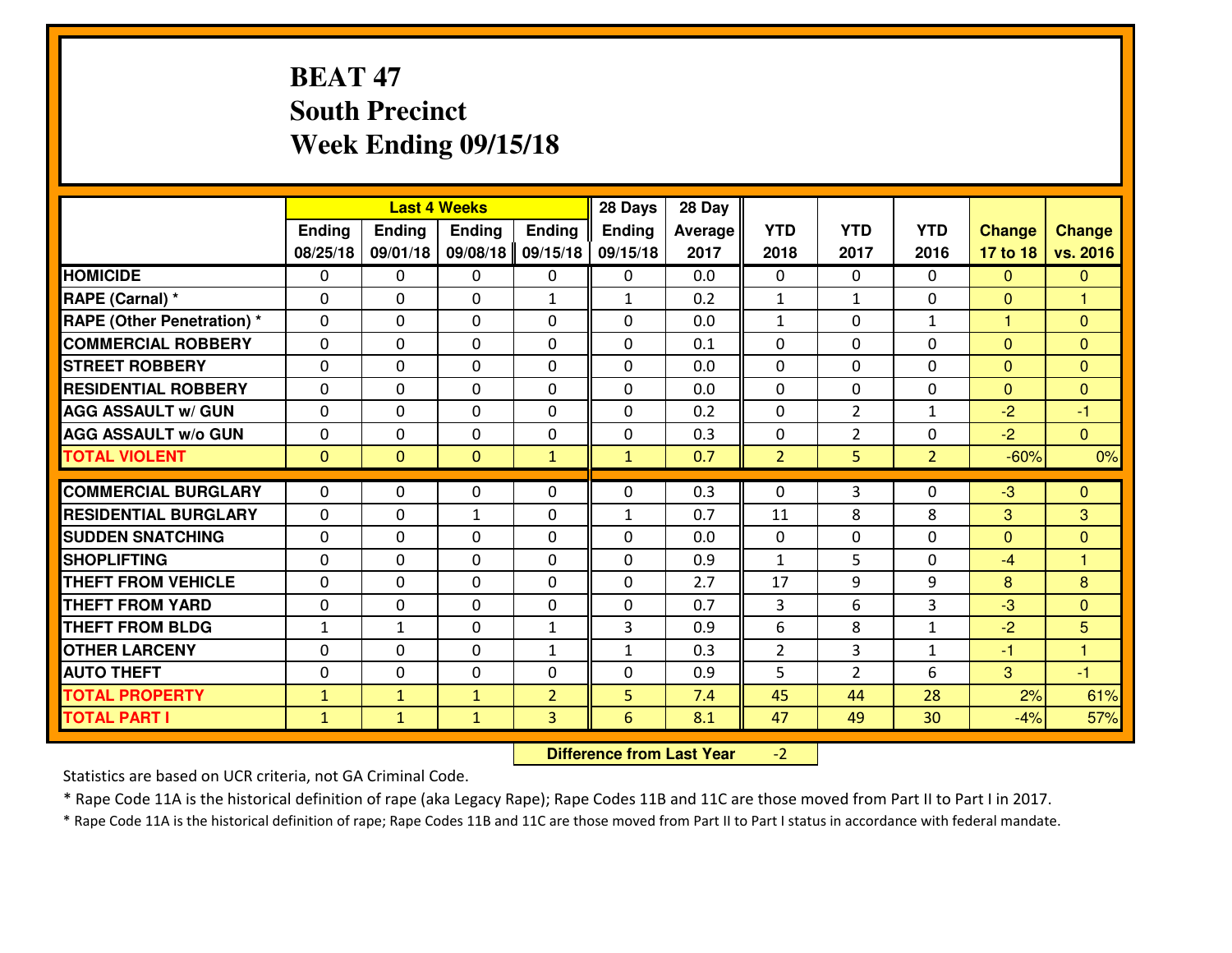

#### **COMPSTATEAST PRECINCTWeek Ending 09/15/18**

**PRECINCT COMMANDER:**

**CAPT. GEORGE GUNDICH**



|                                                                                                  | <b>Week</b><br><b>Ending</b> | <b>Week</b><br><b>Ending</b> | Weekly<br>Avg   | 28-Day<br><b>Ending</b> | 28-Day<br>Ending                 | Avg<br>$28-Day$         | <b>YTD</b>                               | <b>YTD</b>                                   | <b>YTD</b>      | <b>Change</b>   | <b>Change</b>          |
|--------------------------------------------------------------------------------------------------|------------------------------|------------------------------|-----------------|-------------------------|----------------------------------|-------------------------|------------------------------------------|----------------------------------------------|-----------------|-----------------|------------------------|
|                                                                                                  | 9/15/18                      | 09/08/18                     | 2017            | 9/15/18                 | 09/08/18                         | 2017                    | 2018                                     | 2017                                         | 2016            | 17 to 18        | vs. 2016               |
| <b>HOMICIDE</b>                                                                                  | 0                            | 0                            | $\Omega$        | $\bf{0}$                |                                  | -1                      | 9                                        | 10                                           | 9               | -1              | $\Omega$               |
| RAPE (Carnal) *                                                                                  | $\bf{0}$                     | 0                            | $\Omega$        | 0                       | $\Omega$                         | $\Omega$                | 8                                        | 5                                            | 5               | 3               | 3                      |
| <b>RAPE (Other Penetration)</b> *                                                                | 1                            | 0                            | 0               | 1                       | 0                                | $\mathbf{1}$            | 6                                        | $\overline{9}$                               | 7               | $\overline{3}$  | -1                     |
| <b>COMMERCIAL ROBBERY</b>                                                                        | $\bf{0}$                     | $\mathbf{0}$                 | $\mathbf{1}$    | $\mathbf{0}$            | 3                                | $\overline{2}$          | 5 <sup>5</sup>                           | 22                                           | $\overline{7}$  | $-17$           | $\overline{-2}$        |
| <b>ISTREET ROBBERY</b>                                                                           | $\overline{2}$               | 0                            | $\mathbf{1}$    | $\mathbf 2$             | $\mathbf{1}$                     | 3                       | 30                                       | 35                                           | 58              | $-5$            | $-28$                  |
| <b>RESIDENTIAL ROBBERY</b>                                                                       | 0                            | $\Omega$                     | $\Omega$        | 0                       | 1                                | $\overline{\mathbf{1}}$ | $\overline{2}$                           | $\overline{7}$                               | 8               | $-5$            | $-6$                   |
| <b>AGG ASSAULT w/ GUN</b>                                                                        | 4                            | 4                            | $\overline{1}$  | 12                      | 4                                | $\overline{4}$          | 53                                       | $\overline{52}$                              | 67              | $\mathbf{1}$    | $-14$                  |
| <b>AGG ASSAULT w/o GUN</b>                                                                       | 1                            | 0                            | $\mathbf{1}$    | 4                       | $\overline{5}$                   | 5                       | 64                                       | 56                                           | $\overline{41}$ | 8               | $\overline{23}$        |
| <b>TOTAL VIOLENT</b>                                                                             | 8                            | 4                            | $\overline{4}$  | 19                      | 15                               | 17                      | 177                                      | 196                                          | 202             | $-10%$          | $-12%$                 |
| <b>COMMERCIAL BURGLARY</b>                                                                       | 0                            | 0                            | $\Omega$        | 0                       | $\Omega$                         | $\overline{2}$          | 16                                       | 16                                           | 48              | $\Omega$        | $-32$                  |
| <b>RESIDENTIAL BURGLARY</b>                                                                      | $\overline{4}$               | $\overline{2}$               | $\overline{5}$  | 15                      | $\overline{16}$                  | 18                      | 169                                      | $\overline{200}$                             | 298             | $-31$           | $-129$                 |
| <b>SUDDEN SNATCHING</b>                                                                          | 1                            | 0                            | 0               | $\mathbf{1}$            | $\mathbf{1}$                     | $\mathbf 1$             | 10                                       | $\overline{11}$                              | 6               | $-1$            | $\overline{4}$         |
| <b>SHOPLIFTING</b>                                                                               | 4                            | 6                            | 5               | $\overline{20}$         | 19                               | 22                      | 228                                      | 209                                          | 193             | 19              | $\overline{35}$        |
| <b>THEFT FROM VEHICLE</b>                                                                        | 10                           | 9                            | $\overline{7}$  | 40                      | $\overline{28}$                  | $\overline{27}$         | 247                                      | $\overline{277}$                             | 236             | $-30$           | $\overline{11}$        |
| <b>THEFT FROM YARD</b>                                                                           | 4                            | 4                            | 3               | 9                       | 6                                | $\overline{10}$         | 109                                      | 113                                          | 93              | $-4$            | 16                     |
| <b>THEFT FROM BLDG</b>                                                                           |                              | 3                            | 3               | $\overline{7}$          | $\overline{7}$                   | $\overline{12}$         | 117                                      | 137                                          | 183             | $-20$           | $-66$                  |
| <b>OTHER LARCENY</b>                                                                             | $\overline{2}$               | 0                            | $\overline{1}$  | 5                       | $\overline{c}$                   | $\overline{2}$          | 45                                       | $\overline{27}$                              | $\overline{14}$ | $\overline{18}$ | 31                     |
| <b>AUTO THEFT</b>                                                                                | 6                            | $\overline{2}$               | 3               | 13                      | 8                                | 11                      | 118                                      | 119                                          | 145             | $-1$            | $-27$                  |
| <b>TOTAL PROPERTY</b>                                                                            | 32                           | 26                           | $\overline{27}$ | 110                     | $\overline{87}$                  | 106                     | 1059                                     | 1109                                         | 1216            | $-5%$           | $-13%$                 |
| <b>TOTAL PART I</b>                                                                              | 40                           | $\overline{30}$              | $\overline{31}$ | 129                     | 102                              | 123                     | 1236                                     | 1305                                         | 1418            | $-5%$           | $-13%$                 |
| Statistics are based on UCR criteria, not GA Criminal Code, and are                              |                              |                              |                 |                         | <b>Difference from Last Year</b> |                         | -69                                      |                                              |                 |                 | Last Week Year-to-Date |
| preliminary, based on RMS data at the time prepared, and are subject to change.                  |                              |                              |                 |                         |                                  |                         | <b>At-Fault Police Vehicle Accidents</b> |                                              |                 | 0               | 6                      |
| Cell Shading: white is within 0.6 standard deviation of the mean; red is above; green is below.  |                              |                              |                 |                         |                                  |                         |                                          | <b>Not At-Fault Police Vehicle Accidents</b> |                 | 0               | $\overline{3}$         |
| * Code 11A is the pre-2016 definition of rape; Codes 11B and 11C are by federal mandate in 2016. |                              |                              |                 |                         |                                  |                         | <b>Total Police Vehicle Accidents</b>    |                                              |                 | $\overline{0}$  | 9                      |
|                                                                                                  | Week                         | Week                         | Weekly          | 28-Day                  | $28-Day$                         | Avg                     |                                          |                                              |                 |                 |                        |
| <b>Citizen Initiated Calls</b>                                                                   | <b>Ending</b>                | <b>Ending</b>                | Avg             | <b>Ending</b>           | Ending                           | 28-Day                  | <b>YTD</b>                               | <b>YTD</b>                                   | <b>YTD</b>      | <b>Change</b>   | <b>Change</b>          |
|                                                                                                  | 09/08/18                     | 09/08/18                     | 2017            | 09/08/18                | 08/18/18                         | 2017                    | 2018                                     | 2017                                         | 2016            | 17 to 18        | vs. 2016               |
| <b>Midnight Shift</b>                                                                            | 91                           | 89                           | 114             | 316                     | 374                              | 455                     | 3310                                     | 3678                                         | 3703            | $-368$          | $-393$                 |
| <b>Day Shift</b>                                                                                 | 215                          | $\overline{216}$             | 282             | 856                     | 1006                             | 1127                    | 9088                                     | 9043                                         | 9224            | 45              | $-136$                 |
| <b>Afternoon Shift</b>                                                                           | 249                          | 250                          | $\mathbf{0}$    | 987                     | 989                              | 1177                    | 9661                                     | 9933                                         | 10078           | $-272$          | $-417$                 |
| <b>TOTAL CITIZEN CFS</b>                                                                         | 555                          | 555                          | 395             | 2159                    | 2369                             | 2758                    | 22059                                    | 22654                                        | 23005           | $-2.6%$         | $-4.1%$                |
| <b>53S ShotSpotter Calls</b>                                                                     | 9                            | 9                            | 8               | $\overline{27}$         | $\overline{13}$                  | $\overline{31}$         | 215                                      | 283                                          | 401             | $-68$           | $-186$                 |
| Sig 53 Shots Fired Calls                                                                         | 11                           | $\overline{13}$              | 16              | $\overline{33}$         | $\overline{32}$                  | 64                      | $\mathbf 0$                              | 911                                          | 809             | $-911$          | $-809$                 |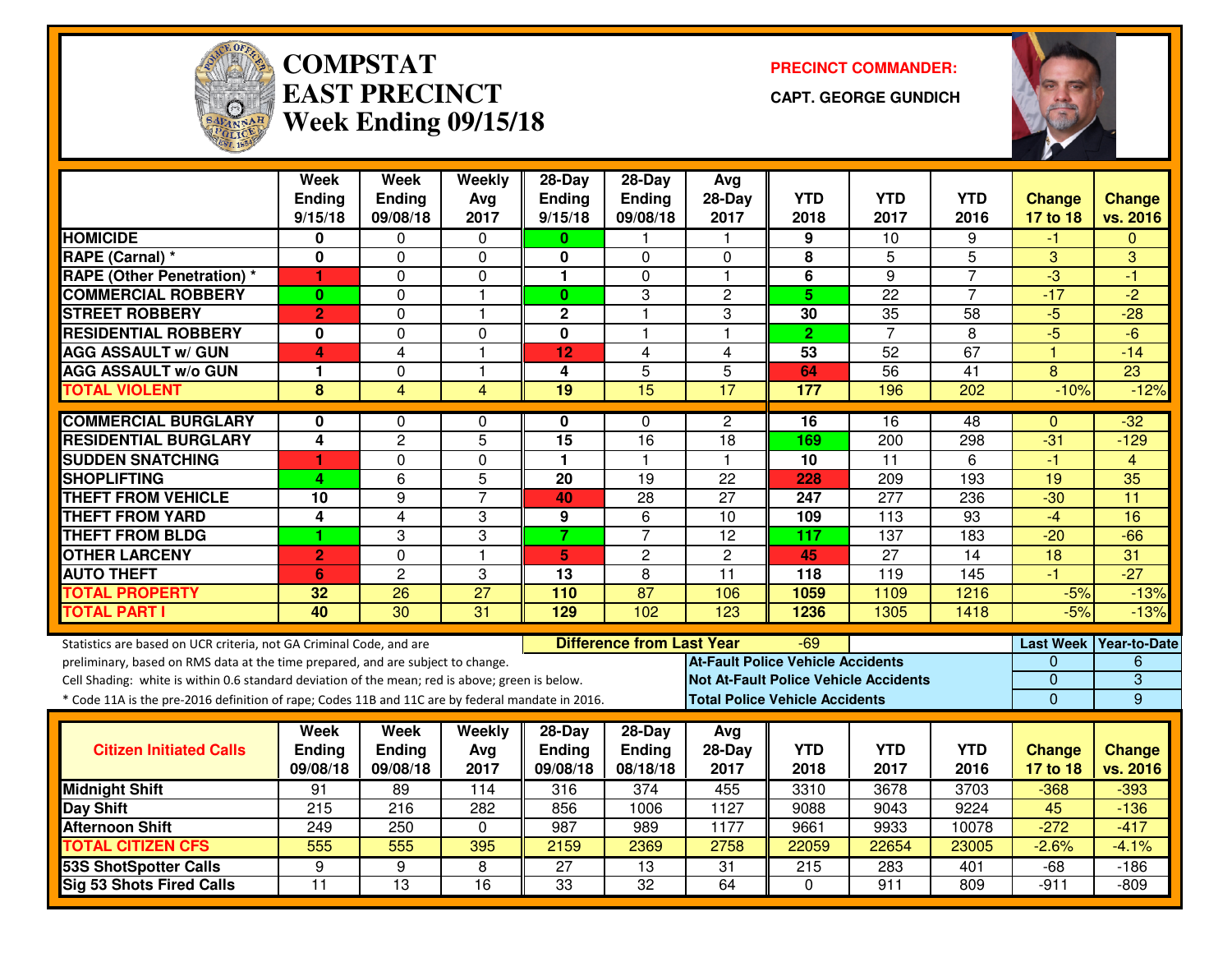### **BEAT 51 East PrecinctWeek Ending 09/15/18**

|                                  | <b>Last 4 Weeks</b> |                |                |                | 28 Days        | 28 Day  |                |                |                |                |                 |
|----------------------------------|---------------------|----------------|----------------|----------------|----------------|---------|----------------|----------------|----------------|----------------|-----------------|
|                                  | Ending              | <b>Ending</b>  | <b>Ending</b>  | <b>Ending</b>  | <b>Ending</b>  | Average | <b>YTD</b>     | <b>YTD</b>     | <b>YTD</b>     | <b>Change</b>  | <b>Change</b>   |
|                                  | 08/25/18            | 09/01/18       | 09/08/18       | 09/15/18       | 09/15/18       | 2017    | 2018           | 2017           | 2016           | 17 to 18       | vs. 2016        |
| <b>HOMICIDE</b>                  | $\Omega$            | 0              | 0              | 0              | $\Omega$       | 0.0     | $\overline{2}$ | $\overline{2}$ | $\mathbf{1}$   | $\Omega$       | 1               |
| RAPE (Carnal) *                  | $\Omega$            | 0              | $\Omega$       | $\Omega$       | $\Omega$       | 0.0     | 3              | $\mathbf{1}$   | 0              | $\overline{2}$ | 3               |
| <b>RAPE (Other Penetration)*</b> | 0                   | 0              | $\mathbf 0$    | 0              | 0              | 0.0     | $\overline{2}$ | $\overline{2}$ | 0              | $\Omega$       | $\overline{2}$  |
| <b>COMMERCIAL ROBBERY</b>        | 0                   | 0              | $\mathbf 0$    | 0              | 0              | 0.0     | $\mathbf{1}$   | $\mathbf{1}$   | $\mathbf{1}$   | $\mathbf{0}$   | $\overline{0}$  |
| <b>STREET ROBBERY</b>            | $\mathbf{0}$        | 0              | $\mathbf 0$    | 0              | 0              | 0.1     | 6              | 9              | 5              | $-3$           | $\mathbf{1}$    |
| <b>RESIDENTIAL ROBBERY</b>       | 0                   | 0              | $\mathbf 0$    | $\mathbf{0}$   | 0              | 0.0     | 0              | $\mathbf{1}$   | 0              | $-1$           | $\mathbf{0}$    |
| <b>AGG ASSAULT w/ GUN</b>        | 0                   | $\mathbf{1}$   | $\overline{2}$ | $\mathbf{1}$   | 4              | 0.1     | 14             | 8              | 19             | $6\phantom{1}$ | $-5$            |
| <b>AGG ASSAULT W/o GUN</b>       | 0                   | 1              | 0              | 0              | $\mathbf{1}$   | 0.2     | 19             | 14             | 14             | 5              | $5\overline{)}$ |
| <b>TOTAL VIOLENT</b>             | $\mathbf{0}$        | $\overline{2}$ | $\overline{2}$ | $\mathbf{1}$   | 5              | 0.6     | 47             | 38             | 40             | 24%            | 18%             |
| <b>COMMERCIAL BURGLARY</b>       | $\Omega$            | 0              | $\mathbf{0}$   | 0              | $\Omega$       | 0.1     | 4              | 5.             | 10             | $-1$           | $-6$            |
| <b>RESIDENTIAL BURGLARY</b>      | $\mathbf{1}$        | 1              | 1              | $\mathbf{1}$   | 4              | 0.5     | 16             | 26             | 29             | $-10$          | $-13$           |
| <b>SUDDEN SNATCHING</b>          | $\mathbf{0}$        | 0              | $\mathbf 0$    | 0              | 0              | 0.1     | 4              | $\overline{2}$ | $\mathbf{1}$   | $\overline{2}$ | $\mathbf{3}$    |
| <b>SHOPLIFTING</b>               | 0                   | $\mathbf{1}$   | 1              | $\mathbf{1}$   | 3              | 0.4     | 21             | 28             | 26             | $-7$           | $-5$            |
| <b>THEFT FROM VEHICLE</b>        | $\overline{2}$      | 0              | $\overline{2}$ | 0              | 4              | 0.4     | 40             | 21             | 28             | 19             | 12              |
| <b>THEFT FROM YARD</b>           | 0                   | 0              | 1              | 0              | $\mathbf{1}$   | 0.2     | 13             | 18             | 23             | $-5$           | $-10$           |
| <b>THEFT FROM BLDG</b>           | $\mathbf{1}$        | 0              | $\mathbf{1}$   | $\mathbf{0}$   | $\overline{2}$ | 0.4     | 17             | 28             | 24             | $-11$          | $-7$            |
| <b>OTHER LARCENY</b>             | 0                   | 0              | $\mathbf 0$    | $\mathbf 1$    | $\mathbf{1}$   | 0.1     | 11             | 3              | $\overline{2}$ | 8              | 9               |
| <b>AUTO THEFT</b>                | $\mathbf{1}$        | $\mathbf{1}$   | 1              | 1              | 4              | 0.3     | 22             | 18             | 18             | $\overline{4}$ | $\overline{4}$  |
| <b>TOTAL PROPERTY</b>            | 5                   | 3              | $\overline{7}$ | $\overline{4}$ | 19             | 2.5     | 148            | 149            | 161            | $-1%$          | $-8%$           |
| <b>TOTAL PART I</b>              | 5                   | 5              | 9              | 5              | 24             | 3.1     | 195            | 187            | 201            | 4%             | $-3%$           |

 **Difference from Last Year**<sup>8</sup>

Statistics are based on UCR criteria, not GA Criminal Code.

\* Rape Code 11A is the historical definition of rape (aka Legacy Rape); Rape Codes 11B and 11C are those moved from Part II to Part I in 2017.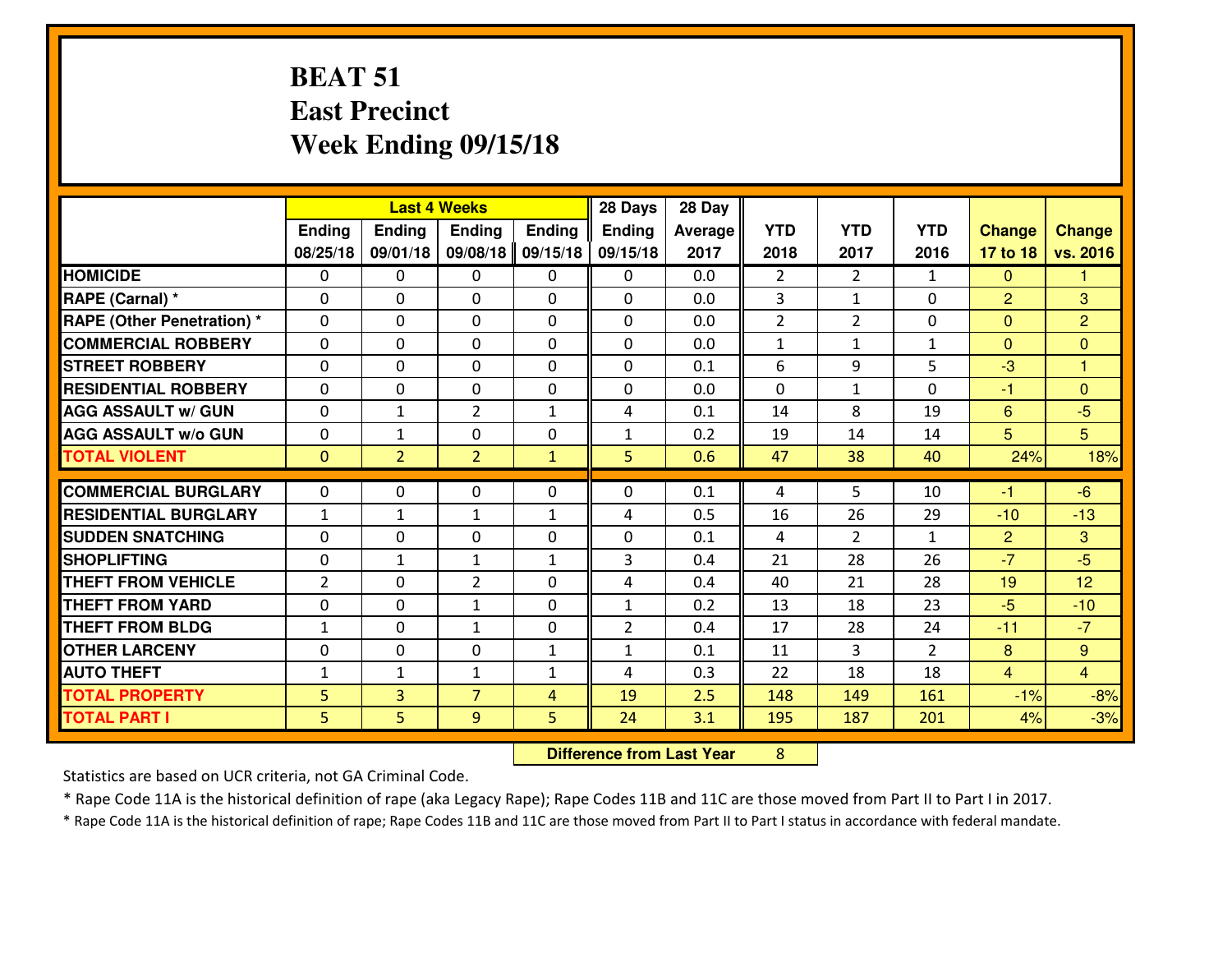# **BEAT 52 East PrecinctWeek Ending 09/15/18**

|                             | <b>Last 4 Weeks</b> |                |                |                | 28 Days       | 28 Day  |              |                |                |                      |                      |
|-----------------------------|---------------------|----------------|----------------|----------------|---------------|---------|--------------|----------------|----------------|----------------------|----------------------|
|                             | Ending              | <b>Ending</b>  | <b>Ending</b>  | <b>Ending</b>  | <b>Ending</b> | Average | <b>YTD</b>   | <b>YTD</b>     | <b>YTD</b>     | <b>Change</b>        | <b>Change</b>        |
|                             | 08/25/18            | 09/01/18       | 09/08/18       | 09/15/18       | 09/15/18      | 2017    | 2018         | 2017           | 2016           | 17 to 18             | vs. 2016             |
| <b>HOMICIDE</b>             | $\Omega$            | 0              | 0              | $\Omega$       | $\Omega$      | 0.0     | 1            | $\Omega$       | 3              | 1                    | $-2$                 |
| RAPE (Carnal) *             | $\mathbf{0}$        | 0              | $\mathbf{0}$   | 0              | $\Omega$      | 0.1     | 2            | $\mathbf{1}$   | 0              | 1                    | $\overline{2}$       |
| RAPE (Other Penetration) *  | $\Omega$            | 0              | $\mathbf{0}$   | $\Omega$       | $\Omega$      | 0.2     | $\mathbf{0}$ | $\overline{2}$ | 0              | $-2$                 | $\mathbf{0}$         |
| <b>COMMERCIAL ROBBERY</b>   | $\mathbf{0}$        | 0              | 0              | 0              | $\Omega$      | 0.0     | $\mathbf{1}$ | 0              | 0              | 1                    | $\blacktriangleleft$ |
| <b>STREET ROBBERY</b>       | 0                   | 0              | $\mathbf 0$    | 0              | 0             | 1.1     | 4            | 9              | 17             | $-5$                 | $-13$                |
| <b>RESIDENTIAL ROBBERY</b>  | $\Omega$            | $\Omega$       | $\mathbf 0$    | $\Omega$       | 0             | 0.3     | 0            | 3              | $\mathbf{1}$   | $-3$                 | $-1$                 |
| <b>AGG ASSAULT w/ GUN</b>   | $\mathbf{1}$        | 0              | $\overline{2}$ | $\mathbf{1}$   | 4             | 0.5     | 9            | 6              | 16             | 3                    | $-7$                 |
| <b>AGG ASSAULT W/o GUN</b>  | 0                   | 0              | $\mathbf 0$    | $\mathbf{1}$   | $\mathbf{1}$  | 1.2     | 11           | 13             | 8              | $-2$                 | $\overline{3}$       |
| <b>TOTAL VIOLENT</b>        | $\mathbf{1}$        | $\mathbf{0}$   | $\overline{2}$ | $\overline{2}$ | 5             | 3.4     | 28           | 34             | 45             | $-18%$               | $-38%$               |
| <b>COMMERCIAL BURGLARY</b>  | $\Omega$            | 0              | $\mathbf{0}$   | $\Omega$       | $\Omega$      | 0.2     | 2            | $\mathbf{1}$   | 5              | $\blacktriangleleft$ | $-3$                 |
| <b>RESIDENTIAL BURGLARY</b> | $\overline{2}$      | 0              | $\mathbf{1}$   | 0              | 3             | 2.6     | 38           | 25             | 45             | 13                   | $-7$                 |
| <b>SUDDEN SNATCHING</b>     | 0                   | 0              | 0              | 0              | 0             | 0.3     | $\mathbf{1}$ | 3              | 0              | $-2$                 | $\blacktriangleleft$ |
| <b>SHOPLIFTING</b>          | 0                   | 0              | $\mathbf 0$    | 0              | 0             | 0.3     | 2            | 3              | $\overline{2}$ | $-1$                 | $\overline{0}$       |
| <b>THEFT FROM VEHICLE</b>   | $\overline{3}$      | $\mathbf{1}$   | 1              | 4              | 9             | 7.2     | 37           | 71             | 34             | $-34$                | $\overline{3}$       |
| <b>THEFT FROM YARD</b>      | 0                   | 0              | $\mathbf 0$    | 0              | 0             | 1.8     | 14           | 19             | 12             | $-5$                 | $\overline{2}$       |
| <b>THEFT FROM BLDG</b>      | 0                   | $\mathbf{1}$   | $\mathbf 0$    | 0              | $\mathbf{1}$  | 1.3     | 16           | 12             | 25             | $\overline{4}$       | $-9$                 |
| <b>OTHER LARCENY</b>        | $1\,$               | 0              | $\mathbf 0$    | 0              | $\mathbf{1}$  | 0.5     | 8            | 5              | 5              | 3                    | 3                    |
| <b>AUTO THEFT</b>           | $\mathbf{0}$        | 0              | $\mathbf{0}$   | $\mathbf{1}$   | $\mathbf{1}$  | 2.5     | 22           | 21             | 22             | $\blacktriangleleft$ | $\overline{0}$       |
| <b>TOTAL PROPERTY</b>       | $6\phantom{1}6$     | $\overline{2}$ | $\overline{2}$ | 5              | 15            | 16.6    | 140          | 160            | 150            | $-13%$               | $-7%$                |
| <b>TOTAL PART I</b>         | $\overline{7}$      | $\overline{2}$ | 4              | $\overline{7}$ | 20            | 20.0    | 168          | 194            | 195            | $-13%$               | $-14%$               |

 **Difference from Last Year** $-26$ 

Statistics are based on UCR criteria, not GA Criminal Code.

\* Rape Code 11A is the historical definition of rape (aka Legacy Rape); Rape Codes 11B and 11C are those moved from Part II to Part I in 2017.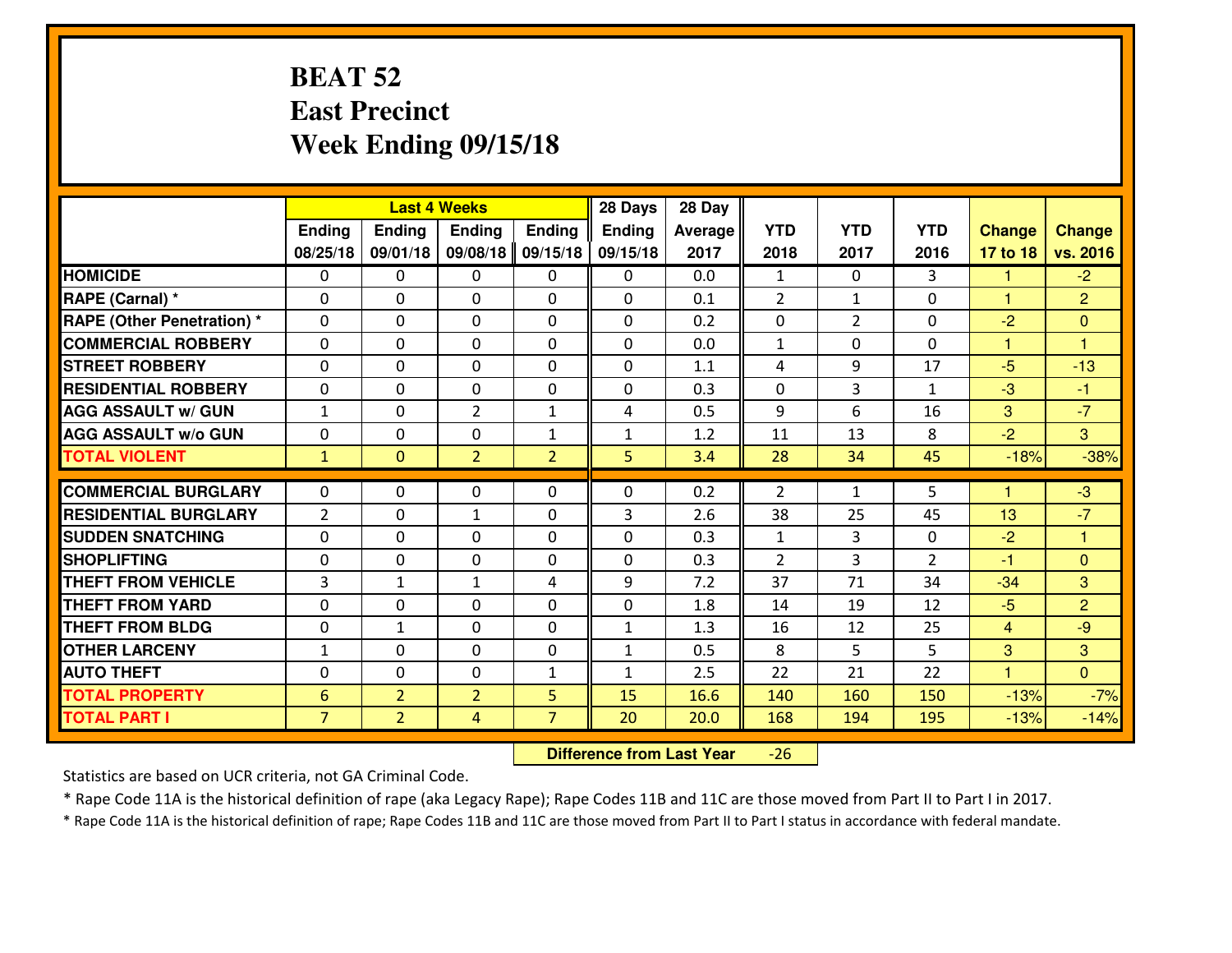#### **BEAT 53 East PrecinctWeek Ending 09/15/18**

|                                  | <b>Last 4 Weeks</b> |                |                |                | 28 Days        | 28 Day  |                |                |                |                |                         |
|----------------------------------|---------------------|----------------|----------------|----------------|----------------|---------|----------------|----------------|----------------|----------------|-------------------------|
|                                  | Ending              | <b>Ending</b>  | <b>Ending</b>  | <b>Ending</b>  | <b>Ending</b>  | Average | <b>YTD</b>     | <b>YTD</b>     | <b>YTD</b>     | <b>Change</b>  | <b>Change</b>           |
|                                  | 08/25/18            | 09/01/18       | 09/08/18       | 09/15/18       | 09/15/18       | 2017    | 2018           | 2017           | 2016           | 17 to 18       | vs. 2016                |
| <b>HOMICIDE</b>                  | $\Omega$            | 0              | 0              | 0              | $\Omega$       | 0.5     | 0              | 5.             | $\mathbf{1}$   | $-5$           | -1                      |
| RAPE (Carnal) *                  | $\Omega$            | 0              | $\Omega$       | $\Omega$       | $\Omega$       | 0.1     | 2              | $\mathbf{1}$   | $\overline{2}$ | 1              | $\Omega$                |
| <b>RAPE (Other Penetration)*</b> | 0                   | 0              | $\mathbf 0$    | 0              | 0              | 0.2     | 0              | $\overline{2}$ | 3              | $-2$           | $-3$                    |
| <b>COMMERCIAL ROBBERY</b>        | 0                   | 0              | $\mathbf 0$    | 0              | 0              | 0.1     | 0              | $\mathbf{1}$   | 0              | $-1$           | $\overline{0}$          |
| <b>STREET ROBBERY</b>            | 0                   | 0              | $\mathbf 0$    | $\overline{2}$ | $\overline{2}$ | 0.3     | 6              | 3              | 9              | 3              | $-3$                    |
| <b>RESIDENTIAL ROBBERY</b>       | 0                   | 0              | $\mathbf 0$    | 0              | 0              | 0.2     | 0              | $\overline{2}$ | $\overline{2}$ | $-2$           | $-2$                    |
| <b>AGG ASSAULT w/ GUN</b>        | $1\,$               | 0              | $\mathbf 0$    | $\overline{2}$ | 3              | 1.7     | 14             | 18             | 8              | $-4$           | $6\overline{6}$         |
| <b>AGG ASSAULT W/o GUN</b>       | $\mathbf{1}$        | 0              | 0              | 0              | $\mathbf{1}$   | 1.2     | 11             | 13             | 4              | $-2$           | $\overline{7}$          |
| <b>TOTAL VIOLENT</b>             | $\overline{2}$      | $\overline{0}$ | $\overline{0}$ | $\overline{4}$ | 6              | 4.3     | 33             | 45             | 29             | $-27%$         | 14%                     |
| <b>COMMERCIAL BURGLARY</b>       | $\mathbf{0}$        | 0              | $\mathbf{0}$   | 0              | $\Omega$       | 0.1     | 3              | $\mathbf{1}$   | $\overline{2}$ | $\overline{2}$ | $\overline{\mathbf{1}}$ |
| <b>RESIDENTIAL BURGLARY</b>      | $\overline{2}$      | 0              | 0              | $\overline{2}$ | 4              | 2.5     | 33             | 27             | 58             | 6              | $-25$                   |
| <b>SUDDEN SNATCHING</b>          | $\mathbf{0}$        | 0              | $\mathbf 0$    | $\mathbf{1}$   | $\mathbf{1}$   | 0.2     | $\overline{2}$ | $\overline{2}$ | 3              | $\Omega$       | $-1$                    |
| <b>SHOPLIFTING</b>               | 0                   | 0              | $\mathbf 0$    | 0              | 0              | 0.1     | 10             | $\Omega$       | 4              | 10             | 6                       |
| <b>THEFT FROM VEHICLE</b>        | $\overline{3}$      | $\mathbf{1}$   | 1              | $\mathbf{1}$   | 6              | 6.3     | 48             | 60             | 43             | $-12$          | 5                       |
| <b>THEFT FROM YARD</b>           | 0                   | 0              | $\mathbf 0$    | $\mathbf{1}$   | $\mathbf{1}$   | 2.2     | 23             | 23             | 16             | $\mathbf{0}$   | $\overline{7}$          |
| <b>THEFT FROM BLDG</b>           | 0                   | 0              | $\mathbf 0$    | $\mathbf{0}$   | 0              | 4.4     | 28             | 44             | 56             | $-16$          | $-28$                   |
| <b>OTHER LARCENY</b>             | $1\,$               | 0              | $\mathbf 0$    | 0              | $\mathbf{1}$   | 0.3     | 9              | 3              | $\mathbf{1}$   | $6\phantom{1}$ | 8                       |
| <b>AUTO THEFT</b>                | $\mathbf 0$         | 0              | $\mathbf 0$    | $\overline{2}$ | $\overline{2}$ | 2.7     | 22             | 18             | 28             | $\overline{4}$ | $-6$                    |
| <b>TOTAL PROPERTY</b>            | 6                   | $\mathbf{1}$   | $\mathbf{1}$   | $\overline{7}$ | 15             | 18.7    | 178            | 178            | 211            | 0%             | $-16%$                  |
| <b>TOTAL PART I</b>              | 8                   | $\mathbf{1}$   | $\mathbf{1}$   | 11             | 21             | 23.0    | 211            | 223            | 240            | $-5%$          | $-12%$                  |
|                                  |                     |                |                |                |                |         |                |                |                |                |                         |

 **Difference from Last Year** $-12$ 

Statistics are based on UCR criteria, not GA Criminal Code.

\* Rape Code 11A is the historical definition of rape (aka Legacy Rape); Rape Codes 11B and 11C are those moved from Part II to Part I in 2017.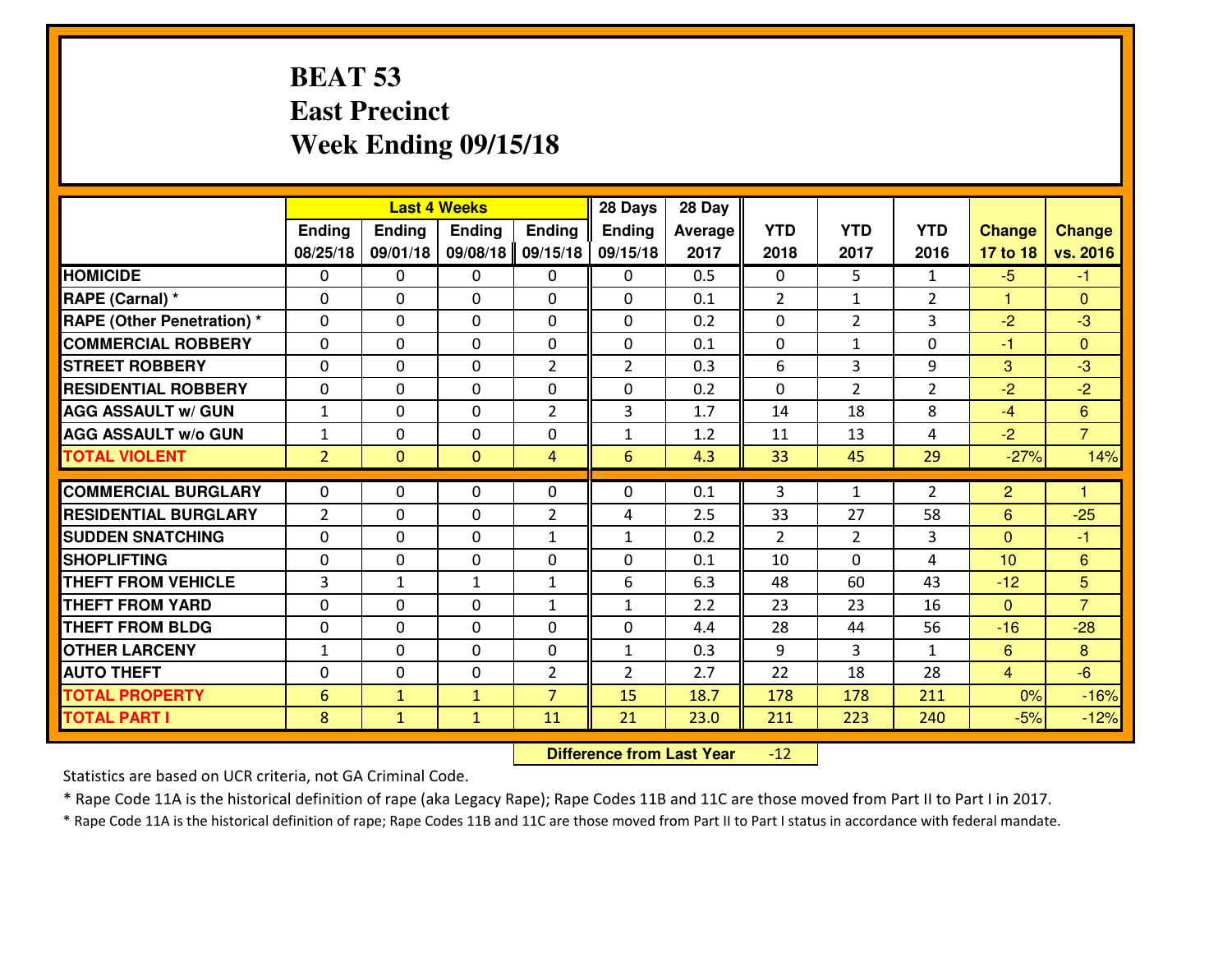# **BEAT 54 East PrecinctWeek Ending 09/15/18**

|                                  | <b>Last 4 Weeks</b> |                |                 |               | 28 Days        | 28 Day  |                |                |                |                |                |
|----------------------------------|---------------------|----------------|-----------------|---------------|----------------|---------|----------------|----------------|----------------|----------------|----------------|
|                                  | Ending              | <b>Ending</b>  | <b>Ending</b>   | <b>Ending</b> | <b>Ending</b>  | Average | <b>YTD</b>     | <b>YTD</b>     | <b>YTD</b>     | <b>Change</b>  | <b>Change</b>  |
|                                  | 08/25/18            | 09/01/18       | 09/08/18        | 09/15/18      | 09/15/18       | 2017    | 2018           | 2017           | 2016           | 17 to 18       | vs. 2016       |
| <b>HOMICIDE</b>                  | $\Omega$            | 0              | 0               | 0             | 0              | 0.2     | 4              | 3              | $\mathbf{1}$   | -1             | 3              |
| RAPE (Carnal) *                  | $\Omega$            | 0              | $\Omega$        | $\Omega$      | $\Omega$       | 0.1     | $\Omega$       | $\Omega$       | $\mathbf{1}$   | $\Omega$       | -1             |
| <b>RAPE (Other Penetration)*</b> | 0                   | 0              | $\mathbf 0$     | $\mathbf{1}$  | $\mathbf{1}$   | 0.1     | $\overline{2}$ | $\Omega$       | $\mathbf{1}$   | 2              | $\overline{1}$ |
| <b>COMMERCIAL ROBBERY</b>        | 0                   | 0              | $\mathbf 0$     | 0             | 0              | 0.9     | 3              | 11             | $\overline{2}$ | $-8$           | $\overline{1}$ |
| <b>STREET ROBBERY</b>            | $\mathbf{0}$        | 0              | $\mathbf 0$     | 0             | 0              | 0.8     | $\overline{7}$ | 11             | 17             | $-4$           | $-10$          |
| <b>RESIDENTIAL ROBBERY</b>       | 0                   | 0              | $\mathbf 0$     | 0             | 0              | 0.0     | $\overline{2}$ | $\Omega$       | 3              | $\overline{2}$ | $-1$           |
| <b>AGG ASSAULT w/ GUN</b>        | 0                   | $\mathbf{1}$   | $\mathbf 0$     | 0             | $\mathbf{1}$   | 1.1     | 9              | 13             | 16             | $-4$           | $-7$           |
| <b>AGG ASSAULT W/o GUN</b>       | 0                   | 0              | 0               | 0             | 0              | 0.8     | 12             | 10             | 4              | $\overline{2}$ | 8              |
| <b>TOTAL VIOLENT</b>             | $\mathbf{0}$        | $\mathbf{1}$   | $\overline{0}$  | $\mathbf{1}$  | $\overline{2}$ | 4.0     | 39             | 48             | 45             | $-19%$         | $-13%$         |
| <b>COMMERCIAL BURGLARY</b>       | $\Omega$            | 0              | $\mathbf{0}$    | 0             | $\Omega$       | 0.7     | 2              | 6              | 10             | $-4$           | $-8$           |
| <b>RESIDENTIAL BURGLARY</b>      | $\mathbf{0}$        | 0              | 0               | $\mathbf{1}$  | $\mathbf{1}$   | 5.1     | 43             | 48             | 74             | $-5$           | $-31$          |
| <b>SUDDEN SNATCHING</b>          | $\mathbf{0}$        | 0              | $\mathbf 0$     | 0             | 0              | 0.1     | $\mathbf{0}$   | $\Omega$       | $\Omega$       | $\Omega$       | $\mathbf{0}$   |
| <b>SHOPLIFTING</b>               | $\mathbf{1}$        | 0              | 1               | 0             | $\overline{2}$ | 5.0     | 51             | 33             | 56             | 18             | $-5$           |
| <b>THEFT FROM VEHICLE</b>        | 0                   | 1              | 3               | $\mathbf{1}$  | 5              | 5.3     | 42             | 48             | 50             | $-6$           | $-8$           |
| <b>THEFT FROM YARD</b>           | 0                   | 1              | 1               | 0             | $\overline{2}$ | 2.3     | 24             | 21             | 18             | 3              | 6              |
| <b>THEFT FROM BLDG</b>           | 0                   | 0              | $\mathbf{1}$    | $\mathbf{1}$  | $\overline{2}$ | 2.3     | 24             | 28             | 33             | $-4$           | $-9$           |
| <b>OTHER LARCENY</b>             | 0                   | $\mathbf{1}$   | $\mathbf 0$     | $\mathbf{1}$  | $\overline{2}$ | 0.2     | 10             | $\overline{2}$ | 4              | 8              | 6              |
| <b>AUTO THEFT</b>                | $\mathbf{1}$        | $\overline{2}$ | $\mathbf 0$     | 1             | 4              | 1.9     | 25             | 29             | 30             | $-4$           | $-5$           |
| <b>TOTAL PROPERTY</b>            | $\overline{2}$      | 5              | 6               | 5             | 18             | 22.9    | 221            | 215            | 275            | 3%             | $-20%$         |
| <b>TOTAL PART I</b>              | $\overline{2}$      | 6              | $6\overline{6}$ | 6             | 20             | 26.8    | 260            | 263            | 320            | $-1%$          | $-19%$         |

 **Difference from Last Year**-3

Statistics are based on UCR criteria, not GA Criminal Code.

\* Rape Code 11A is the historical definition of rape (aka Legacy Rape); Rape Codes 11B and 11C are those moved from Part II to Part I in 2017.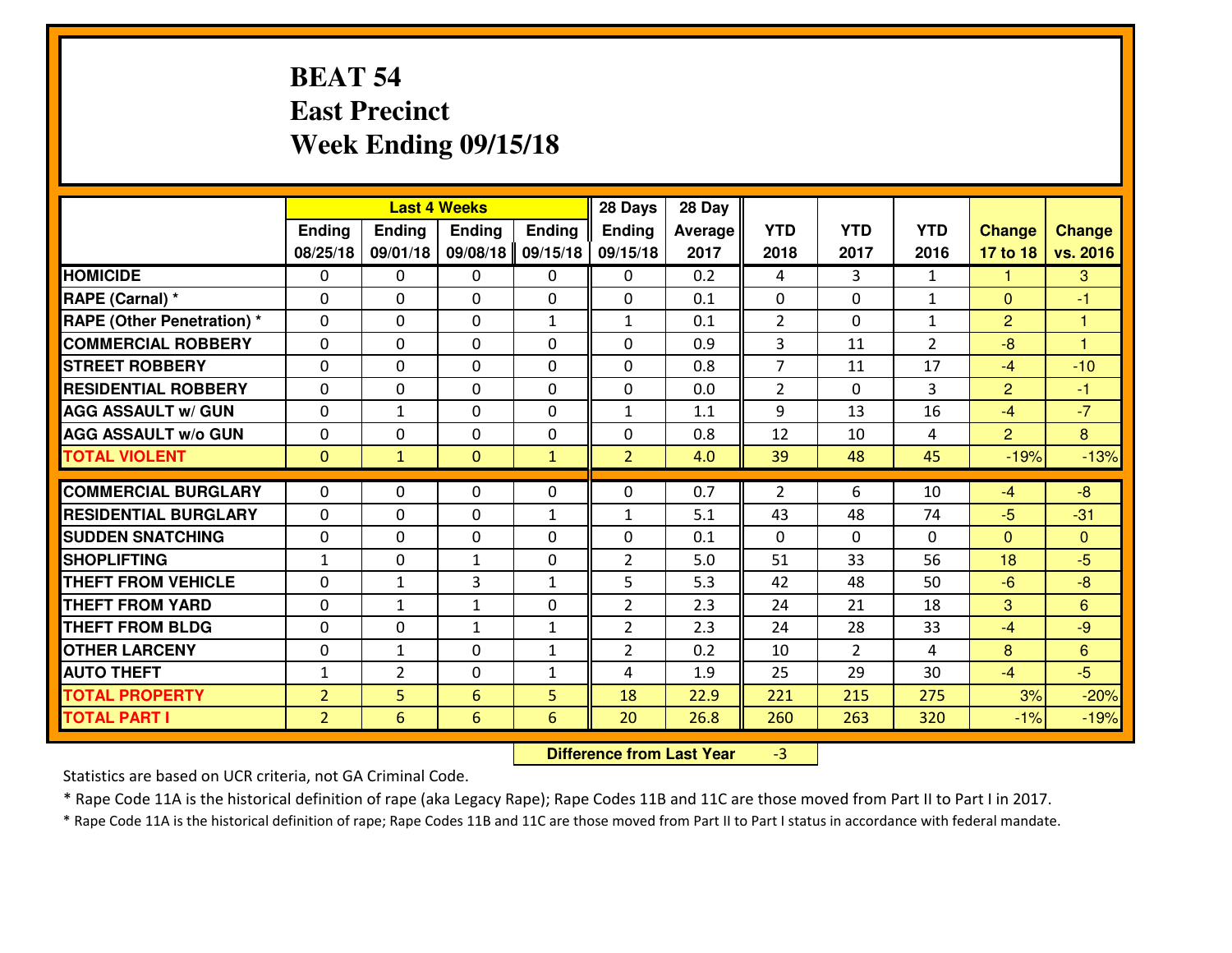#### **BEAT 55 East PrecinctWeek Ending 09/15/18**

|                                   | <b>Last 4 Weeks</b> |                |                |                | 28 Days        | 28 Day  |              |                |                |                      |                |
|-----------------------------------|---------------------|----------------|----------------|----------------|----------------|---------|--------------|----------------|----------------|----------------------|----------------|
|                                   | <b>Ending</b>       | Ending         | <b>Endina</b>  | <b>Ending</b>  | <b>Ending</b>  | Average | <b>YTD</b>   | <b>YTD</b>     | <b>YTD</b>     | <b>Change</b>        | <b>Change</b>  |
|                                   | 08/25/18            | 09/01/18       | 09/08/18       | 09/15/18       | 09/15/18       | 2017    | 2018         | 2017           | 2016           | 17 to 18             | vs. 2016       |
| <b>HOMICIDE</b>                   | $\Omega$            | 0              | $\mathbf{0}$   | 0              | 0              | 0.0     | 1            | $\Omega$       | 0              | 1                    | -1             |
| RAPE (Carnal) *                   | $\Omega$            | 0              | $\mathbf{0}$   | 0              | $\Omega$       | 0.0     | $\Omega$     | $\Omega$       | $\mathbf{1}$   | $\Omega$             | -1             |
| <b>RAPE (Other Penetration) *</b> | $\Omega$            | 0              | $\mathbf 0$    | $\Omega$       | 0              | 0.0     | $\mathbf{0}$ | 0              | $\mathbf{1}$   | $\Omega$             | $-1$           |
| <b>COMMERCIAL ROBBERY</b>         | 0                   | 0              | $\mathbf 0$    | 0              | 0              | 1.0     | $\mathbf{0}$ | 9              | $\overline{2}$ | $-9$                 | $-2$           |
| <b>STREET ROBBERY</b>             | 0                   | 0              | $\mathbf 0$    | 0              | 0              | 0.2     | 4            | $\mathbf{1}$   | 5              | 3                    | $-1$           |
| <b>RESIDENTIAL ROBBERY</b>        | 0                   | 0              | $\mathbf 0$    | $\Omega$       | 0              | 0.0     | 0            | $\mathbf{1}$   | 0              | $-1$                 | $\mathbf{0}$   |
| <b>AGG ASSAULT W/ GUN</b>         | 0                   | 0              | $\mathbf 0$    | 0              | 0              | 0.5     | 5            | 5              | 5              | $\mathbf{0}$         | $\overline{0}$ |
| <b>AGG ASSAULT W/o GUN</b>        | 0                   | 0              | $\mathbf 0$    | $\mathbf{0}$   | 0              | 0.5     | 4            | $\overline{2}$ | 5              | $\overline{2}$       | $-1$           |
| <b>TOTAL VIOLENT</b>              | $\mathbf{0}$        | $\overline{0}$ | $\overline{0}$ | $\mathbf{0}$   | $\mathbf{0}$   | 2.2     | 14           | 18             | 19             | $-22%$               | $-26%$         |
| <b>COMMERCIAL BURGLARY</b>        | $\Omega$            | $\Omega$       | 0              | $\Omega$       | 0              | 0.3     | 3            | $\overline{2}$ | 12             | $\blacktriangleleft$ | $-9$           |
| <b>RESIDENTIAL BURGLARY</b>       | 0                   | 1              | $\mathbf 0$    | 0              | $\mathbf{1}$   | 3.4     | 15           | 40             | 34             | $-25$                | $-19$          |
| <b>SUDDEN SNATCHING</b>           | 0                   | 0              | $\mathbf 0$    | 0              | 0              | 0.2     | $\mathbf{1}$ | 3              | 0              | $-2$                 | $\overline{1}$ |
| <b>SHOPLIFTING</b>                | 5                   | 3              | 3              | 3              | 14             | 13.8    | 140          | 140            | 96             | $\overline{0}$       | 44             |
| <b>THEFT FROM VEHICLE</b>         | 3                   | $\overline{2}$ | $\overline{2}$ | 3              | 10             | 4.1     | 41           | 39             | 54             | $\overline{2}$       | $-13$          |
| <b>THEFT FROM YARD</b>            | $\mathbf 0$         | 0              | $\mathbf{1}$   | 0              | 1              | 1.5     | 19           | 15             | 11             | $\overline{4}$       | 8              |
| <b>THEFT FROM BLDG</b>            | 0                   | 0              | $\mathbf{1}$   | $\mathbf 0$    | $\mathbf{1}$   | 1.5     | 15           | 10             | 28             | 5                    | $-13$          |
| <b>OTHER LARCENY</b>              | 0                   | 0              | 0              | $\Omega$       | 0              | 0.6     | 3            | 7              | $\mathbf{1}$   | $-4$                 | $\overline{2}$ |
| <b>AUTO THEFT</b>                 | $\mathbf{0}$        | 0              | 1              | $\mathbf{1}$   | $\overline{2}$ | 1.7     | 14           | 11             | 25             | 3                    | $-11$          |
| <b>TOTAL PROPERTY</b>             | 8                   | 6              | 8              | $\overline{7}$ | 29             | 27.2    | 251          | 267            | 261            | $-6%$                | $-4%$          |
| <b>TOTAL PART I</b>               | 8                   | 6              | 8              | $\overline{7}$ | 29             | 29.4    | 265          | 285            | 280            | $-7%$                | $-5%$          |
|                                   |                     |                |                |                |                |         |              |                |                |                      |                |

 **Difference from Last Year**-20

Statistics are based on UCR criteria, not GA Criminal Code.

\* Rape Code 11A is the historical definition of rape (aka Legacy Rape); Rape Codes 11B and 11C are those moved from Part II to Part I in 2017.